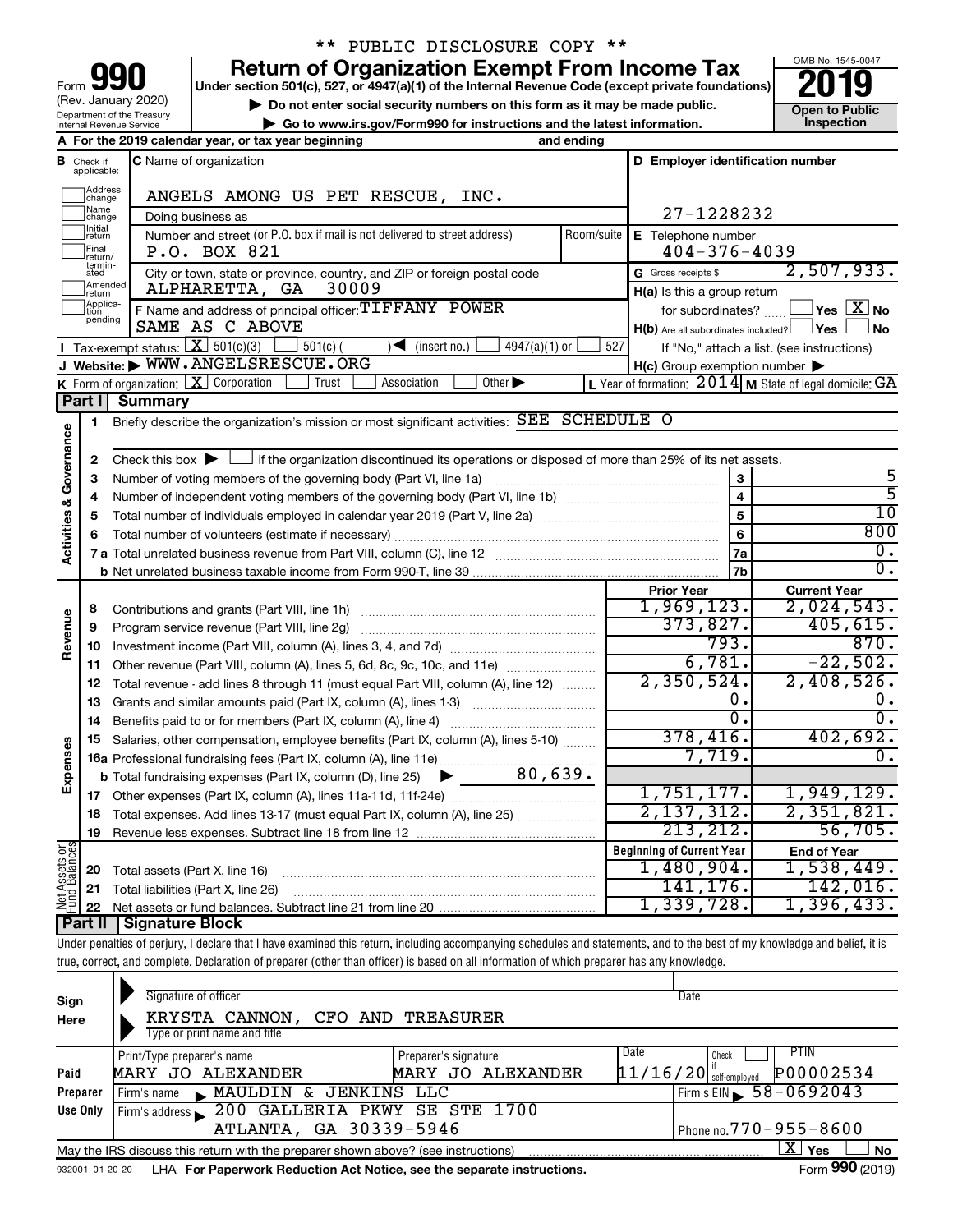|              | 27-1228232<br>ANGELS AMONG US PET RESCUE, INC.<br>Page 2<br>Form 990 (2019)                                                                                      |
|--------------|------------------------------------------------------------------------------------------------------------------------------------------------------------------|
|              | Part III   Statement of Program Service Accomplishments                                                                                                          |
|              |                                                                                                                                                                  |
| $\mathbf{1}$ | Briefly describe the organization's mission:<br>ANGELS AMONG US PET RESCUE, INC. IS A $501(C)(3)$ CHARITY DEDICATED TO                                           |
|              | RESCUING DOGS AND CATS FROM SHELTERS IN NORTH GEORGIA.<br>THEY                                                                                                   |
|              | OPERATE THROUGH A NETWORK OF FOSTER HOMES IN THE METRO ATLANTA                                                                                                   |
|              | AREA AND HOLD PET ADOPTION EVENTS ALMOST WEEKLY AT VARIOUS LOCATIONS.                                                                                            |
| $\mathbf{2}$ | Did the organization undertake any significant program services during the year which were not listed on the                                                     |
|              | $\sqrt{}$ Yes $\sqrt{}$ $\overline{\rm X}$ No<br>prior Form 990 or 990-EZ?                                                                                       |
|              | If "Yes," describe these new services on Schedule O.                                                                                                             |
| 3            | $\mathsf{Yes}\ \overline{\mathbf{X}}\mathsf{No}$<br>Did the organization cease conducting, or make significant changes in how it conducts, any program services? |
|              | If "Yes," describe these changes on Schedule O.                                                                                                                  |
| 4            | Describe the organization's program service accomplishments for each of its three largest program services, as measured by expenses.                             |
|              | Section 501(c)(3) and 501(c)(4) organizations are required to report the amount of grants and allocations to others, the total expenses, and                     |
|              | revenue, if any, for each program service reported.                                                                                                              |
| 4a           | 2,003,190. including grants of \$<br>405,615.<br>) (Expenses \$<br>) (Revenue \$<br>(Code:                                                                       |
|              | ANGELS AMONG US PET RESCUE INC. WORKS TOWARD SAVING DOGS AND CATS FROM                                                                                           |
|              | SHELTERS IN NORTH GEORGIA WITH A MISSION OF EDUCATING THE                                                                                                        |
|              | PUBLIC ON THE PLIGHT OF ANIMALS STUCK IN SHELTERS THROUGHOUT<br>THE GOAL IS<br>TO SAVE THE ANIMAL AND SEE THE ANIMAL<br>THROUGH THE<br>GEORGIA.                  |
|              | ENTIRE LIFE-CYCLE OF RESCUING THE ANIMAL FROM THE SHELTER TO GETTING                                                                                             |
|              | THEM READY FOR ADOPTION TO FOSTERING AND FINALLY INTO A SUITABLE                                                                                                 |
|              | FOREVER HOME. DURING 2019, 2,066 ANIMALS RECEIVED VETERINARY CARE,                                                                                               |
|              | 1,655 ANIMALS WERE RESCUED AND 1,706 ANIMALS WERE ADOPTED.                                                                                                       |
|              |                                                                                                                                                                  |
|              |                                                                                                                                                                  |
|              |                                                                                                                                                                  |
|              |                                                                                                                                                                  |
| 4b           | including grants of \$<br>(Revenue \$<br>(Code: ) (Expenses \$                                                                                                   |
|              |                                                                                                                                                                  |
|              |                                                                                                                                                                  |
|              |                                                                                                                                                                  |
|              |                                                                                                                                                                  |
|              |                                                                                                                                                                  |
|              |                                                                                                                                                                  |
|              |                                                                                                                                                                  |
|              |                                                                                                                                                                  |
|              |                                                                                                                                                                  |
|              |                                                                                                                                                                  |
|              |                                                                                                                                                                  |
| 4c           | ) (Revenue \$<br>(Code:<br>) (Expenses \$<br>including grants of \$                                                                                              |
|              |                                                                                                                                                                  |
|              |                                                                                                                                                                  |
|              |                                                                                                                                                                  |
|              |                                                                                                                                                                  |
|              |                                                                                                                                                                  |
|              |                                                                                                                                                                  |
|              |                                                                                                                                                                  |
|              |                                                                                                                                                                  |
|              |                                                                                                                                                                  |
|              |                                                                                                                                                                  |
|              |                                                                                                                                                                  |
|              |                                                                                                                                                                  |
|              |                                                                                                                                                                  |
| 4d           | Other program services (Describe on Schedule O.)                                                                                                                 |
|              | Expenses \$<br>Revenue \$<br>including grants of \$<br>2,003,190.<br>4e Total program service expenses                                                           |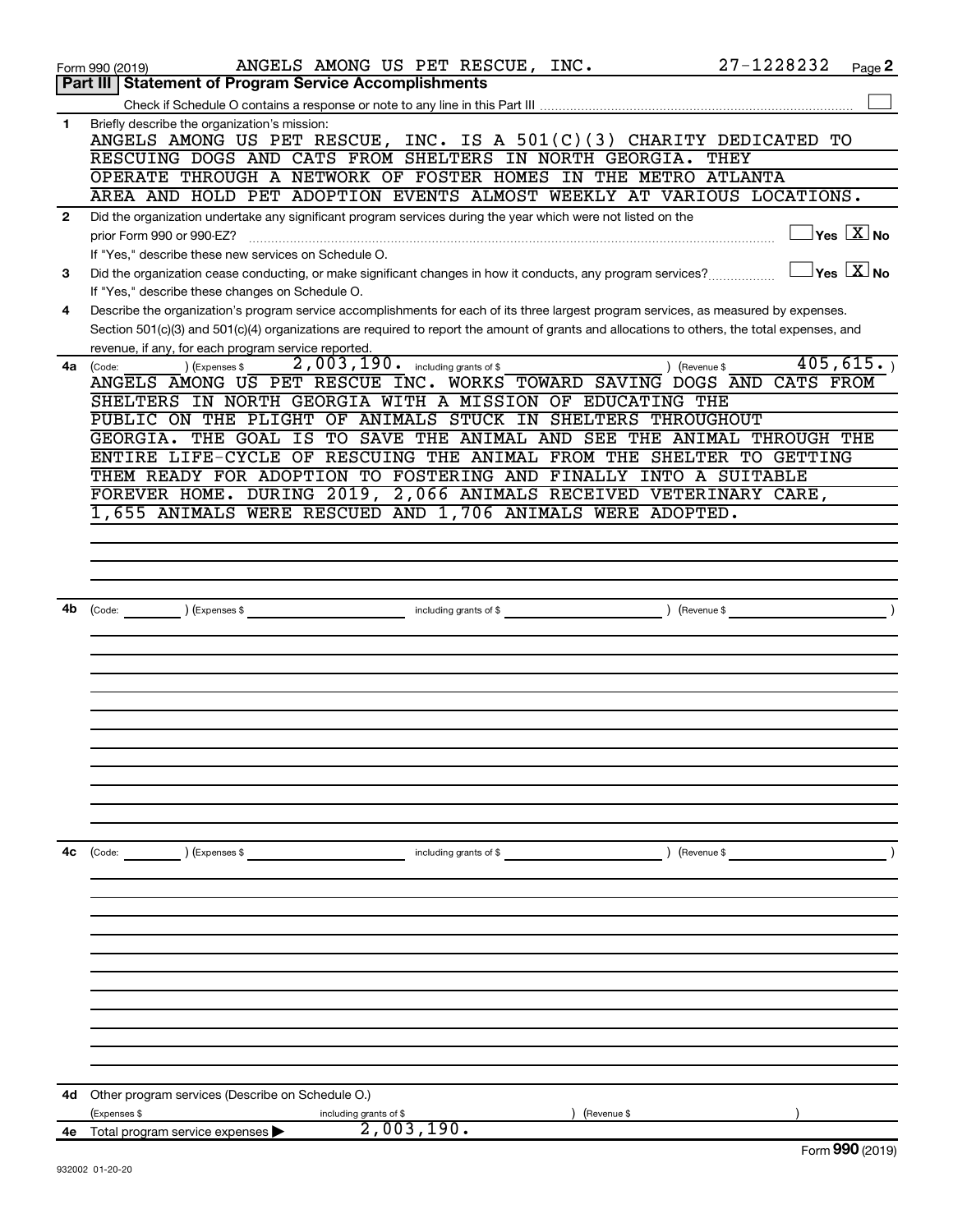**19**

**21**

|     | ANGELS AMONG US PET RESCUE, INC.<br>27-1228232<br>Form 990 (2019)<br><b>Checklist of Required Schedules</b><br>Part IV                                                                                                                                    |                       |                         | Page |
|-----|-----------------------------------------------------------------------------------------------------------------------------------------------------------------------------------------------------------------------------------------------------------|-----------------------|-------------------------|------|
|     |                                                                                                                                                                                                                                                           |                       | Yes                     | No   |
| 1.  | Is the organization described in section $501(c)(3)$ or $4947(a)(1)$ (other than a private foundation)?                                                                                                                                                   |                       |                         |      |
|     |                                                                                                                                                                                                                                                           | 1                     | х                       |      |
| 2   |                                                                                                                                                                                                                                                           | $\overline{2}$        | $\overline{\textbf{x}}$ |      |
| 3   | Did the organization engage in direct or indirect political campaign activities on behalf of or in opposition to candidates for                                                                                                                           |                       |                         | х    |
| 4   | Section 501(c)(3) organizations. Did the organization engage in lobbying activities, or have a section 501(h) election in effect                                                                                                                          | з                     |                         |      |
|     |                                                                                                                                                                                                                                                           | 4                     |                         | х    |
| 5.  | Is the organization a section 501(c)(4), 501(c)(5), or 501(c)(6) organization that receives membership dues, assessments, or                                                                                                                              |                       |                         |      |
|     |                                                                                                                                                                                                                                                           | 5                     |                         | х    |
| 6   | Did the organization maintain any donor advised funds or any similar funds or accounts for which donors have the right to<br>provide advice on the distribution or investment of amounts in such funds or accounts? If "Yes," complete Schedule D, Part I | 6                     |                         | х    |
| 7   | Did the organization receive or hold a conservation easement, including easements to preserve open space,                                                                                                                                                 |                       |                         |      |
|     |                                                                                                                                                                                                                                                           | $\overline{7}$        |                         | X    |
| 8   | Did the organization maintain collections of works of art, historical treasures, or other similar assets? If "Yes," complete<br>Schedule D, Part III <b>www.community.community.community.community.community.com</b>                                     | 8                     |                         | X    |
| 9   | Did the organization report an amount in Part X, line 21, for escrow or custodial account liability, serve as a custodian for                                                                                                                             |                       |                         |      |
|     | amounts not listed in Part X; or provide credit counseling, debt management, credit repair, or debt negotiation services?                                                                                                                                 |                       |                         |      |
|     |                                                                                                                                                                                                                                                           | 9                     |                         | x    |
| 10  | Did the organization, directly or through a related organization, hold assets in donor-restricted endowments                                                                                                                                              |                       |                         |      |
|     |                                                                                                                                                                                                                                                           | 10                    |                         | х    |
| 11  | If the organization's answer to any of the following questions is "Yes," then complete Schedule D, Parts VI, VII, VIII, IX, or X<br>as applicable.                                                                                                        |                       |                         |      |
|     | a Did the organization report an amount for land, buildings, and equipment in Part X, line 10? If "Yes," complete Schedule D,<br>Part VI                                                                                                                  | 11a                   | х                       |      |
|     | <b>b</b> Did the organization report an amount for investments - other securities in Part X, line 12, that is 5% or more of its total                                                                                                                     |                       |                         |      |
|     | assets reported in Part X, line 16? If "Yes," complete Schedule D, Part VII                                                                                                                                                                               | 11 <sub>b</sub>       |                         | х    |
|     | c Did the organization report an amount for investments - program related in Part X, line 13, that is 5% or more of its total                                                                                                                             |                       |                         |      |
|     |                                                                                                                                                                                                                                                           | 11c                   |                         | х    |
|     | d Did the organization report an amount for other assets in Part X, line 15, that is 5% or more of its total assets reported in                                                                                                                           |                       |                         |      |
|     |                                                                                                                                                                                                                                                           | <b>11d</b>            |                         | Χ    |
|     |                                                                                                                                                                                                                                                           | 11e                   |                         | X    |
| f   | Did the organization's separate or consolidated financial statements for the tax year include a footnote that addresses                                                                                                                                   | 11f                   | х                       |      |
|     | the organization's liability for uncertain tax positions under FIN 48 (ASC 740)? If "Yes," complete Schedule D, Part X<br>12a Did the organization obtain separate, independent audited financial statements for the tax year? If "Yes," complete         |                       |                         |      |
|     |                                                                                                                                                                                                                                                           | 12a                   | х                       |      |
|     | b Was the organization included in consolidated, independent audited financial statements for the tax year?                                                                                                                                               |                       |                         | х    |
| 13  | If "Yes," and if the organization answered "No" to line 12a, then completing Schedule D, Parts XI and XII is optional <i>maniming</i>                                                                                                                     | 12 <sub>b</sub><br>13 |                         | X    |
| 14a |                                                                                                                                                                                                                                                           | 14a                   |                         | X    |
|     | <b>b</b> Did the organization have aggregate revenues or expenses of more than \$10,000 from grantmaking, fundraising, business,                                                                                                                          |                       |                         |      |
|     | investment, and program service activities outside the United States, or aggregate foreign investments valued at \$100,000                                                                                                                                |                       |                         | х    |
| 15  | Did the organization report on Part IX, column (A), line 3, more than \$5,000 of grants or other assistance to or for any                                                                                                                                 | 14b                   |                         |      |
|     |                                                                                                                                                                                                                                                           | 15                    |                         | х    |
| 16  | Did the organization report on Part IX, column (A), line 3, more than \$5,000 of aggregate grants or other assistance to                                                                                                                                  |                       |                         |      |
|     | or for foreign individuals? If "Yes," complete Schedule F, Parts III and IV [11] mannon controller mannon controller to the Schedule F, Parts III and IV [11] mannon controller mannon controller to the Schedule P, Parts III                            | 16                    |                         | х    |
| 17  | Did the organization report a total of more than \$15,000 of expenses for professional fundraising services on Part IX,                                                                                                                                   | 17                    |                         | х    |
| 18  | Did the organization report more than \$15,000 total of fundraising event gross income and contributions on Part VIII, lines                                                                                                                              |                       |                         |      |
|     | 1c and 8a? If "Yes," complete Schedule G, Part II                                                                                                                                                                                                         | 18                    | х                       |      |

**20 a** *If "Yes," complete Schedule H* Did the organization operate one or more hospital facilities? ~~~~~~~~~~~~~~~~~

Did the organization report more than \$15,000 of gross income from gaming activities on Part VIII, line 9a? If "Yes,"

Did the organization report more than \$5,000 of grants or other assistance to any domestic organization or

**b** If "Yes" to line 20a, did the organization attach a copy of its audited financial statements to this return? ~~~~~~~~~~

*complete Schedule G, Part III* ~~~~~~~~~~~~~~~~~~~~~~~~~~~~~~~~~~~~~~~~~~~~~~~

*If "Yes," complete Schedule I, Parts I and II* domestic government on Part IX, column (A), line 1? ~~~~~~~~~~~~~~

**19 20a 20b**

**21**

**Yes No**

X

X

X

X

X

X

X

X

X

X X

X X X

X

X

X

X

X X

X

Form (2019) **990**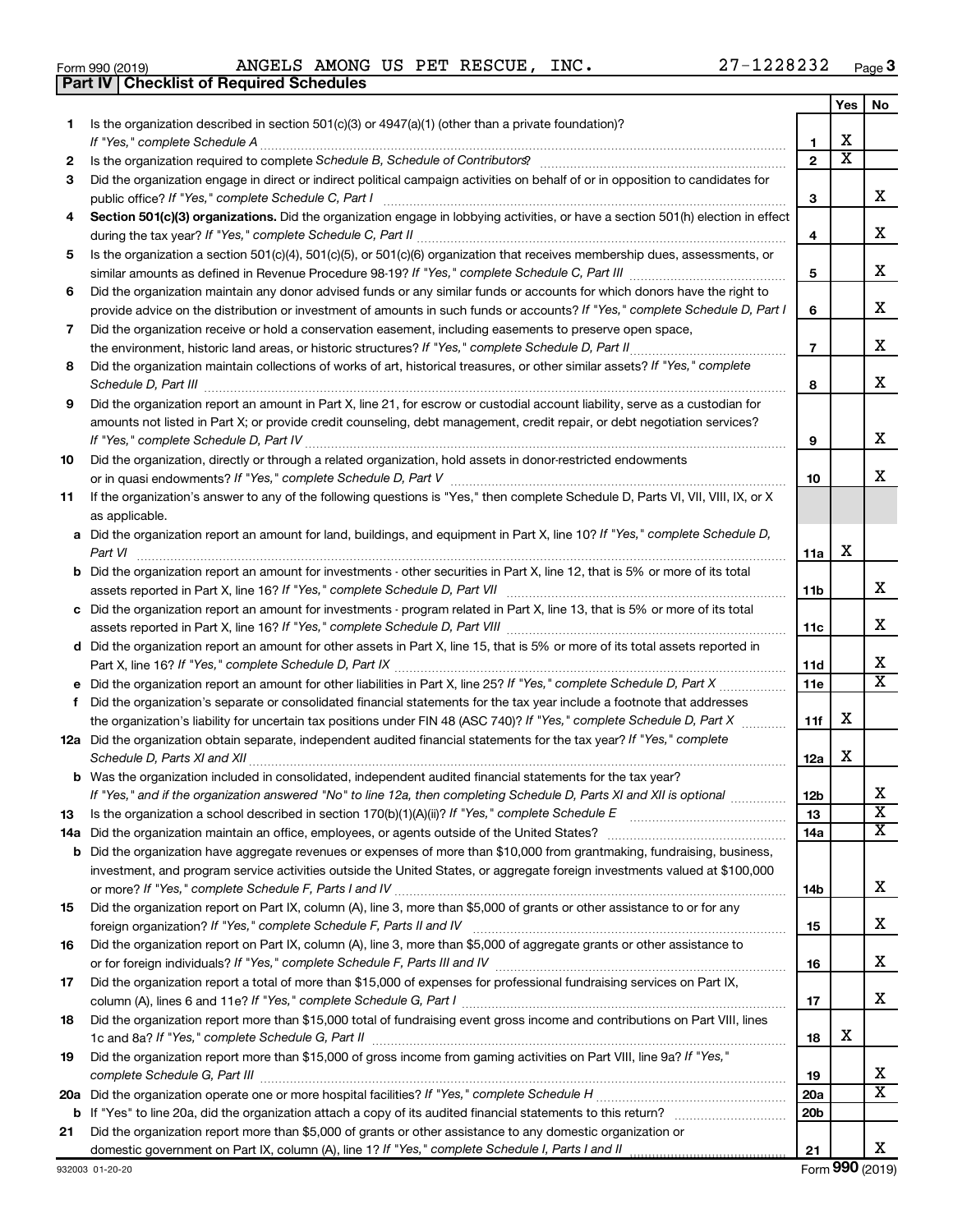|  | Form 990 (2019) |
|--|-----------------|
|  |                 |

*(continued)* **Part IV Checklist of Required Schedules**

|               |                                                                                                                                                                                                                                                            |                 | Yes | No                    |
|---------------|------------------------------------------------------------------------------------------------------------------------------------------------------------------------------------------------------------------------------------------------------------|-----------------|-----|-----------------------|
| 22            | Did the organization report more than \$5,000 of grants or other assistance to or for domestic individuals on                                                                                                                                              |                 |     |                       |
|               |                                                                                                                                                                                                                                                            | 22              |     | х                     |
| 23            | Did the organization answer "Yes" to Part VII, Section A, line 3, 4, or 5 about compensation of the organization's current                                                                                                                                 |                 |     |                       |
|               | and former officers, directors, trustees, key employees, and highest compensated employees? If "Yes," complete                                                                                                                                             |                 |     |                       |
|               | Schedule J                                                                                                                                                                                                                                                 | 23              |     | x                     |
|               | 24a Did the organization have a tax-exempt bond issue with an outstanding principal amount of more than \$100,000 as of the                                                                                                                                |                 |     |                       |
|               | last day of the year, that was issued after December 31, 2002? If "Yes," answer lines 24b through 24d and complete                                                                                                                                         |                 |     |                       |
|               |                                                                                                                                                                                                                                                            | 24a             |     | х                     |
|               |                                                                                                                                                                                                                                                            | 24 <sub>b</sub> |     |                       |
|               | c Did the organization maintain an escrow account other than a refunding escrow at any time during the year to defease                                                                                                                                     |                 |     |                       |
|               |                                                                                                                                                                                                                                                            | 24c             |     |                       |
|               | d Did the organization act as an "on behalf of" issuer for bonds outstanding at any time during the year?                                                                                                                                                  | 24d             |     |                       |
|               | 25a Section 501(c)(3), 501(c)(4), and 501(c)(29) organizations. Did the organization engage in an excess benefit                                                                                                                                           |                 |     | x                     |
|               |                                                                                                                                                                                                                                                            | 25a             |     |                       |
|               | b Is the organization aware that it engaged in an excess benefit transaction with a disqualified person in a prior year, and                                                                                                                               |                 |     |                       |
|               | that the transaction has not been reported on any of the organization's prior Forms 990 or 990-EZ? If "Yes," complete                                                                                                                                      |                 |     | х                     |
|               | Schedule L, Part I                                                                                                                                                                                                                                         | 25b             |     |                       |
| 26            | Did the organization report any amount on Part X, line 5 or 22, for receivables from or payables to any current                                                                                                                                            |                 |     |                       |
|               | or former officer, director, trustee, key employee, creator or founder, substantial contributor, or 35%<br>controlled entity or family member of any of these persons? If "Yes," complete Schedule L, Part II                                              | 26              |     | x                     |
|               |                                                                                                                                                                                                                                                            |                 |     |                       |
| 27            | Did the organization provide a grant or other assistance to any current or former officer, director, trustee, key employee,<br>creator or founder, substantial contributor or employee thereof, a grant selection committee member, or to a 35% controlled |                 |     |                       |
|               | entity (including an employee thereof) or family member of any of these persons? If "Yes," complete Schedule L, Part III                                                                                                                                   | 27              |     | х                     |
| 28            | Was the organization a party to a business transaction with one of the following parties (see Schedule L, Part IV                                                                                                                                          |                 |     |                       |
|               | instructions, for applicable filing thresholds, conditions, and exceptions):                                                                                                                                                                               |                 |     |                       |
| а             | A current or former officer, director, trustee, key employee, creator or founder, or substantial contributor? If                                                                                                                                           |                 |     |                       |
|               |                                                                                                                                                                                                                                                            | 28a             |     | х                     |
|               |                                                                                                                                                                                                                                                            | 28 <sub>b</sub> |     | X                     |
|               | c A 35% controlled entity of one or more individuals and/or organizations described in lines 28a or 28b?If                                                                                                                                                 |                 |     |                       |
|               |                                                                                                                                                                                                                                                            | 28c             |     | х                     |
| 29            |                                                                                                                                                                                                                                                            | 29              |     | $\overline{\text{X}}$ |
| 30            | Did the organization receive contributions of art, historical treasures, or other similar assets, or qualified conservation                                                                                                                                |                 |     |                       |
|               |                                                                                                                                                                                                                                                            | 30              |     | х                     |
| 31            | Did the organization liquidate, terminate, or dissolve and cease operations? If "Yes," complete Schedule N, Part I                                                                                                                                         | 31              |     | X                     |
| 32            | Did the organization sell, exchange, dispose of, or transfer more than 25% of its net assets? If "Yes," complete                                                                                                                                           |                 |     |                       |
|               | Schedule N, Part II                                                                                                                                                                                                                                        | 32              |     | х                     |
| 33            | Did the organization own 100% of an entity disregarded as separate from the organization under Regulations                                                                                                                                                 |                 |     |                       |
|               |                                                                                                                                                                                                                                                            | 33              |     | х                     |
| 34            | Was the organization related to any tax-exempt or taxable entity? If "Yes," complete Schedule R, Part II, III, or IV, and                                                                                                                                  |                 |     |                       |
|               | Part V, line 1                                                                                                                                                                                                                                             | 34              |     | х                     |
|               |                                                                                                                                                                                                                                                            | 35a             |     | x                     |
|               | b If "Yes" to line 35a, did the organization receive any payment from or engage in any transaction with a controlled entity                                                                                                                                |                 |     |                       |
|               |                                                                                                                                                                                                                                                            | 35b             |     |                       |
| 36            | Section 501(c)(3) organizations. Did the organization make any transfers to an exempt non-charitable related organization?                                                                                                                                 |                 |     |                       |
|               |                                                                                                                                                                                                                                                            | 36              |     | x                     |
| 37            | Did the organization conduct more than 5% of its activities through an entity that is not a related organization                                                                                                                                           |                 |     |                       |
|               |                                                                                                                                                                                                                                                            | 37              |     | x                     |
| 38            | Did the organization complete Schedule O and provide explanations in Schedule O for Part VI, lines 11b and 19?                                                                                                                                             |                 |     |                       |
|               |                                                                                                                                                                                                                                                            | 38              | х   |                       |
| <b>Part V</b> | <b>Statements Regarding Other IRS Filings and Tax Compliance</b>                                                                                                                                                                                           |                 |     |                       |
|               |                                                                                                                                                                                                                                                            |                 |     |                       |
|               |                                                                                                                                                                                                                                                            |                 | Yes | No                    |
|               | 1a Enter the number reported in Box 3 of Form 1096. Enter -0- if not applicable <i>manumerane comparement</i><br>1a                                                                                                                                        |                 |     |                       |
|               | <b>b</b> Enter the number of Forms W-2G included in line 1a. Enter -0- if not applicable <i>manumumumum</i><br>1b                                                                                                                                          |                 |     |                       |
|               | c Did the organization comply with backup withholding rules for reportable payments to vendors and reportable gaming                                                                                                                                       |                 | x   |                       |
|               |                                                                                                                                                                                                                                                            | 1c              |     |                       |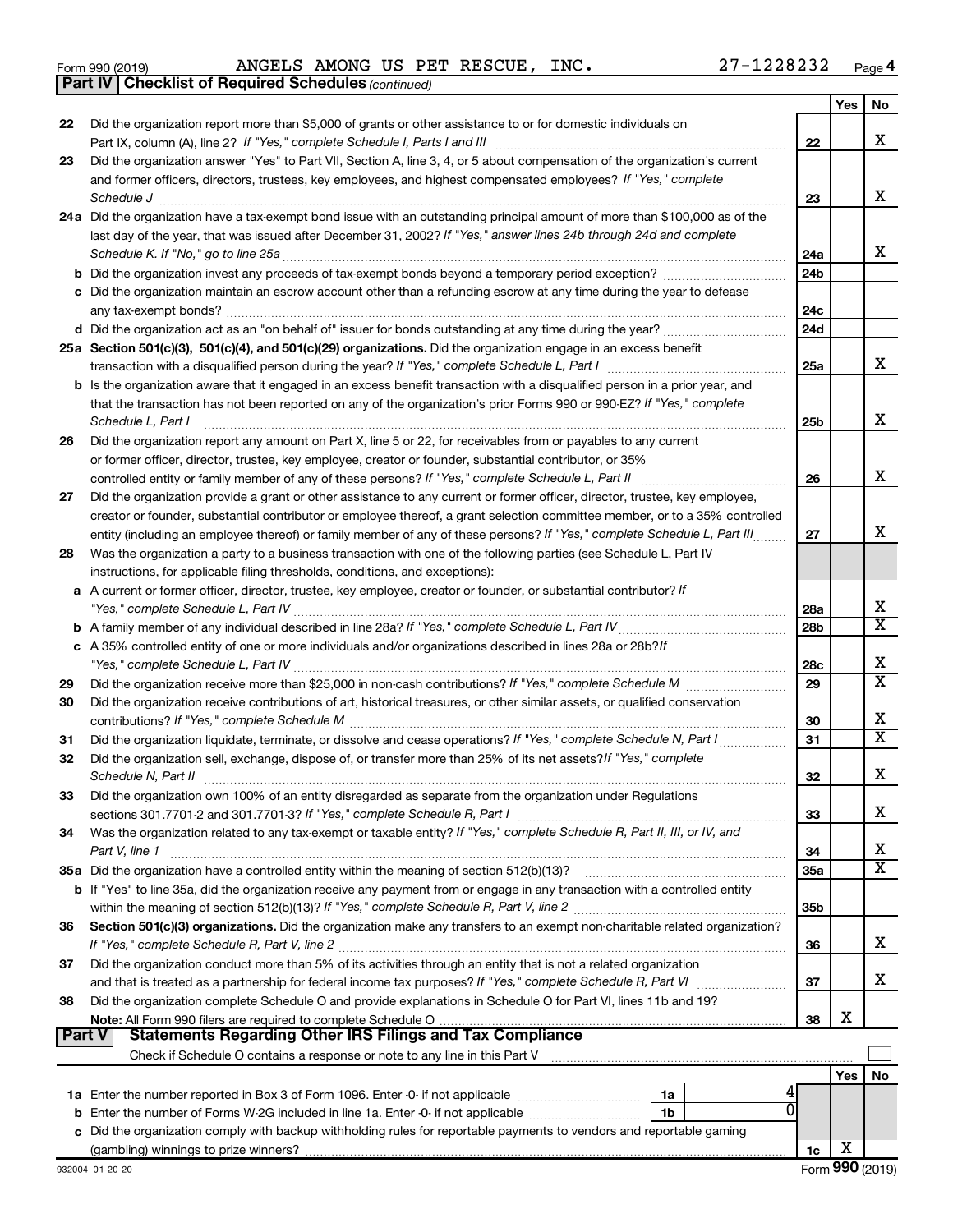|  | Form 990 (2019) |
|--|-----------------|
|  |                 |

**Part V** Statements Regarding Other IRS Filings and Tax Compliance (continued)

|    |                                                                                                                                                                               |            | Yes | No |
|----|-------------------------------------------------------------------------------------------------------------------------------------------------------------------------------|------------|-----|----|
|    | 2a Enter the number of employees reported on Form W-3, Transmittal of Wage and Tax Statements,                                                                                |            |     |    |
|    | 10<br>filed for the calendar year ending with or within the year covered by this return<br>2a                                                                                 |            |     |    |
|    |                                                                                                                                                                               | 2b         | х   |    |
|    |                                                                                                                                                                               |            |     |    |
|    | 3a Did the organization have unrelated business gross income of \$1,000 or more during the year?                                                                              | За         |     | х  |
|    |                                                                                                                                                                               | 3b         |     |    |
|    | 4a At any time during the calendar year, did the organization have an interest in, or a signature or other authority over, a                                                  |            |     |    |
|    | financial account in a foreign country (such as a bank account, securities account, or other financial account)?                                                              | 4a         |     | х  |
|    | <b>b</b> If "Yes," enter the name of the foreign country $\blacktriangleright$                                                                                                |            |     |    |
|    | See instructions for filing requirements for FinCEN Form 114, Report of Foreign Bank and Financial Accounts (FBAR).                                                           |            |     |    |
|    |                                                                                                                                                                               | 5a         |     | х  |
|    |                                                                                                                                                                               | 5b         |     | X  |
|    |                                                                                                                                                                               | 5c         |     |    |
|    | 6a Does the organization have annual gross receipts that are normally greater than \$100,000, and did the organization solicit                                                |            |     |    |
|    |                                                                                                                                                                               | 6a         |     | х  |
|    | <b>b</b> If "Yes," did the organization include with every solicitation an express statement that such contributions or gifts                                                 |            |     |    |
|    |                                                                                                                                                                               | 6b         |     |    |
| 7  | Organizations that may receive deductible contributions under section 170(c).                                                                                                 |            |     |    |
|    | a Did the organization receive a payment in excess of \$75 made partly as a contribution and partly for goods and services provided to the payor?                             | 7a         |     | х  |
|    |                                                                                                                                                                               | 7b         |     |    |
|    | c Did the organization sell, exchange, or otherwise dispose of tangible personal property for which it was required                                                           |            |     |    |
|    |                                                                                                                                                                               | 7c         |     | х  |
|    | 7d                                                                                                                                                                            |            |     |    |
|    | e Did the organization receive any funds, directly or indirectly, to pay premiums on a personal benefit contract?                                                             | 7e         |     | х  |
| f  | Did the organization, during the year, pay premiums, directly or indirectly, on a personal benefit contract?                                                                  | 7f         |     | x  |
| g  | If the organization received a contribution of qualified intellectual property, did the organization file Form 8899 as required?                                              | 7g         |     |    |
| h  | If the organization received a contribution of cars, boats, airplanes, or other vehicles, did the organization file a Form 1098-C?                                            | 7h         |     |    |
| 8  | Sponsoring organizations maintaining donor advised funds. Did a donor advised fund maintained by the                                                                          |            |     |    |
|    |                                                                                                                                                                               | 8          |     |    |
| 9  | Sponsoring organizations maintaining donor advised funds.                                                                                                                     |            |     |    |
| a  | Did the sponsoring organization make any taxable distributions under section 4966?                                                                                            | 9а         |     |    |
|    |                                                                                                                                                                               | 9b         |     |    |
| 10 | Section 501(c)(7) organizations. Enter:                                                                                                                                       |            |     |    |
|    | 10a                                                                                                                                                                           |            |     |    |
|    | 10 <sub>b</sub><br><b>b</b> Gross receipts, included on Form 990, Part VIII, line 12, for public use of club facilities                                                       |            |     |    |
| 11 | Section 501(c)(12) organizations. Enter:                                                                                                                                      |            |     |    |
|    | 11a                                                                                                                                                                           |            |     |    |
|    | <b>b</b> Gross income from other sources (Do not net amounts due or paid to other sources against                                                                             |            |     |    |
|    | 11b                                                                                                                                                                           |            |     |    |
|    | 12a Section 4947(a)(1) non-exempt charitable trusts. Is the organization filing Form 990 in lieu of Form 1041?                                                                | 12a        |     |    |
|    | 12b<br><b>b</b> If "Yes," enter the amount of tax-exempt interest received or accrued during the year                                                                         |            |     |    |
| 13 | Section 501(c)(29) qualified nonprofit health insurance issuers.                                                                                                              |            |     |    |
|    |                                                                                                                                                                               | <b>13a</b> |     |    |
|    | Note: See the instructions for additional information the organization must report on Schedule O.                                                                             |            |     |    |
|    | <b>b</b> Enter the amount of reserves the organization is required to maintain by the states in which the                                                                     |            |     |    |
|    | 13b                                                                                                                                                                           |            |     |    |
|    | 13c                                                                                                                                                                           | 14a        |     | x  |
|    | 14a Did the organization receive any payments for indoor tanning services during the tax year?                                                                                |            |     |    |
|    | <b>b</b> If "Yes," has it filed a Form 720 to report these payments? If "No," provide an explanation on Schedule O                                                            | 14b        |     |    |
| 15 | Is the organization subject to the section 4960 tax on payment(s) of more than \$1,000,000 in remuneration or                                                                 |            |     | х  |
|    | excess parachute payment(s) during the year?                                                                                                                                  | 15         |     |    |
|    | If "Yes," see instructions and file Form 4720, Schedule N.<br>Is the organization an educational institution subject to the section 4968 excise tax on net investment income? | 16         |     | х  |
| 16 | If "Yes," complete Form 4720, Schedule O.                                                                                                                                     |            |     |    |
|    |                                                                                                                                                                               |            |     |    |

Form (2019) **990**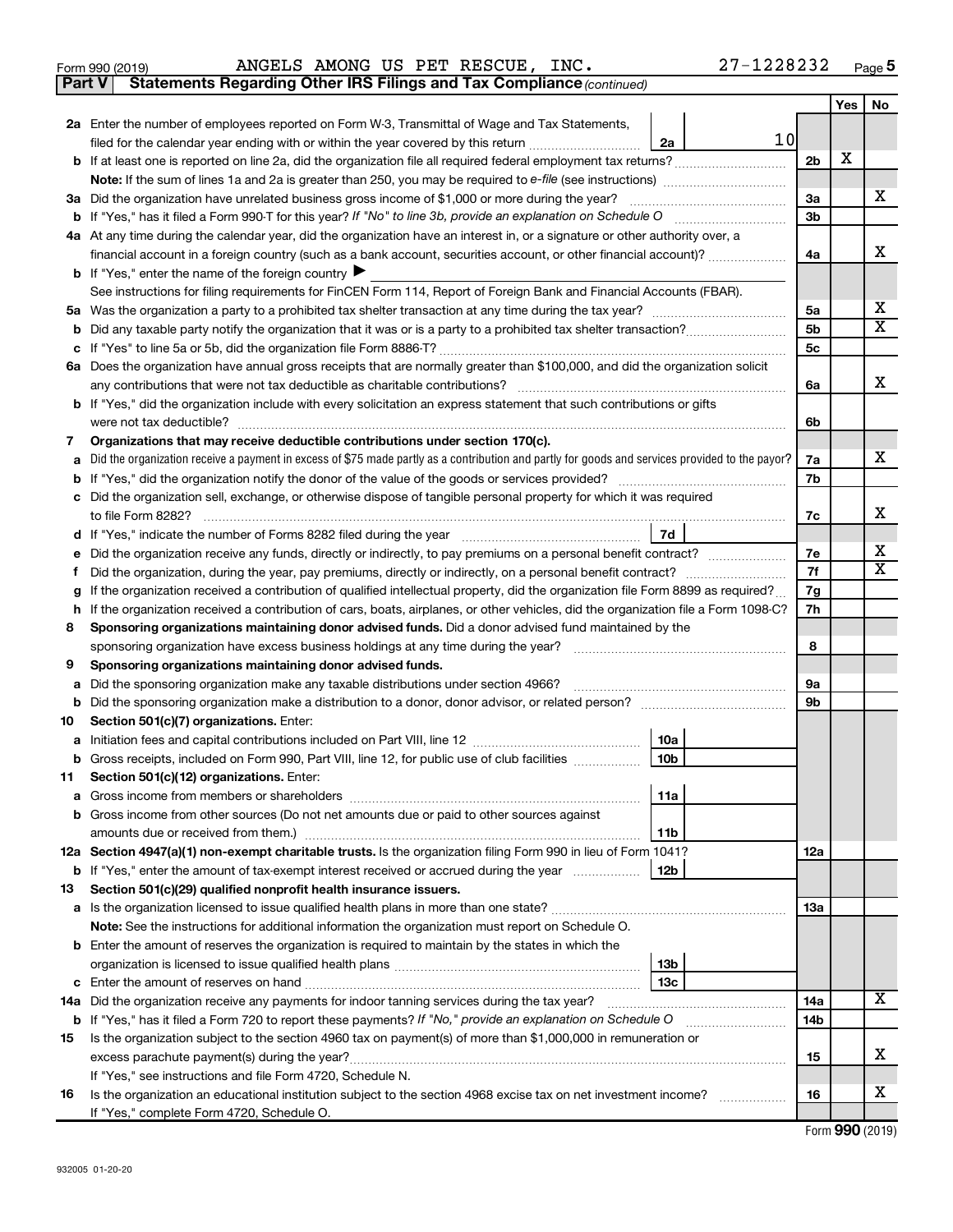| Form 990 (2019) |
|-----------------|
|-----------------|

Form 990 (2019) Page ANGELS AMONG US PET RESCUE, INC. 27-1228232

**Part VI** Governance, Management, and Disclosure For each "Yes" response to lines 2 through 7b below, and for a "No" response *to line 8a, 8b, or 10b below, describe the circumstances, processes, or changes on Schedule O. See instructions.*

|     | Check if Schedule O contains a response or note to any line in this Part VI [11] [11] [11] Check if Schedule O contains a response or note to any line in this Part VI                                                   |    |   |                         |                         | $\overline{\mathbf{x}}$ |
|-----|--------------------------------------------------------------------------------------------------------------------------------------------------------------------------------------------------------------------------|----|---|-------------------------|-------------------------|-------------------------|
|     | <b>Section A. Governing Body and Management</b>                                                                                                                                                                          |    |   |                         |                         |                         |
|     |                                                                                                                                                                                                                          |    |   |                         | Yes                     | No                      |
|     | 1a Enter the number of voting members of the governing body at the end of the tax year                                                                                                                                   | 1a |   |                         |                         |                         |
|     | If there are material differences in voting rights among members of the governing body, or if the governing                                                                                                              |    |   |                         |                         |                         |
|     | body delegated broad authority to an executive committee or similar committee, explain on Schedule O.                                                                                                                    |    |   |                         |                         |                         |
| b   | Enter the number of voting members included on line 1a, above, who are independent                                                                                                                                       | 1b | 5 |                         |                         |                         |
| 2   | Did any officer, director, trustee, or key employee have a family relationship or a business relationship with any other                                                                                                 |    |   |                         |                         |                         |
|     | officer, director, trustee, or key employee?                                                                                                                                                                             |    |   | $\mathbf{2}$            |                         | х                       |
| 3   | Did the organization delegate control over management duties customarily performed by or under the direct supervision                                                                                                    |    |   |                         |                         |                         |
|     |                                                                                                                                                                                                                          |    |   | 3                       |                         | x                       |
| 4   | Did the organization make any significant changes to its governing documents since the prior Form 990 was filed?                                                                                                         |    |   | $\overline{\mathbf{4}}$ |                         | $\overline{\text{x}}$   |
| 5   |                                                                                                                                                                                                                          |    |   | 5                       |                         | $\overline{\textbf{x}}$ |
| 6   |                                                                                                                                                                                                                          |    |   | 6                       |                         | $\overline{\textbf{x}}$ |
| 7a  | Did the organization have members, stockholders, or other persons who had the power to elect or appoint one or                                                                                                           |    |   |                         |                         |                         |
|     |                                                                                                                                                                                                                          |    |   | 7a                      |                         | х                       |
| b   | Are any governance decisions of the organization reserved to (or subject to approval by) members, stockholders, or                                                                                                       |    |   |                         |                         |                         |
|     | persons other than the governing body?                                                                                                                                                                                   |    |   | 7b                      |                         | X.                      |
| 8   | Did the organization contemporaneously document the meetings held or written actions undertaken during the year by the following:                                                                                        |    |   |                         |                         |                         |
| а   |                                                                                                                                                                                                                          |    |   | 8а                      | х                       |                         |
| b   |                                                                                                                                                                                                                          |    |   | 8b                      | $\overline{\textbf{x}}$ |                         |
| 9   | Is there any officer, director, trustee, or key employee listed in Part VII, Section A, who cannot be reached at the                                                                                                     |    |   |                         |                         |                         |
|     |                                                                                                                                                                                                                          |    |   | 9                       |                         | x.                      |
|     | Section B. Policies (This Section B requests information about policies not required by the Internal Revenue Code.)                                                                                                      |    |   |                         |                         |                         |
|     |                                                                                                                                                                                                                          |    |   |                         | Yes                     | No                      |
|     |                                                                                                                                                                                                                          |    |   | 10a                     |                         | x                       |
|     | <b>b</b> If "Yes," did the organization have written policies and procedures governing the activities of such chapters, affiliates,                                                                                      |    |   |                         |                         |                         |
|     |                                                                                                                                                                                                                          |    |   | 10 <sub>b</sub>         |                         |                         |
|     | 11a Has the organization provided a complete copy of this Form 990 to all members of its governing body before filing the form?                                                                                          |    |   | 11a                     | X                       |                         |
| b   | Describe in Schedule O the process, if any, used by the organization to review this Form 990.                                                                                                                            |    |   |                         |                         |                         |
| 12a | Did the organization have a written conflict of interest policy? If "No," go to line 13                                                                                                                                  |    |   | 12a                     | х                       |                         |
| b   | Were officers, directors, or trustees, and key employees required to disclose annually interests that could give rise to conflicts?                                                                                      |    |   | 12b                     |                         | X                       |
| с   | Did the organization regularly and consistently monitor and enforce compliance with the policy? If "Yes," describe                                                                                                       |    |   |                         |                         |                         |
|     | in Schedule O how this was done                                                                                                                                                                                          |    |   | 12c                     |                         | х                       |
| 13  | Did the organization have a written whistleblower policy?                                                                                                                                                                |    |   | 13                      |                         | $\overline{\text{x}}$   |
| 14  |                                                                                                                                                                                                                          |    |   | 14                      |                         | $\overline{\text{X}}$   |
| 15  | Did the process for determining compensation of the following persons include a review and approval by independent                                                                                                       |    |   |                         |                         |                         |
|     | persons, comparability data, and contemporaneous substantiation of the deliberation and decision?                                                                                                                        |    |   |                         |                         |                         |
|     | The organization's CEO, Executive Director, or top management official manufactured content content of the organization's CEO, Executive Director, or top management official manufactured content of the organization's |    |   | 15a                     | х                       |                         |
|     |                                                                                                                                                                                                                          |    |   | 15b                     |                         | x                       |
|     | If "Yes" to line 15a or 15b, describe the process in Schedule O (see instructions).                                                                                                                                      |    |   |                         |                         |                         |
|     | 16a Did the organization invest in, contribute assets to, or participate in a joint venture or similar arrangement with a                                                                                                |    |   |                         |                         |                         |
|     | taxable entity during the year?                                                                                                                                                                                          |    |   | 16a                     |                         | х                       |
|     | b If "Yes," did the organization follow a written policy or procedure requiring the organization to evaluate its participation                                                                                           |    |   |                         |                         |                         |
|     | in joint venture arrangements under applicable federal tax law, and take steps to safeguard the organization's                                                                                                           |    |   |                         |                         |                         |
|     | exempt status with respect to such arrangements?                                                                                                                                                                         |    |   | 16b                     |                         |                         |
|     | <b>Section C. Disclosure</b>                                                                                                                                                                                             |    |   |                         |                         |                         |
| 17  | List the states with which a copy of this Form 990 is required to be filed AL, AK, CA, CO, CT, FL, GA, HI, IL, KS, KY, MD                                                                                                |    |   |                         |                         |                         |
| 18  | Section 6104 requires an organization to make its Forms 1023 (1024 or 1024-A, if applicable), 990, and 990-T (Section 501(c)(3)s only) available                                                                         |    |   |                         |                         |                         |
|     | for public inspection. Indicate how you made these available. Check all that apply.                                                                                                                                      |    |   |                         |                         |                         |
|     | $X$ Upon request<br>$ \mathbf{X} $ Own website<br>Another's website<br>Other (explain on Schedule O)                                                                                                                     |    |   |                         |                         |                         |
| 19  | Describe on Schedule O whether (and if so, how) the organization made its governing documents, conflict of interest policy, and financial                                                                                |    |   |                         |                         |                         |
|     | statements available to the public during the tax year.                                                                                                                                                                  |    |   |                         |                         |                         |
| 20  | State the name, address, and telephone number of the person who possesses the organization's books and records                                                                                                           |    |   |                         |                         |                         |
|     | KRYSTA M. CANNON - 404-376-4039                                                                                                                                                                                          |    |   |                         |                         |                         |
|     | PO BOX 821, ALPHARETTA, GA<br>30009                                                                                                                                                                                      |    |   |                         |                         |                         |

SEE SCHEDULE O FOR FULL LIST OF STATES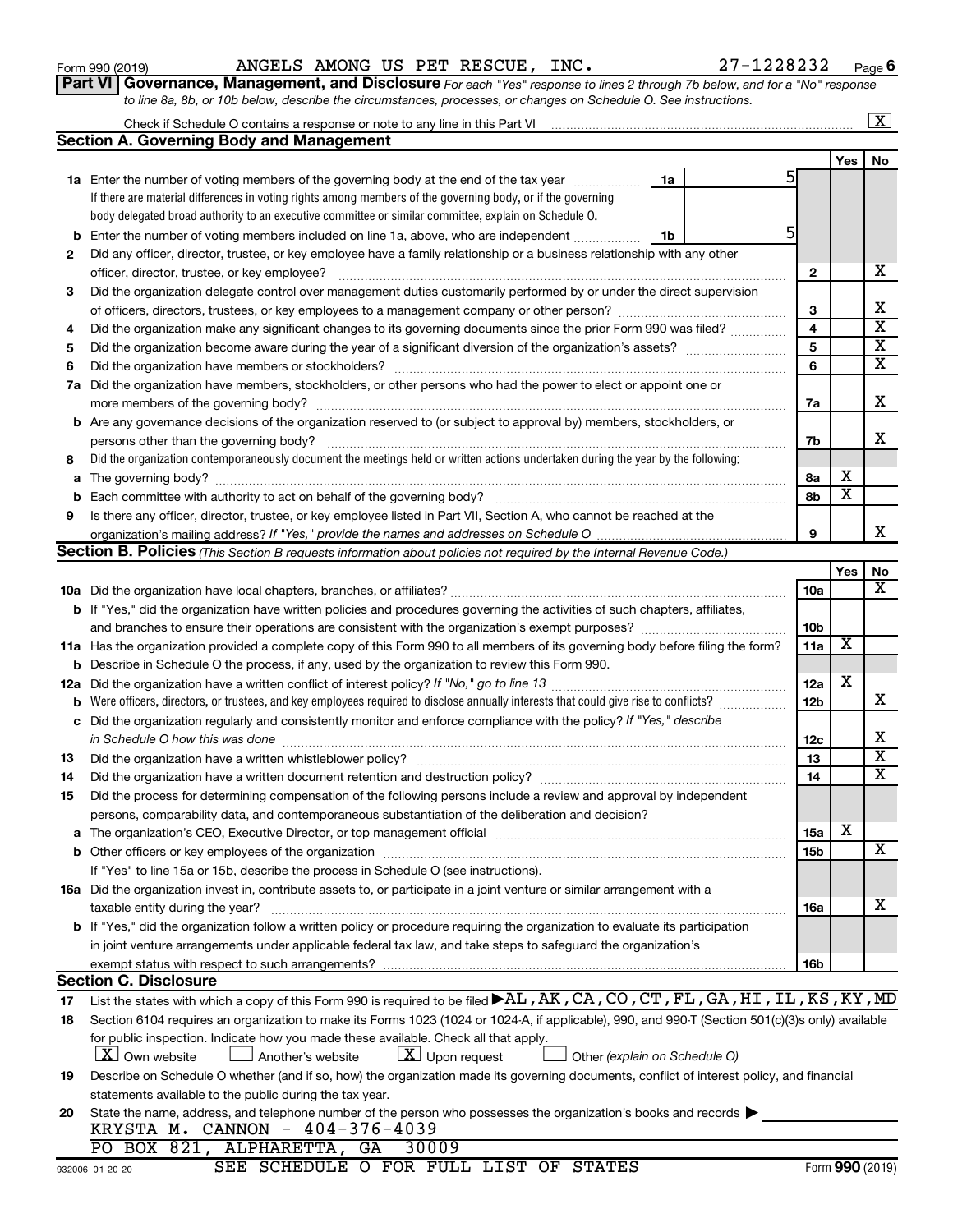$\Box$ 

| Part VII Compensation of Officers, Directors, Trustees, Key Employees, Highest Compensated |
|--------------------------------------------------------------------------------------------|
| <b>Employees, and Independent Contractors</b>                                              |

Check if Schedule O contains a response or note to any line in this Part VII

**Section A. Officers, Directors, Trustees, Key Employees, and Highest Compensated Employees**

**1a**  Complete this table for all persons required to be listed. Report compensation for the calendar year ending with or within the organization's tax year.  $\bullet$  List all of the organization's current officers, directors, trustees (whether individuals or organizations), regardless of amount of compensation.

Enter -0- in columns (D), (E), and (F) if no compensation was paid.

**•** List all of the organization's current key employees, if any. See instructions for definition of "key employee."

• List the organization's five *current* highest compensated employees (other than an officer, director, trustee, or key employee) who received reportable compensation (Box 5 of Form W-2 and/or Box 7 of Form 1099-MISC) of more than \$100,000 from the organization and any related organizations.

 $\bullet$  List all of the organization's former officers, key employees, and highest compensated employees who received more than \$100,000 of reportable compensation from the organization and any related organizations.

**•** List all of the organization's former directors or trustees that received, in the capacity as a former director or trustee of the organization, more than \$10,000 of reportable compensation from the organization and any related organizations.

See instructions for the order in which to list the persons above.

Check this box if neither the organization nor any related organization compensated any current officer, director, or trustee.  $\Box$ 

| (A)                     | (B)                      |                                |                       |             | (C)          |                                                                  |        | (D)                             | (E)             | (F)                         |
|-------------------------|--------------------------|--------------------------------|-----------------------|-------------|--------------|------------------------------------------------------------------|--------|---------------------------------|-----------------|-----------------------------|
| Name and title          | Average                  |                                |                       | Position    |              | (do not check more than one                                      |        | Reportable                      | Reportable      | Estimated                   |
|                         | hours per                |                                |                       |             |              | box, unless person is both an<br>officer and a director/trustee) |        | compensation                    | compensation    | amount of                   |
|                         | week                     |                                |                       |             |              |                                                                  |        | from                            | from related    | other                       |
|                         | (list any                |                                |                       |             |              |                                                                  |        | the                             | organizations   | compensation                |
|                         | hours for                |                                |                       |             |              |                                                                  |        | organization<br>(W-2/1099-MISC) | (W-2/1099-MISC) | from the                    |
|                         | related<br>organizations |                                |                       |             |              |                                                                  |        |                                 |                 | organization<br>and related |
|                         | below                    |                                |                       |             |              |                                                                  |        |                                 |                 | organizations               |
|                         | line)                    | Individual trustee or director | Institutional trustee | Officer     | Key employee | Highest compensated<br>employee                                  | Former |                                 |                 |                             |
| (1) JACK JENNINGS       | 20.00                    |                                |                       |             |              |                                                                  |        |                                 |                 |                             |
| BOARD MEMBER            |                          | $\mathbf X$                    |                       |             |              |                                                                  |        | 0.                              | 0.              | $\mathbf 0$ .               |
| (2) LISA ZAMBACCA       | 20.00                    |                                |                       |             |              |                                                                  |        |                                 |                 |                             |
| <b>BOARD MEMBER</b>     |                          | $\mathbf X$                    |                       |             |              |                                                                  |        | 0.                              | 0.              | $0$ .                       |
| (3) PAM RICHARD         | 20.00                    |                                |                       |             |              |                                                                  |        |                                 |                 |                             |
| BOARD MEMBER, SECRETARY |                          | $\mathbf X$                    |                       | $\mathbf X$ |              |                                                                  |        | 0.                              | $\mathbf 0$ .   | $\mathbf 0$ .               |
| (4) SUSAN BOVA FASANO   | 20.00                    |                                |                       |             |              |                                                                  |        |                                 |                 |                             |
| BOARD MEMBER            |                          | X                              |                       |             |              |                                                                  |        | $\mathbf 0$ .                   | 0.              | $\mathbf 0$ .               |
| (5) TINA WALDEN         | 20.00                    |                                |                       |             |              |                                                                  |        |                                 |                 |                             |
| <b>BOARD CHAIR</b>      |                          | $\mathbf X$                    |                       | $\mathbf X$ |              |                                                                  |        | 0.                              | 0.              | $0$ .                       |
| (6) TIFFANY POWERS      | 20.00                    |                                |                       |             |              |                                                                  |        |                                 |                 |                             |
| VICE CHAIR              |                          | X                              |                       | $\mathbf X$ |              |                                                                  |        | $\mathbf 0$ .                   | 0.              | $\mathbf 0$ .               |
| (7) ELLEN STANLEY       | 20.00                    |                                |                       |             |              |                                                                  |        |                                 |                 |                             |
| BOARD MEMBER            |                          | $\mathbf X$                    |                       |             |              |                                                                  |        | $\mathbf 0$ .                   | $\mathbf 0$ .   | $\mathbf 0$ .               |
| (8) SUE FESSLER         | 40.00                    |                                |                       |             |              |                                                                  |        |                                 |                 |                             |
| EXECUTIVE DIRECTOR      |                          |                                |                       | $\mathbf X$ |              |                                                                  |        | 19,261.                         | 0.              | 0.                          |
|                         |                          |                                |                       |             |              |                                                                  |        |                                 |                 |                             |
|                         |                          |                                |                       |             |              |                                                                  |        |                                 |                 |                             |
|                         |                          |                                |                       |             |              |                                                                  |        |                                 |                 |                             |
|                         |                          |                                |                       |             |              |                                                                  |        |                                 |                 |                             |
|                         |                          |                                |                       |             |              |                                                                  |        |                                 |                 |                             |
|                         |                          |                                |                       |             |              |                                                                  |        |                                 |                 |                             |
|                         |                          |                                |                       |             |              |                                                                  |        |                                 |                 |                             |
|                         |                          |                                |                       |             |              |                                                                  |        |                                 |                 |                             |
|                         |                          |                                |                       |             |              |                                                                  |        |                                 |                 |                             |
|                         |                          |                                |                       |             |              |                                                                  |        |                                 |                 |                             |
|                         |                          |                                |                       |             |              |                                                                  |        |                                 |                 |                             |
|                         |                          |                                |                       |             |              |                                                                  |        |                                 |                 |                             |
|                         |                          |                                |                       |             |              |                                                                  |        |                                 |                 |                             |
|                         |                          |                                |                       |             |              |                                                                  |        |                                 |                 |                             |
|                         |                          |                                |                       |             |              |                                                                  |        |                                 |                 |                             |
|                         |                          |                                |                       |             |              |                                                                  |        |                                 |                 |                             |
|                         |                          |                                |                       |             |              |                                                                  |        |                                 |                 |                             |
|                         |                          |                                |                       |             |              |                                                                  |        |                                 |                 |                             |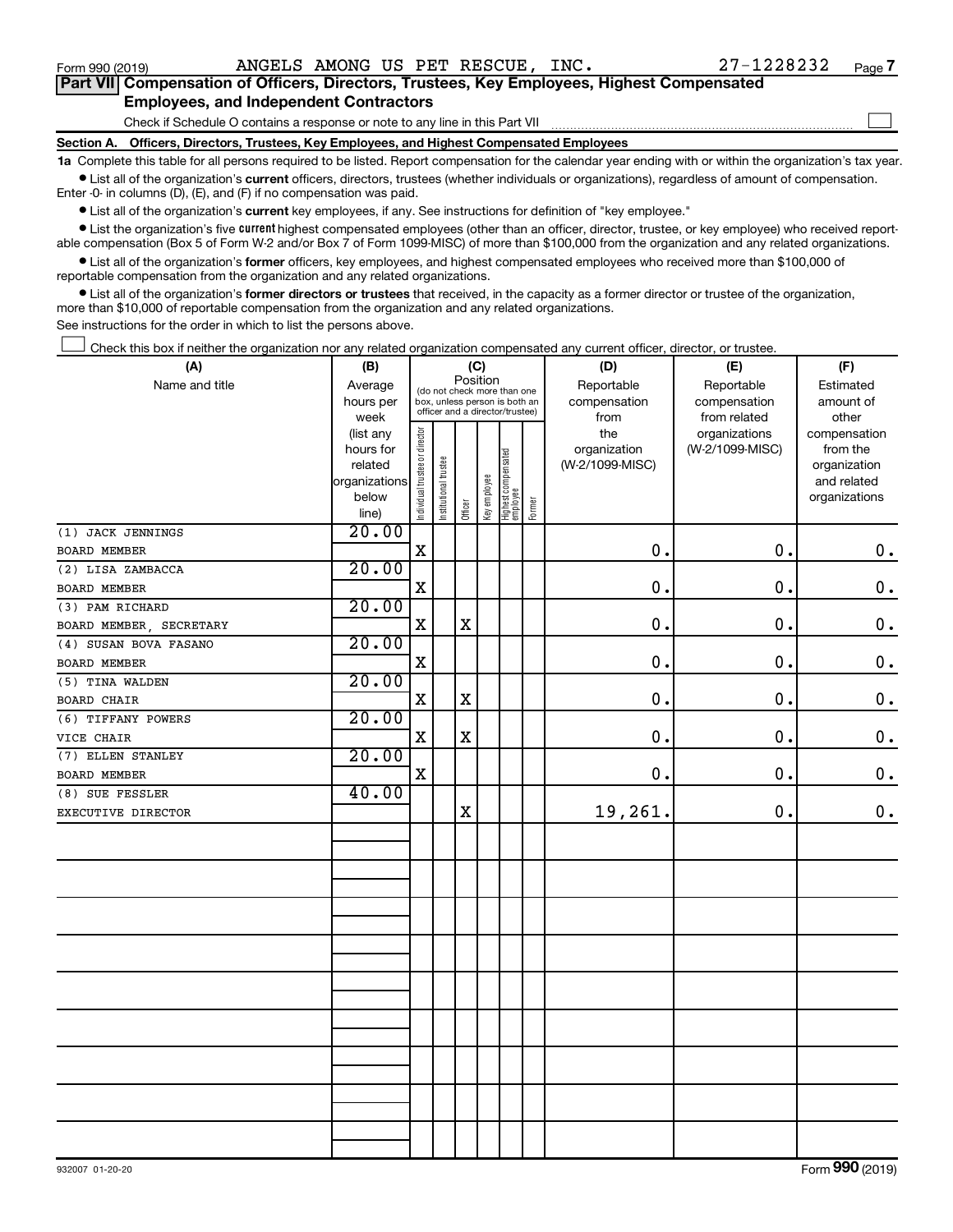| ANGELS AMONG US PET RESCUE, INC.<br>Form 990 (2019)                                                                                                                                                                                                          |                                                                      |                                  |                                                                                                 |         |              |                                   |        |                                           | 27-1228232                                        |                  |                                                                          | Page 8                               |
|--------------------------------------------------------------------------------------------------------------------------------------------------------------------------------------------------------------------------------------------------------------|----------------------------------------------------------------------|----------------------------------|-------------------------------------------------------------------------------------------------|---------|--------------|-----------------------------------|--------|-------------------------------------------|---------------------------------------------------|------------------|--------------------------------------------------------------------------|--------------------------------------|
| <b>Part VII</b><br>Section A. Officers, Directors, Trustees, Key Employees, and Highest Compensated Employees (continued)                                                                                                                                    |                                                                      |                                  |                                                                                                 |         |              |                                   |        |                                           |                                                   |                  |                                                                          |                                      |
| (A)<br>Name and title                                                                                                                                                                                                                                        | (B)<br>Average<br>hours per<br>week                                  |                                  | (do not check more than one<br>box, unless person is both an<br>officer and a director/trustee) | (C)     | Position     |                                   |        | (D)<br>Reportable<br>compensation<br>from | (E)<br>Reportable<br>compensation<br>from related |                  | (F)<br>Estimated<br>amount of<br>other                                   |                                      |
|                                                                                                                                                                                                                                                              | (list any<br>hours for<br>related<br>organizations<br>below<br>line) | director<br>ndividual trustee or | Institutional trustee                                                                           | Officer | Key employee | Highest compensated<br>  employee | Former | the<br>organization<br>(W-2/1099-MISC)    | organizations<br>(W-2/1099-MISC)                  |                  | compensation<br>from the<br>organization<br>and related<br>organizations |                                      |
|                                                                                                                                                                                                                                                              |                                                                      |                                  |                                                                                                 |         |              |                                   |        |                                           |                                                   |                  |                                                                          |                                      |
|                                                                                                                                                                                                                                                              |                                                                      |                                  |                                                                                                 |         |              |                                   |        |                                           |                                                   |                  |                                                                          |                                      |
|                                                                                                                                                                                                                                                              |                                                                      |                                  |                                                                                                 |         |              |                                   |        |                                           |                                                   |                  |                                                                          |                                      |
|                                                                                                                                                                                                                                                              |                                                                      |                                  |                                                                                                 |         |              |                                   |        |                                           |                                                   |                  |                                                                          |                                      |
|                                                                                                                                                                                                                                                              |                                                                      |                                  |                                                                                                 |         |              |                                   |        |                                           |                                                   |                  |                                                                          |                                      |
|                                                                                                                                                                                                                                                              |                                                                      |                                  |                                                                                                 |         |              |                                   |        |                                           |                                                   |                  |                                                                          |                                      |
|                                                                                                                                                                                                                                                              |                                                                      |                                  |                                                                                                 |         |              |                                   |        |                                           |                                                   |                  |                                                                          |                                      |
|                                                                                                                                                                                                                                                              |                                                                      |                                  |                                                                                                 |         |              |                                   |        |                                           |                                                   |                  |                                                                          |                                      |
|                                                                                                                                                                                                                                                              |                                                                      |                                  |                                                                                                 |         |              |                                   |        |                                           |                                                   |                  |                                                                          |                                      |
| 1b Subtotal                                                                                                                                                                                                                                                  |                                                                      |                                  |                                                                                                 |         |              |                                   |        | 19,261.                                   |                                                   | $\overline{0}$ . |                                                                          | $\overline{0}$ .                     |
| c Total from continuation sheets to Part VII, Section A manuscription of                                                                                                                                                                                     |                                                                      |                                  |                                                                                                 |         |              |                                   |        | σ.<br>19,261.                             |                                                   | σ.<br>σ.         |                                                                          | $\overline{0}$ .<br>$\overline{0}$ . |
| Total number of individuals (including but not limited to those listed above) who received more than \$100,000 of reportable<br>2                                                                                                                            |                                                                      |                                  |                                                                                                 |         |              |                                   |        |                                           |                                                   |                  |                                                                          | 0                                    |
| compensation from the organization $\blacktriangleright$                                                                                                                                                                                                     |                                                                      |                                  |                                                                                                 |         |              |                                   |        |                                           |                                                   |                  | Yes                                                                      | No                                   |
| Did the organization list any former officer, director, trustee, key employee, or highest compensated employee on<br>3                                                                                                                                       |                                                                      |                                  |                                                                                                 |         |              |                                   |        |                                           |                                                   |                  | 3                                                                        | X                                    |
| For any individual listed on line 1a, is the sum of reportable compensation and other compensation from the organization<br>and related organizations greater than \$150,000? If "Yes," complete Schedule J for such individual                              |                                                                      |                                  |                                                                                                 |         |              |                                   |        |                                           |                                                   |                  | 4                                                                        | X                                    |
| Did any person listed on line 1a receive or accrue compensation from any unrelated organization or individual for services<br>5.<br>rendered to the organization? If "Yes," complete Schedule J for such person                                              |                                                                      |                                  |                                                                                                 |         |              |                                   |        |                                           |                                                   |                  | 5                                                                        | X                                    |
| <b>Section B. Independent Contractors</b>                                                                                                                                                                                                                    |                                                                      |                                  |                                                                                                 |         |              |                                   |        |                                           |                                                   |                  |                                                                          |                                      |
| Complete this table for your five highest compensated independent contractors that received more than \$100,000 of compensation from<br>1.<br>the organization. Report compensation for the calendar year ending with or within the organization's tax year. |                                                                      |                                  |                                                                                                 |         |              |                                   |        |                                           |                                                   |                  |                                                                          |                                      |
| (A)<br>Name and business address                                                                                                                                                                                                                             |                                                                      |                                  |                                                                                                 |         |              |                                   |        | (B)<br>Description of services            |                                                   |                  | (C)<br>Compensation                                                      |                                      |
| BLUEPEARL GA VET SPECIALISTS -<br>455 ABERNATHY ROAD, ATLANTA, GA 30328                                                                                                                                                                                      |                                                                      |                                  | <b>SANDY SPRING</b>                                                                             |         |              |                                   |        | VETERINARY SERVICES                       |                                                   |                  |                                                                          | 401,606.                             |
| VCA PETS ARE PEOPLE TOO CHAMBLEE<br>535 SUN VALLEY DRIVE, ROSWELL, GA 30076                                                                                                                                                                                  |                                                                      |                                  |                                                                                                 |         |              |                                   |        | VETERINARY SERVICES                       |                                                   |                  |                                                                          | 154,841.                             |
| CHATTAHOOCHEE ANIMAL CLINIC<br>1176 ALPHARETTA STREET, ROSWELL,                                                                                                                                                                                              |                                                                      |                                  | GA 30075                                                                                        |         |              |                                   |        | VETERINARY SERVICES                       |                                                   |                  |                                                                          | 132,954.                             |
| PEACHTREE CORNERS ANIMAL CLINIC,<br>4020<br>HOLCOMB BRIDGE ROAD, NORCROSS,<br>GA 30092<br>VETERINARY SERVICES                                                                                                                                                |                                                                      |                                  |                                                                                                 |         |              |                                   |        |                                           |                                                   |                  |                                                                          | 130,713.                             |
|                                                                                                                                                                                                                                                              |                                                                      |                                  |                                                                                                 |         |              |                                   |        |                                           |                                                   |                  |                                                                          |                                      |
| Total number of independent contractors (including but not limited to those listed above) who received more than<br>$\mathbf{2}$<br>\$100,000 of compensation from the organization                                                                          |                                                                      |                                  |                                                                                                 |         | 4            |                                   |        |                                           |                                                   |                  |                                                                          |                                      |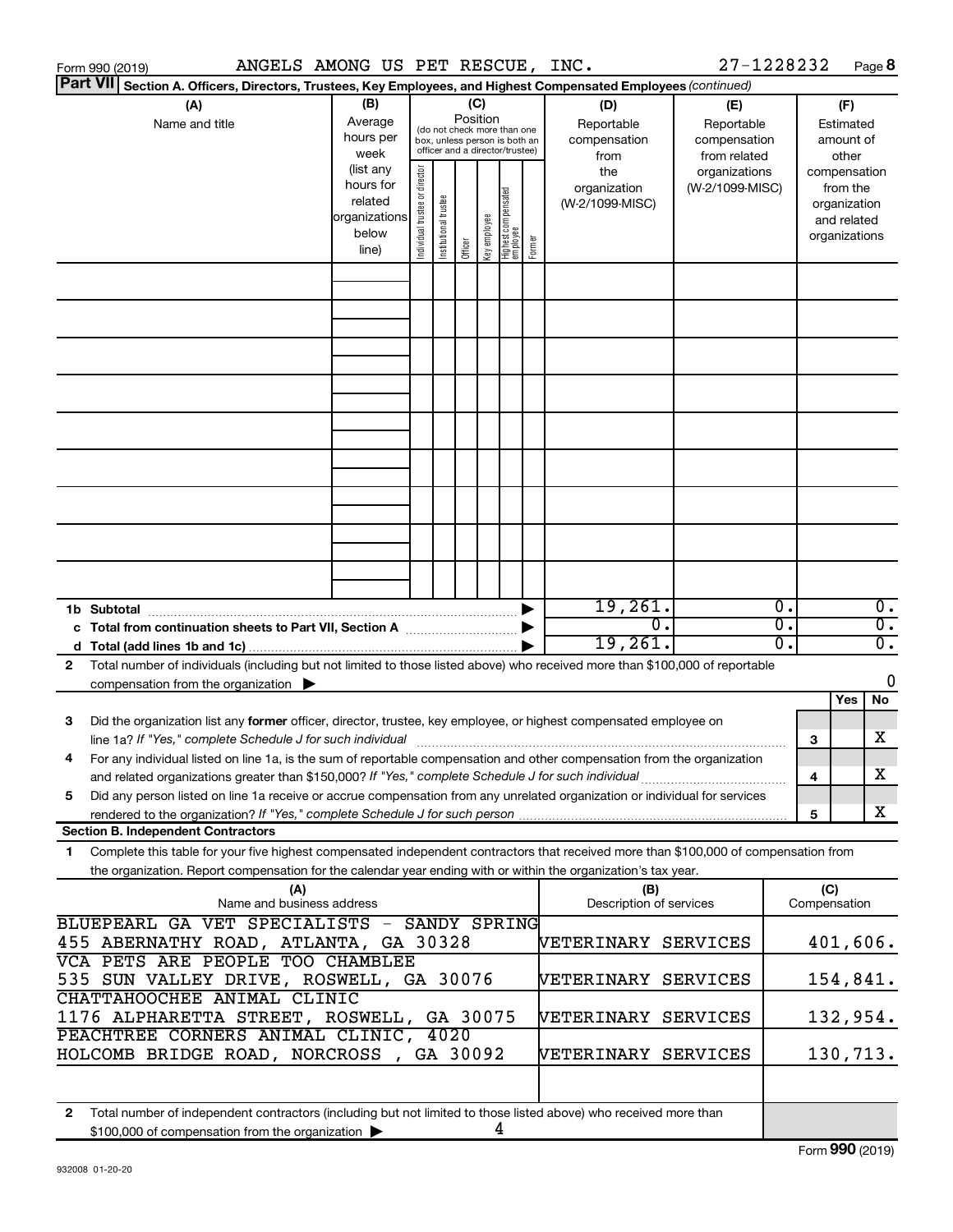|                                                           |                  | Form 990 (2019)                                                            |     |                 |                |                                | ANGELS AMONG US PET RESCUE, INC. |                                                               | 27-1228232       | Page 9                                                          |
|-----------------------------------------------------------|------------------|----------------------------------------------------------------------------|-----|-----------------|----------------|--------------------------------|----------------------------------|---------------------------------------------------------------|------------------|-----------------------------------------------------------------|
|                                                           | <b>Part VIII</b> | <b>Statement of Revenue</b>                                                |     |                 |                |                                |                                  |                                                               |                  |                                                                 |
|                                                           |                  |                                                                            |     |                 |                |                                |                                  |                                                               |                  |                                                                 |
|                                                           |                  |                                                                            |     |                 |                |                                | (A)<br>Total revenue             | (B)<br>Related or exempt<br>function revenue business revenue | (C)<br>Unrelated | (D)<br>Revenue excluded<br>from tax under<br>sections 512 - 514 |
|                                                           |                  | 1 a Federated campaigns                                                    |     | 1a              |                |                                |                                  |                                                               |                  |                                                                 |
| Contributions, Gifts, Grants<br>and Other Similar Amounts |                  | <b>b</b> Membership dues                                                   |     | 1 <sub>b</sub>  |                |                                |                                  |                                                               |                  |                                                                 |
|                                                           |                  | c Fundraising events                                                       |     | $\overline{1c}$ |                | 88,699.                        |                                  |                                                               |                  |                                                                 |
|                                                           |                  | d Related organizations                                                    |     | 1 <sub>d</sub>  |                |                                |                                  |                                                               |                  |                                                                 |
|                                                           |                  | e Government grants (contributions)                                        |     | 1e              |                |                                |                                  |                                                               |                  |                                                                 |
|                                                           |                  | f All other contributions, gifts, grants, and                              |     |                 |                |                                |                                  |                                                               |                  |                                                                 |
|                                                           |                  | similar amounts not included above                                         |     | 1f              |                | $1,935,844$ .                  |                                  |                                                               |                  |                                                                 |
|                                                           |                  | g Noncash contributions included in lines 1a-1f                            |     | $ 1g $ \$       |                |                                |                                  |                                                               |                  |                                                                 |
|                                                           |                  |                                                                            |     |                 |                |                                | $\vert 2, 024, 543.$             |                                                               |                  |                                                                 |
|                                                           |                  | 2 a ADOPTION FEES                                                          |     |                 |                | <b>Business Code</b><br>900099 | 405, 615.                        | 405,615.                                                      |                  |                                                                 |
|                                                           |                  |                                                                            |     |                 |                |                                |                                  |                                                               |                  |                                                                 |
|                                                           | b                |                                                                            |     |                 |                |                                |                                  |                                                               |                  |                                                                 |
|                                                           | c<br>d           | the control of the control of the control of the control of the control of |     |                 |                |                                |                                  |                                                               |                  |                                                                 |
| Program Service<br>Revenue                                | е                | the control of the control of the control of the control of the control of |     |                 |                |                                |                                  |                                                               |                  |                                                                 |
|                                                           |                  | f All other program service revenue                                        |     |                 |                |                                |                                  |                                                               |                  |                                                                 |
|                                                           |                  |                                                                            |     |                 |                |                                | 405, 615.                        |                                                               |                  |                                                                 |
|                                                           | 3                | Investment income (including dividends, interest, and                      |     |                 |                |                                |                                  |                                                               |                  |                                                                 |
|                                                           |                  |                                                                            |     |                 |                |                                | 870.                             |                                                               |                  | 870.                                                            |
|                                                           | 4                | Income from investment of tax-exempt bond proceeds                         |     |                 |                |                                |                                  |                                                               |                  |                                                                 |
|                                                           | 5                |                                                                            |     |                 |                |                                |                                  |                                                               |                  |                                                                 |
|                                                           |                  |                                                                            |     | (i) Real        |                | (ii) Personal                  |                                  |                                                               |                  |                                                                 |
|                                                           |                  | <b>6 a</b> Gross rents<br>$\overline{\phantom{a}}$                         | l6a |                 |                |                                |                                  |                                                               |                  |                                                                 |
|                                                           |                  | <b>b</b> Less: rental expenses $\ldots$                                    | 6b  |                 |                |                                |                                  |                                                               |                  |                                                                 |
|                                                           |                  | c Rental income or (loss)                                                  | 6с  |                 |                |                                |                                  |                                                               |                  |                                                                 |
|                                                           |                  | d Net rental income or (loss)                                              |     |                 |                |                                |                                  |                                                               |                  |                                                                 |
|                                                           |                  | 7 a Gross amount from sales of                                             |     | (i) Securities  |                | (ii) Other                     |                                  |                                                               |                  |                                                                 |
|                                                           |                  | assets other than inventory                                                | 7a  |                 |                |                                |                                  |                                                               |                  |                                                                 |
|                                                           |                  | <b>b</b> Less: cost or other basis<br>and sales expenses                   | 7b  |                 |                |                                |                                  |                                                               |                  |                                                                 |
| venue                                                     |                  | c Gain or (loss)                                                           | 7c  |                 |                |                                |                                  |                                                               |                  |                                                                 |
| č                                                         |                  |                                                                            |     |                 |                |                                |                                  |                                                               |                  |                                                                 |
| Other <sup>1</sup>                                        |                  | 8 a Gross income from fundraising events (not                              |     |                 |                |                                |                                  |                                                               |                  |                                                                 |
|                                                           |                  | $88$ ,699. $_{\rm of}$<br>including \$                                     |     |                 |                |                                |                                  |                                                               |                  |                                                                 |
|                                                           |                  | contributions reported on line 1c). See                                    |     |                 |                |                                |                                  |                                                               |                  |                                                                 |
|                                                           |                  |                                                                            |     |                 | 8a             | 71,895.                        |                                  |                                                               |                  |                                                                 |
|                                                           |                  |                                                                            |     |                 | 8b             | 79,854.                        |                                  |                                                               |                  |                                                                 |
|                                                           |                  | c Net income or (loss) from fundraising events                             |     |                 |                | .                              | $-7,959.$                        |                                                               |                  | $-7,959.$                                                       |
|                                                           |                  | 9 a Gross income from gaming activities. See                               |     |                 |                |                                |                                  |                                                               |                  |                                                                 |
|                                                           |                  |                                                                            |     |                 | 9a             |                                |                                  |                                                               |                  |                                                                 |
|                                                           |                  | <b>b</b> Less: direct expenses <b>manually</b>                             |     |                 | 9 <sub>b</sub> |                                |                                  |                                                               |                  |                                                                 |
|                                                           |                  | c Net income or (loss) from gaming activities                              |     |                 |                |                                |                                  |                                                               |                  |                                                                 |
|                                                           |                  | 10 a Gross sales of inventory, less returns                                |     |                 | 10al           | 5,010.                         |                                  |                                                               |                  |                                                                 |
|                                                           |                  | <b>b</b> Less: cost of goods sold                                          |     |                 | liobl          | 19,553.                        |                                  |                                                               |                  |                                                                 |
|                                                           |                  | c Net income or (loss) from sales of inventory                             |     |                 |                |                                | $-14,543.$                       |                                                               |                  | $-14,543.$                                                      |
|                                                           |                  |                                                                            |     |                 |                | <b>Business Code</b>           |                                  |                                                               |                  |                                                                 |
|                                                           | 11 a             |                                                                            |     |                 |                |                                |                                  |                                                               |                  |                                                                 |
|                                                           | b                |                                                                            |     |                 |                |                                |                                  |                                                               |                  |                                                                 |
| Miscellaneous<br>Revenue                                  | c                |                                                                            |     |                 |                |                                |                                  |                                                               |                  |                                                                 |
|                                                           |                  |                                                                            |     |                 |                |                                |                                  |                                                               |                  |                                                                 |
|                                                           |                  |                                                                            |     |                 |                |                                |                                  |                                                               |                  |                                                                 |
|                                                           | 12               |                                                                            |     |                 |                |                                | $\blacktriangleright$ 2,408,526. | 405,615.                                                      |                  | $0. -21,632.$                                                   |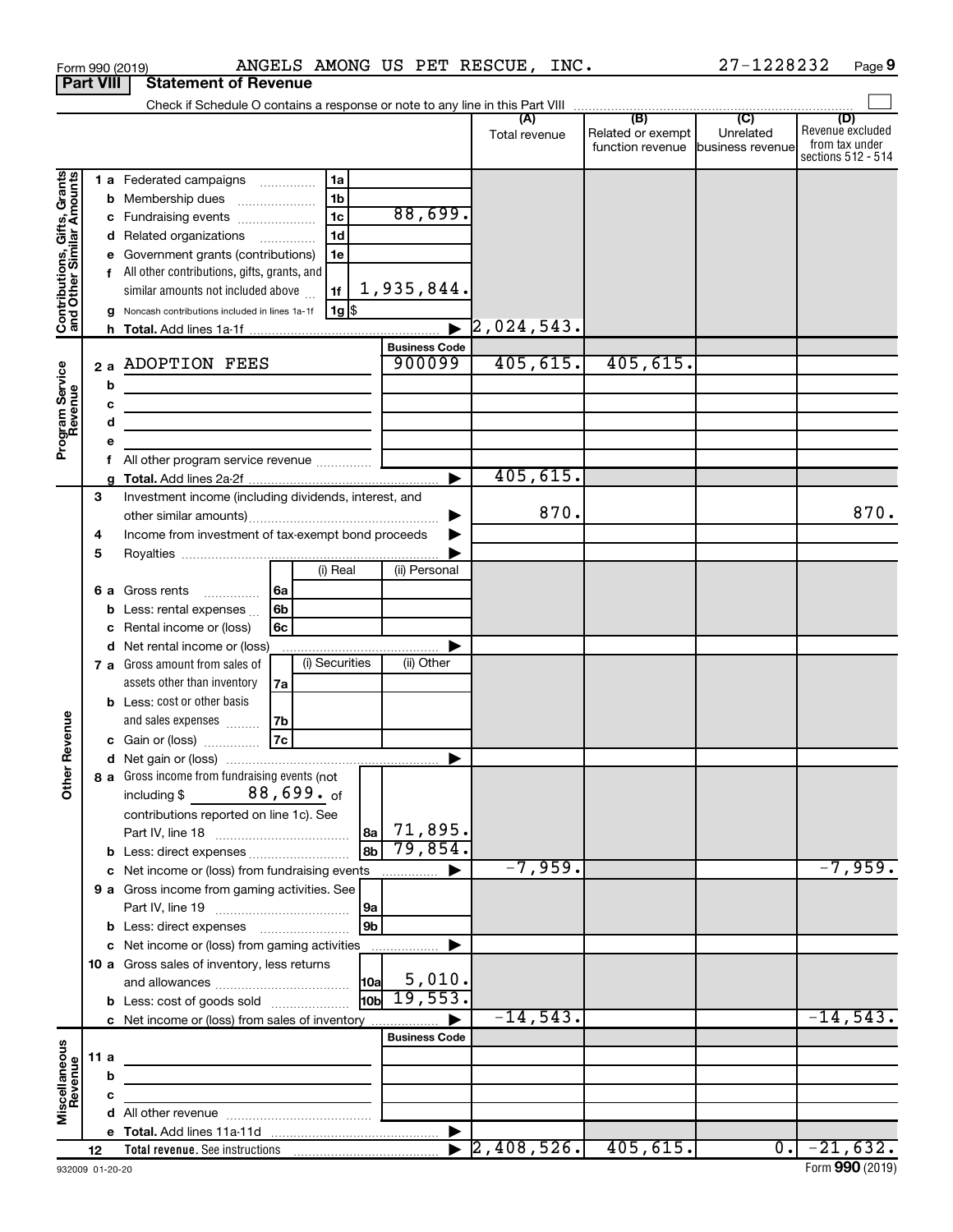Form 990 (2019) Page ANGELS AMONG US PET RESCUE, INC.

|              | <b>Part IX   Statement of Functional Expenses</b>                                                                          |                       |                                    |                                           |                                |
|--------------|----------------------------------------------------------------------------------------------------------------------------|-----------------------|------------------------------------|-------------------------------------------|--------------------------------|
|              | Section 501(c)(3) and 501(c)(4) organizations must complete all columns. All other organizations must complete column (A). |                       |                                    |                                           |                                |
|              | Check if Schedule O contains a response or note to any line in this Part IX                                                |                       |                                    |                                           |                                |
|              | Do not include amounts reported on lines 6b,<br>7b, 8b, 9b, and 10b of Part VIII.                                          | (A)<br>Total expenses | (B)<br>Program service<br>expenses | (C)<br>Management and<br>general expenses | (D)<br>Fundraising<br>expenses |
| 1.           | Grants and other assistance to domestic organizations                                                                      |                       |                                    |                                           |                                |
|              | and domestic governments. See Part IV, line 21                                                                             |                       |                                    |                                           |                                |
| $\mathbf{2}$ | Grants and other assistance to domestic                                                                                    |                       |                                    |                                           |                                |
|              | individuals. See Part IV, line 22<br>and a straightful contract and a straightful                                          |                       |                                    |                                           |                                |
| 3            | Grants and other assistance to foreign                                                                                     |                       |                                    |                                           |                                |
|              | organizations, foreign governments, and foreign                                                                            |                       |                                    |                                           |                                |
|              | individuals. See Part IV, lines 15 and 16                                                                                  |                       |                                    |                                           |                                |
| 4            | Benefits paid to or for members                                                                                            |                       |                                    |                                           |                                |
| 5            | Compensation of current officers, directors,                                                                               |                       |                                    |                                           |                                |
|              | trustees, and key employees                                                                                                | 19,261.               | 9,631.                             | 8,667.                                    | 963.                           |
| 6            | Compensation not included above to disqualified                                                                            |                       |                                    |                                           |                                |
|              | persons (as defined under section 4958(f)(1)) and                                                                          |                       |                                    |                                           |                                |
|              | persons described in section 4958(c)(3)(B)                                                                                 | 354, 217.             | 177, 109.                          | 159,397.                                  | 17,711.                        |
| 7            | Other salaries and wages                                                                                                   |                       |                                    |                                           |                                |
| 8            | Pension plan accruals and contributions (include                                                                           |                       |                                    |                                           |                                |
|              | section 401(k) and 403(b) employer contributions)                                                                          |                       |                                    |                                           |                                |
| 9            |                                                                                                                            | 29,214.               | 14,607.                            | 13, 146.                                  | 1,461.                         |
| 10<br>11     | Fees for services (nonemployees):                                                                                          |                       |                                    |                                           |                                |
| a            |                                                                                                                            |                       |                                    |                                           |                                |
| b            |                                                                                                                            |                       |                                    |                                           |                                |
| с            |                                                                                                                            | 16,000.               |                                    | 16,000.                                   |                                |
| d            |                                                                                                                            |                       |                                    |                                           |                                |
| e            | Professional fundraising services. See Part IV, line 17                                                                    |                       |                                    |                                           |                                |
| f            | Investment management fees                                                                                                 |                       |                                    |                                           |                                |
| $\mathbf{q}$ | Other. (If line 11g amount exceeds 10% of line 25,                                                                         |                       |                                    |                                           |                                |
|              | column (A) amount, list line 11g expenses on Sch O.)                                                                       | 46,073.               | 3,156.                             | 4,561.                                    | 38,356.                        |
| 12           |                                                                                                                            | 20,447.               |                                    | 10,468.                                   | 9,979.                         |
| 13           |                                                                                                                            | 25,460.               |                                    | 13,291.                                   | 12, 169.                       |
| 14           |                                                                                                                            | 38,311.               | 38,311.                            |                                           |                                |
| 15           |                                                                                                                            |                       |                                    |                                           |                                |
| 16           |                                                                                                                            | 13,200.               |                                    | 13,200.                                   |                                |
| 17           | Travel                                                                                                                     | 1,477.                | 1,477.                             |                                           |                                |
| 18           | Payments of travel or entertainment expenses                                                                               |                       |                                    |                                           |                                |
|              | for any federal, state, or local public officials                                                                          |                       |                                    |                                           |                                |
| 19           | Conferences, conventions, and meetings                                                                                     |                       |                                    |                                           |                                |
| 20           | Interest                                                                                                                   |                       |                                    |                                           |                                |
| 21           | Depreciation, depletion, and amortization                                                                                  | 2,566.                |                                    | 2,566.                                    |                                |
| 22<br>23     | Insurance                                                                                                                  | 8,882.                |                                    | 8,882.                                    |                                |
| 24           | Other expenses. Itemize expenses not covered                                                                               |                       |                                    |                                           |                                |
|              | above (List miscellaneous expenses on line 24e. If                                                                         |                       |                                    |                                           |                                |
|              | line 24e amount exceeds 10% of line 25, column (A)<br>amount, list line 24e expenses on Schedule O.)                       |                       |                                    |                                           |                                |
| a            | VETERINARIAN CARE                                                                                                          | 1,708,347.            | 1,708,347.                         |                                           |                                |
| $\mathbf b$  | <b>BOARDING AND TRAINING</b>                                                                                               | 50, 552.              | 50, 552.                           |                                           |                                |
| C            | TAXES AND LICENSES                                                                                                         | 17,047.               |                                    | 17,047.                                   |                                |
| d            | <b>BANK CHARGES</b>                                                                                                        | 767.                  |                                    | 767.                                      |                                |
| е            | All other expenses                                                                                                         |                       |                                    |                                           |                                |
| 25           | Total functional expenses. Add lines 1 through 24e                                                                         | 2,351,821.            | 2,003,190.                         | 267,992.                                  | 80,639.                        |
| 26           | Joint costs. Complete this line only if the organization                                                                   |                       |                                    |                                           |                                |
|              | reported in column (B) joint costs from a combined                                                                         |                       |                                    |                                           |                                |
|              | educational campaign and fundraising solicitation.                                                                         |                       |                                    |                                           |                                |

 $Check here$ 

Check here  $\begin{array}{c} \begin{array}{|c} \hline \end{array} \end{array}$  if following SOP 98-2 (ASC 958-720)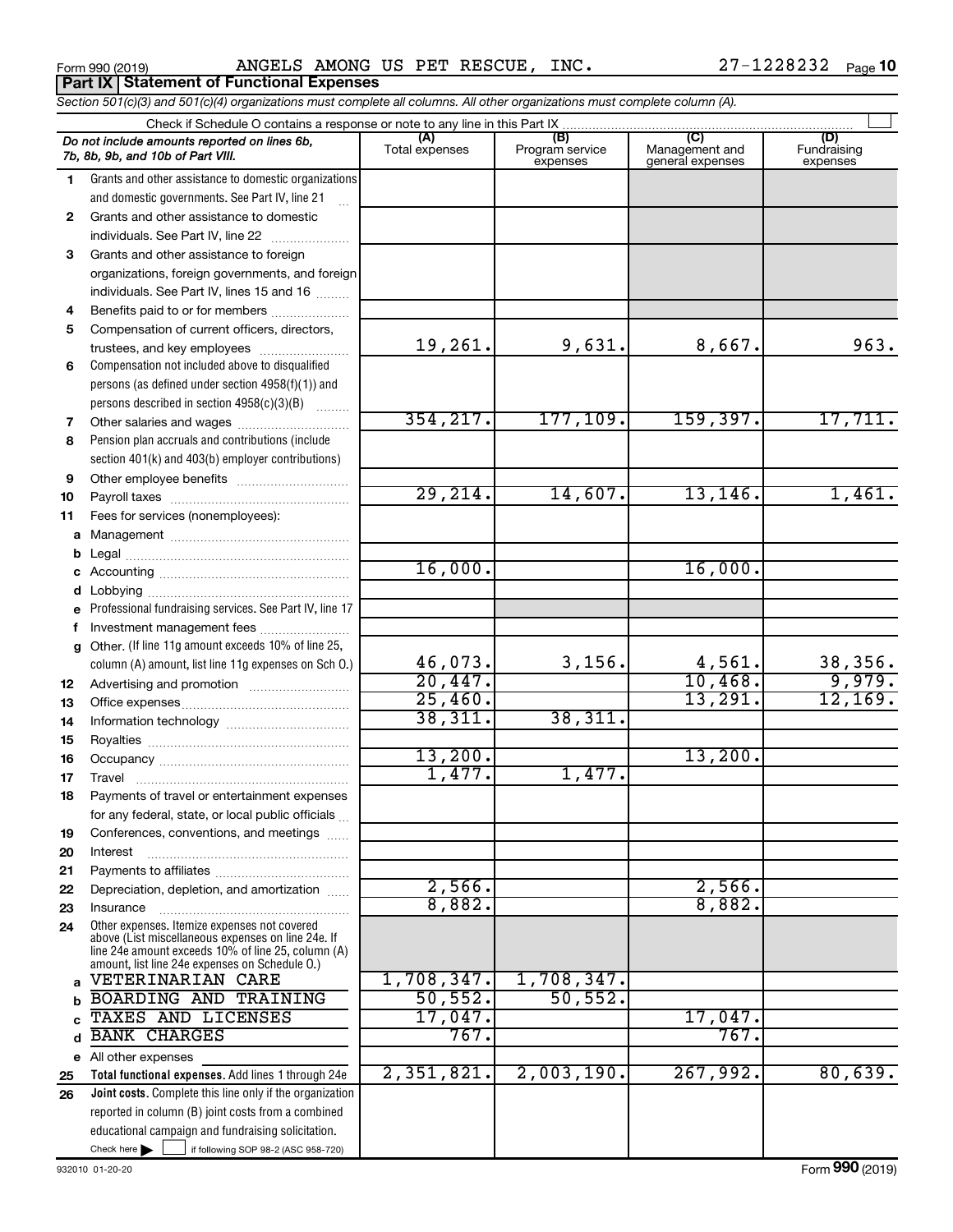|  | Form 990 (2019) | ANGELS | <b>AMONG</b> | US<br>PET | RESCUE | INC. | .228232<br>חח<br>_ | Page |
|--|-----------------|--------|--------------|-----------|--------|------|--------------------|------|
|--|-----------------|--------|--------------|-----------|--------|------|--------------------|------|

| $\overline{\mathsf{t}\,\mathsf{X}}$ | <b>Balance Sheet</b>                                                          |          |                          |              |                    |
|-------------------------------------|-------------------------------------------------------------------------------|----------|--------------------------|--------------|--------------------|
|                                     |                                                                               |          |                          |              |                    |
|                                     |                                                                               |          | (A)<br>Beginning of year |              | (B)<br>End of year |
|                                     |                                                                               |          | 721,852.                 |              | 848, 473.          |
| 2                                   |                                                                               |          | 733, 250.                | $\mathbf{2}$ | 661, 209.          |
| 3                                   |                                                                               |          |                          | 3            |                    |
| 4                                   |                                                                               |          |                          | 4            |                    |
| 5                                   | Loans and other receivables from any current or former officer, director,     |          |                          |              |                    |
|                                     | trustee, key employee, creator or founder, substantial contributor, or 35%    |          |                          |              |                    |
|                                     |                                                                               |          | 5                        |              |                    |
| 6                                   | Loans and other receivables from other disqualified persons (as defined       |          |                          |              |                    |
|                                     | under section $4958(f)(1)$ , and persons described in section $4958(c)(3)(B)$ |          | 6                        |              |                    |
| 7                                   |                                                                               |          |                          |              |                    |
| 8                                   |                                                                               |          | 8                        |              |                    |
| 9                                   | Prepaid expenses and deferred charges                                         | 23, 236. | 9                        | 28, 767.     |                    |
| 10a                                 | Land, buildings, and equipment: cost or other                                 |          |                          |              |                    |
|                                     | basis. Complete Part VI of Schedule D  10a                                    | 21,999.  |                          |              |                    |

|                             |    | <b>10a</b> Land, buildings, and equipment: cost or other                                   |     |         |            |                 |                 |
|-----------------------------|----|--------------------------------------------------------------------------------------------|-----|---------|------------|-----------------|-----------------|
|                             |    | basis. Complete Part VI of Schedule D                                                      | 10a | 21,999. |            |                 |                 |
|                             |    |                                                                                            |     | 21,999. | 2,566.     | 10 <sub>c</sub> | 0.              |
|                             | 11 |                                                                                            |     |         |            | 11              |                 |
|                             | 12 |                                                                                            |     |         |            | 12              |                 |
|                             | 13 |                                                                                            |     |         |            | 13              |                 |
|                             | 14 |                                                                                            |     |         |            | 14              |                 |
|                             | 15 |                                                                                            |     |         |            | 15              |                 |
|                             | 16 |                                                                                            |     |         | 1,480,904. | 16              | 1,538,449.      |
|                             | 17 |                                                                                            |     |         | 134,061.   | 17              | 142,016.        |
|                             | 18 |                                                                                            |     |         |            | 18              |                 |
|                             | 19 |                                                                                            |     |         | 7,115.     | 19              |                 |
|                             | 20 |                                                                                            |     |         |            | 20              |                 |
|                             | 21 | Escrow or custodial account liability. Complete Part IV of Schedule D                      |     |         |            | 21              |                 |
|                             | 22 | Loans and other payables to any current or former officer, director,                       |     |         |            |                 |                 |
|                             |    | trustee, key employee, creator or founder, substantial contributor, or 35%                 |     |         |            |                 |                 |
| Liabilities                 |    | controlled entity or family member of any of these persons                                 |     |         |            | 22              |                 |
|                             | 23 | Secured mortgages and notes payable to unrelated third parties                             |     |         |            | 23              |                 |
|                             | 24 | Unsecured notes and loans payable to unrelated third parties                               |     |         |            | 24              |                 |
|                             | 25 | Other liabilities (including federal income tax, payables to related third                 |     |         |            |                 |                 |
|                             |    | parties, and other liabilities not included on lines 17-24). Complete Part X               |     |         |            |                 |                 |
|                             |    | of Schedule D                                                                              |     |         |            | 25              |                 |
|                             | 26 |                                                                                            |     |         | 141, 176.  | 26              | 142,016.        |
|                             |    | Organizations that follow FASB ASC 958, check here $\blacktriangleright \lfloor X \rfloor$ |     |         |            |                 |                 |
|                             |    | and complete lines 27, 28, 32, and 33.                                                     |     |         |            |                 |                 |
|                             | 27 |                                                                                            |     |         | 1,339,728. | 27              | 1,396,433.      |
|                             | 28 |                                                                                            |     |         |            | 28              |                 |
|                             |    | Organizations that do not follow FASB ASC 958, check here ▶ □                              |     |         |            |                 |                 |
|                             |    | and complete lines 29 through 33.                                                          |     |         |            |                 |                 |
|                             | 29 |                                                                                            |     |         |            | 29              |                 |
|                             | 30 | Paid-in or capital surplus, or land, building, or equipment fund                           |     |         |            | 30              |                 |
| Net Assets or Fund Balances | 31 | Retained earnings, endowment, accumulated income, or other funds                           |     |         |            | 31              |                 |
|                             | 32 |                                                                                            |     |         | 1,339,728. | 32              | 1,396,433.      |
|                             | 33 |                                                                                            |     |         | 1,480,904. | 33              | 1,538,449.      |
|                             |    |                                                                                            |     |         |            |                 | Form 990 (2019) |

**Assets**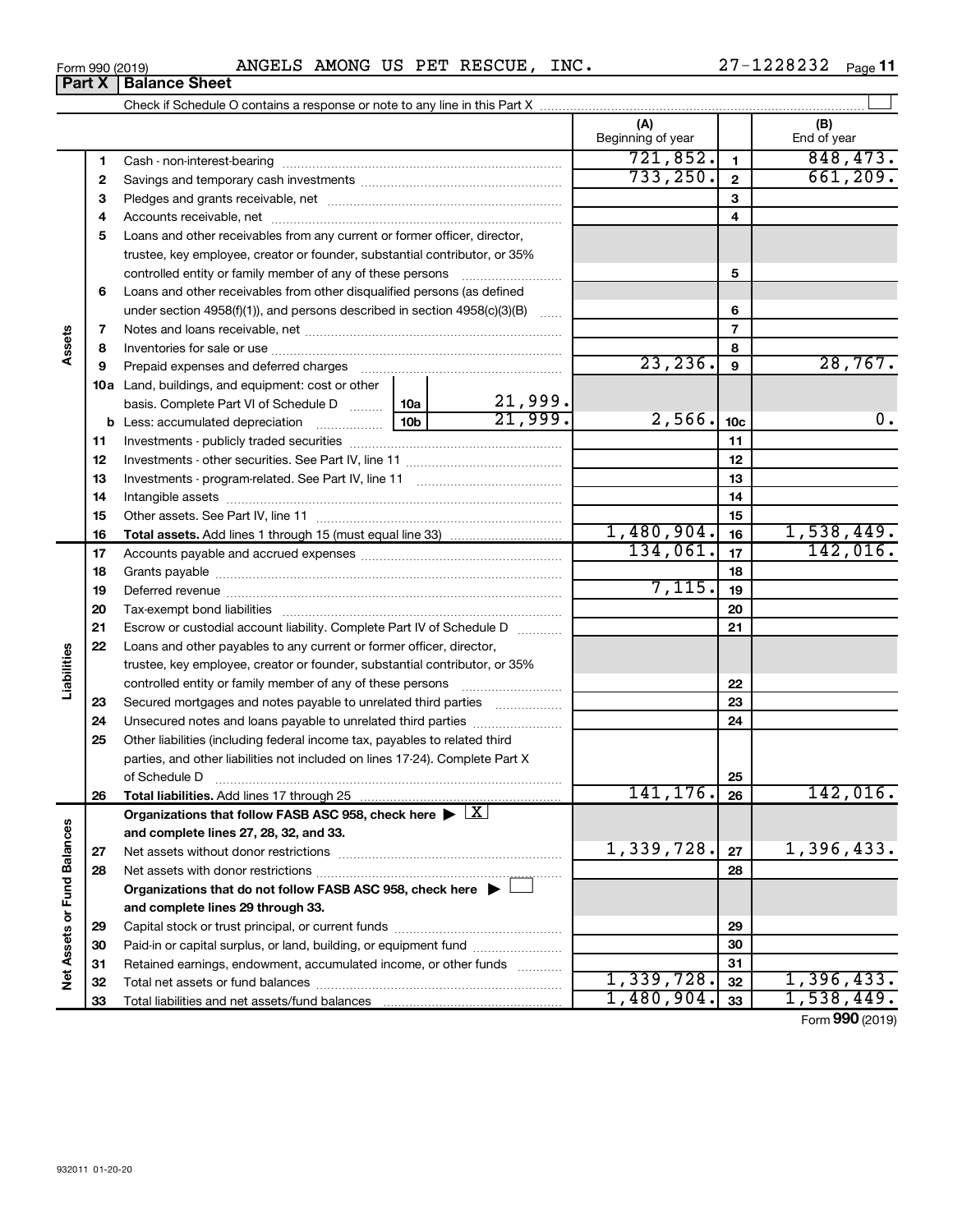| <b>Part XI</b><br><b>Reconciliation of Net Assets</b><br>2,408,526.<br>$\mathbf{1}$<br>1<br>2,351,821.<br>$\overline{2}$<br>2<br>56,705.<br>3<br>Revenue less expenses. Subtract line 2 from line 1<br>З<br>1,339,728.<br>$\overline{\mathbf{4}}$<br>4<br>5<br>Net unrealized gains (losses) on investments [111] matter in the contract of the contract of the contract of the contract of the contract of the contract of the contract of the contract of the contract of the contract of t<br>5<br>6<br>6<br>$\overline{7}$<br>7<br>8<br>Prior period adjustments www.communication.communication.communication.communication.com<br>8<br>$\overline{0}$ .<br>Other changes in net assets or fund balances (explain on Schedule O)<br>9<br>9<br>Net assets or fund balances at end of year. Combine lines 3 through 9 (must equal Part X, line 32,<br>10<br>1,396,433.<br>10 <sup>10</sup><br><b>Part XII</b> Financial Statements and Reporting<br>$\mathbf{X}$<br><b>No</b><br>Yes<br>$\lfloor x \rfloor$ Accrual<br>Accounting method used to prepare the Form 990: [130] Cash<br>Other<br>1<br>If the organization changed its method of accounting from a prior year or checked "Other," explain in Schedule O.<br>x<br>2a<br>If "Yes," check a box below to indicate whether the financial statements for the year were compiled or reviewed on a<br>separate basis, consolidated basis, or both:<br>Separate basis<br>Consolidated basis<br>Both consolidated and separate basis | ANGELS AMONG US PET RESCUE, INC.<br>Form 990 (2019) | 27-1228232 |  | Page 12 |
|--------------------------------------------------------------------------------------------------------------------------------------------------------------------------------------------------------------------------------------------------------------------------------------------------------------------------------------------------------------------------------------------------------------------------------------------------------------------------------------------------------------------------------------------------------------------------------------------------------------------------------------------------------------------------------------------------------------------------------------------------------------------------------------------------------------------------------------------------------------------------------------------------------------------------------------------------------------------------------------------------------------------------------------------------------------------------------------------------------------------------------------------------------------------------------------------------------------------------------------------------------------------------------------------------------------------------------------------------------------------------------------------------------------------------------------------------------------------------------------------|-----------------------------------------------------|------------|--|---------|
|                                                                                                                                                                                                                                                                                                                                                                                                                                                                                                                                                                                                                                                                                                                                                                                                                                                                                                                                                                                                                                                                                                                                                                                                                                                                                                                                                                                                                                                                                            |                                                     |            |  |         |
|                                                                                                                                                                                                                                                                                                                                                                                                                                                                                                                                                                                                                                                                                                                                                                                                                                                                                                                                                                                                                                                                                                                                                                                                                                                                                                                                                                                                                                                                                            |                                                     |            |  |         |
|                                                                                                                                                                                                                                                                                                                                                                                                                                                                                                                                                                                                                                                                                                                                                                                                                                                                                                                                                                                                                                                                                                                                                                                                                                                                                                                                                                                                                                                                                            |                                                     |            |  |         |
|                                                                                                                                                                                                                                                                                                                                                                                                                                                                                                                                                                                                                                                                                                                                                                                                                                                                                                                                                                                                                                                                                                                                                                                                                                                                                                                                                                                                                                                                                            |                                                     |            |  |         |
|                                                                                                                                                                                                                                                                                                                                                                                                                                                                                                                                                                                                                                                                                                                                                                                                                                                                                                                                                                                                                                                                                                                                                                                                                                                                                                                                                                                                                                                                                            |                                                     |            |  |         |
|                                                                                                                                                                                                                                                                                                                                                                                                                                                                                                                                                                                                                                                                                                                                                                                                                                                                                                                                                                                                                                                                                                                                                                                                                                                                                                                                                                                                                                                                                            |                                                     |            |  |         |
|                                                                                                                                                                                                                                                                                                                                                                                                                                                                                                                                                                                                                                                                                                                                                                                                                                                                                                                                                                                                                                                                                                                                                                                                                                                                                                                                                                                                                                                                                            |                                                     |            |  |         |
|                                                                                                                                                                                                                                                                                                                                                                                                                                                                                                                                                                                                                                                                                                                                                                                                                                                                                                                                                                                                                                                                                                                                                                                                                                                                                                                                                                                                                                                                                            |                                                     |            |  |         |
|                                                                                                                                                                                                                                                                                                                                                                                                                                                                                                                                                                                                                                                                                                                                                                                                                                                                                                                                                                                                                                                                                                                                                                                                                                                                                                                                                                                                                                                                                            |                                                     |            |  |         |
|                                                                                                                                                                                                                                                                                                                                                                                                                                                                                                                                                                                                                                                                                                                                                                                                                                                                                                                                                                                                                                                                                                                                                                                                                                                                                                                                                                                                                                                                                            |                                                     |            |  |         |
|                                                                                                                                                                                                                                                                                                                                                                                                                                                                                                                                                                                                                                                                                                                                                                                                                                                                                                                                                                                                                                                                                                                                                                                                                                                                                                                                                                                                                                                                                            |                                                     |            |  |         |
|                                                                                                                                                                                                                                                                                                                                                                                                                                                                                                                                                                                                                                                                                                                                                                                                                                                                                                                                                                                                                                                                                                                                                                                                                                                                                                                                                                                                                                                                                            |                                                     |            |  |         |
|                                                                                                                                                                                                                                                                                                                                                                                                                                                                                                                                                                                                                                                                                                                                                                                                                                                                                                                                                                                                                                                                                                                                                                                                                                                                                                                                                                                                                                                                                            |                                                     |            |  |         |
|                                                                                                                                                                                                                                                                                                                                                                                                                                                                                                                                                                                                                                                                                                                                                                                                                                                                                                                                                                                                                                                                                                                                                                                                                                                                                                                                                                                                                                                                                            |                                                     |            |  |         |
|                                                                                                                                                                                                                                                                                                                                                                                                                                                                                                                                                                                                                                                                                                                                                                                                                                                                                                                                                                                                                                                                                                                                                                                                                                                                                                                                                                                                                                                                                            |                                                     |            |  |         |
|                                                                                                                                                                                                                                                                                                                                                                                                                                                                                                                                                                                                                                                                                                                                                                                                                                                                                                                                                                                                                                                                                                                                                                                                                                                                                                                                                                                                                                                                                            |                                                     |            |  |         |
|                                                                                                                                                                                                                                                                                                                                                                                                                                                                                                                                                                                                                                                                                                                                                                                                                                                                                                                                                                                                                                                                                                                                                                                                                                                                                                                                                                                                                                                                                            |                                                     |            |  |         |
|                                                                                                                                                                                                                                                                                                                                                                                                                                                                                                                                                                                                                                                                                                                                                                                                                                                                                                                                                                                                                                                                                                                                                                                                                                                                                                                                                                                                                                                                                            |                                                     |            |  |         |
|                                                                                                                                                                                                                                                                                                                                                                                                                                                                                                                                                                                                                                                                                                                                                                                                                                                                                                                                                                                                                                                                                                                                                                                                                                                                                                                                                                                                                                                                                            |                                                     |            |  |         |
|                                                                                                                                                                                                                                                                                                                                                                                                                                                                                                                                                                                                                                                                                                                                                                                                                                                                                                                                                                                                                                                                                                                                                                                                                                                                                                                                                                                                                                                                                            |                                                     |            |  |         |
|                                                                                                                                                                                                                                                                                                                                                                                                                                                                                                                                                                                                                                                                                                                                                                                                                                                                                                                                                                                                                                                                                                                                                                                                                                                                                                                                                                                                                                                                                            |                                                     |            |  |         |
|                                                                                                                                                                                                                                                                                                                                                                                                                                                                                                                                                                                                                                                                                                                                                                                                                                                                                                                                                                                                                                                                                                                                                                                                                                                                                                                                                                                                                                                                                            |                                                     |            |  |         |
|                                                                                                                                                                                                                                                                                                                                                                                                                                                                                                                                                                                                                                                                                                                                                                                                                                                                                                                                                                                                                                                                                                                                                                                                                                                                                                                                                                                                                                                                                            |                                                     |            |  |         |
| х<br>2 <sub>b</sub>                                                                                                                                                                                                                                                                                                                                                                                                                                                                                                                                                                                                                                                                                                                                                                                                                                                                                                                                                                                                                                                                                                                                                                                                                                                                                                                                                                                                                                                                        |                                                     |            |  |         |
| If "Yes," check a box below to indicate whether the financial statements for the year were audited on a separate basis,                                                                                                                                                                                                                                                                                                                                                                                                                                                                                                                                                                                                                                                                                                                                                                                                                                                                                                                                                                                                                                                                                                                                                                                                                                                                                                                                                                    |                                                     |            |  |         |
| consolidated basis, or both:                                                                                                                                                                                                                                                                                                                                                                                                                                                                                                                                                                                                                                                                                                                                                                                                                                                                                                                                                                                                                                                                                                                                                                                                                                                                                                                                                                                                                                                               |                                                     |            |  |         |
| $ \mathbf{X} $ Separate basis<br><b>Consolidated basis</b><br>Both consolidated and separate basis                                                                                                                                                                                                                                                                                                                                                                                                                                                                                                                                                                                                                                                                                                                                                                                                                                                                                                                                                                                                                                                                                                                                                                                                                                                                                                                                                                                         |                                                     |            |  |         |
| c If "Yes" to line 2a or 2b, does the organization have a committee that assumes responsibility for oversight of the audit,                                                                                                                                                                                                                                                                                                                                                                                                                                                                                                                                                                                                                                                                                                                                                                                                                                                                                                                                                                                                                                                                                                                                                                                                                                                                                                                                                                |                                                     |            |  |         |
| х<br>review, or compilation of its financial statements and selection of an independent accountant?<br>2c                                                                                                                                                                                                                                                                                                                                                                                                                                                                                                                                                                                                                                                                                                                                                                                                                                                                                                                                                                                                                                                                                                                                                                                                                                                                                                                                                                                  |                                                     |            |  |         |
| If the organization changed either its oversight process or selection process during the tax year, explain on Schedule O.                                                                                                                                                                                                                                                                                                                                                                                                                                                                                                                                                                                                                                                                                                                                                                                                                                                                                                                                                                                                                                                                                                                                                                                                                                                                                                                                                                  |                                                     |            |  |         |
| 3a As a result of a federal award, was the organization required to undergo an audit or audits as set forth in the Single Audit                                                                                                                                                                                                                                                                                                                                                                                                                                                                                                                                                                                                                                                                                                                                                                                                                                                                                                                                                                                                                                                                                                                                                                                                                                                                                                                                                            |                                                     |            |  |         |
| x<br>Act and OMB Circular A-133?<br>За                                                                                                                                                                                                                                                                                                                                                                                                                                                                                                                                                                                                                                                                                                                                                                                                                                                                                                                                                                                                                                                                                                                                                                                                                                                                                                                                                                                                                                                     |                                                     |            |  |         |
| <b>b</b> If "Yes," did the organization undergo the required audit or audits? If the organization did not undergo the required audit                                                                                                                                                                                                                                                                                                                                                                                                                                                                                                                                                                                                                                                                                                                                                                                                                                                                                                                                                                                                                                                                                                                                                                                                                                                                                                                                                       |                                                     |            |  |         |
| 3b<br>$000 \text{ mas}$                                                                                                                                                                                                                                                                                                                                                                                                                                                                                                                                                                                                                                                                                                                                                                                                                                                                                                                                                                                                                                                                                                                                                                                                                                                                                                                                                                                                                                                                    |                                                     |            |  |         |

Form (2019) **990**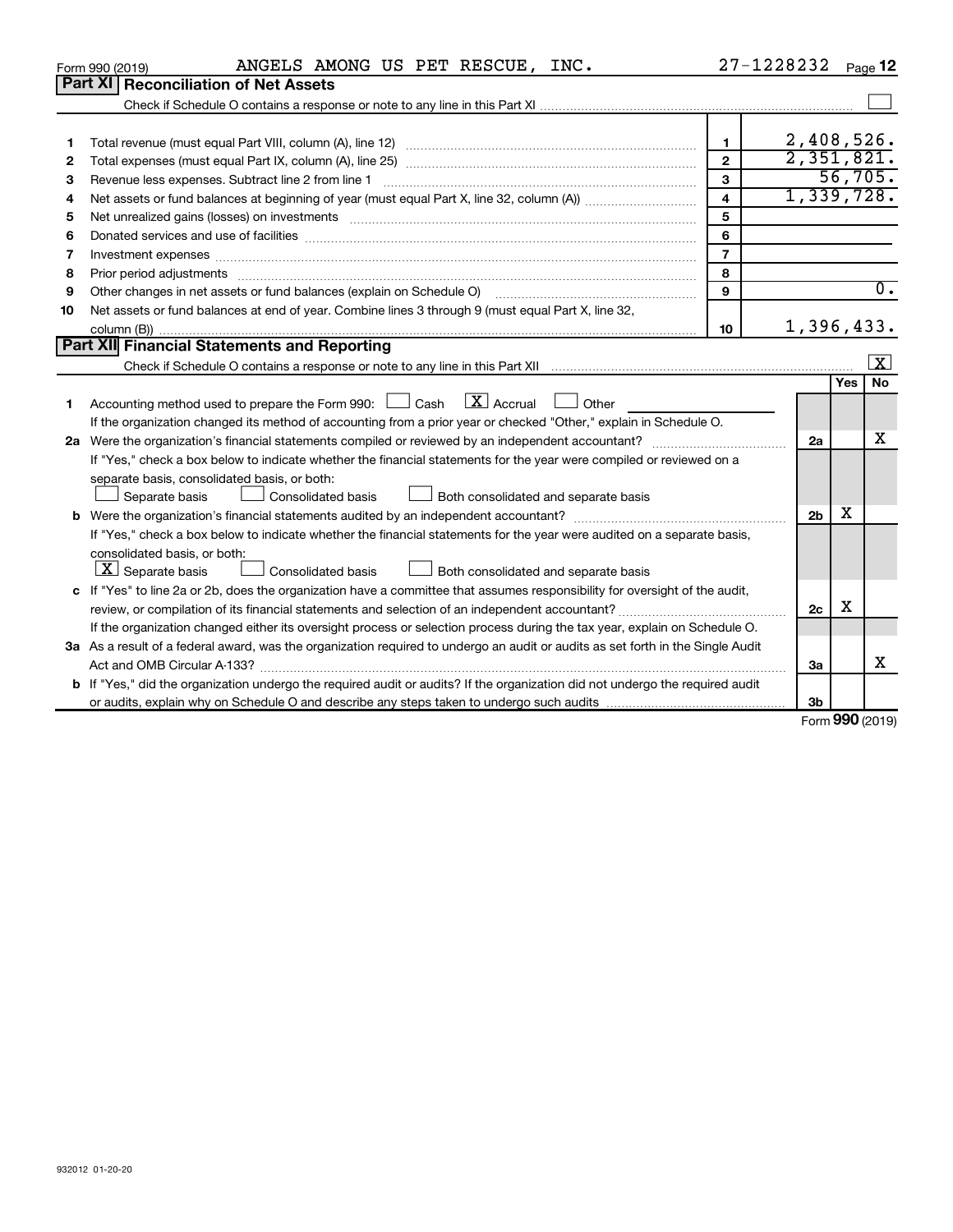| <b>SCHEDULE A</b> |  |
|-------------------|--|
|-------------------|--|

Department of the Treasury

|  |  |  |  |  | (Form 990 or 990-EZ) |  |
|--|--|--|--|--|----------------------|--|
|--|--|--|--|--|----------------------|--|

# Form 990 or 990-EZ)<br>
Complete if the organization is a section 501(c)(3) organization or a section<br> **Public Charity Status and Public Support**

**4947(a)(1) nonexempt charitable trust.**

**| Attach to Form 990 or Form 990-EZ.** 

| OMB No. 1545-0047     |
|-----------------------|
| '019                  |
| <b>Open to Public</b> |

|        |                     | nternal Revenue Service                                                                                                                                                                                                  |              |  |                                                                        | Go to www.irs.gov/Form990 for instructions and the latest information.                                                                        |     |                                                                |                            |  | Inspection                                          |
|--------|---------------------|--------------------------------------------------------------------------------------------------------------------------------------------------------------------------------------------------------------------------|--------------|--|------------------------------------------------------------------------|-----------------------------------------------------------------------------------------------------------------------------------------------|-----|----------------------------------------------------------------|----------------------------|--|-----------------------------------------------------|
|        |                     | Name of the organization                                                                                                                                                                                                 |              |  |                                                                        | ANGELS AMONG US PET RESCUE, INC.                                                                                                              |     |                                                                |                            |  | <b>Employer identification number</b><br>27-1228232 |
| Part I |                     |                                                                                                                                                                                                                          |              |  |                                                                        | Reason for Public Charity Status (All organizations must complete this part.) See instructions.                                               |     |                                                                |                            |  |                                                     |
|        |                     |                                                                                                                                                                                                                          |              |  |                                                                        | The organization is not a private foundation because it is: (For lines 1 through 12, check only one box.)                                     |     |                                                                |                            |  |                                                     |
| 1      |                     |                                                                                                                                                                                                                          |              |  |                                                                        | A church, convention of churches, or association of churches described in section 170(b)(1)(A)(i).                                            |     |                                                                |                            |  |                                                     |
| 2      |                     |                                                                                                                                                                                                                          |              |  |                                                                        | A school described in section 170(b)(1)(A)(ii). (Attach Schedule E (Form 990 or 990-EZ).)                                                     |     |                                                                |                            |  |                                                     |
| З      |                     |                                                                                                                                                                                                                          |              |  |                                                                        | A hospital or a cooperative hospital service organization described in section 170(b)(1)(A)(iii).                                             |     |                                                                |                            |  |                                                     |
|        |                     |                                                                                                                                                                                                                          |              |  |                                                                        | A medical research organization operated in conjunction with a hospital described in section 170(b)(1)(A)(iii). Enter the hospital's name,    |     |                                                                |                            |  |                                                     |
| 4      |                     | city, and state:                                                                                                                                                                                                         |              |  |                                                                        |                                                                                                                                               |     |                                                                |                            |  |                                                     |
| 5      |                     |                                                                                                                                                                                                                          |              |  |                                                                        | An organization operated for the benefit of a college or university owned or operated by a governmental unit described in                     |     |                                                                |                            |  |                                                     |
|        |                     |                                                                                                                                                                                                                          |              |  | section 170(b)(1)(A)(iv). (Complete Part II.)                          |                                                                                                                                               |     |                                                                |                            |  |                                                     |
| 6      |                     |                                                                                                                                                                                                                          |              |  |                                                                        | A federal, state, or local government or governmental unit described in section 170(b)(1)(A)(v).                                              |     |                                                                |                            |  |                                                     |
| 7      | $\lfloor x \rfloor$ |                                                                                                                                                                                                                          |              |  |                                                                        | An organization that normally receives a substantial part of its support from a governmental unit or from the general public described in     |     |                                                                |                            |  |                                                     |
|        |                     |                                                                                                                                                                                                                          |              |  |                                                                        |                                                                                                                                               |     |                                                                |                            |  |                                                     |
| 8      |                     |                                                                                                                                                                                                                          |              |  | section 170(b)(1)(A)(vi). (Complete Part II.)                          | A community trust described in section 170(b)(1)(A)(vi). (Complete Part II.)                                                                  |     |                                                                |                            |  |                                                     |
| 9      |                     |                                                                                                                                                                                                                          |              |  |                                                                        | An agricultural research organization described in section 170(b)(1)(A)(ix) operated in conjunction with a land-grant college                 |     |                                                                |                            |  |                                                     |
|        |                     |                                                                                                                                                                                                                          |              |  |                                                                        |                                                                                                                                               |     |                                                                |                            |  |                                                     |
|        |                     | university:                                                                                                                                                                                                              |              |  |                                                                        | or university or a non-land-grant college of agriculture (see instructions). Enter the name, city, and state of the college or                |     |                                                                |                            |  |                                                     |
| 10     |                     |                                                                                                                                                                                                                          |              |  |                                                                        | An organization that normally receives: (1) more than 33 1/3% of its support from contributions, membership fees, and gross receipts from     |     |                                                                |                            |  |                                                     |
|        |                     |                                                                                                                                                                                                                          |              |  |                                                                        | activities related to its exempt functions - subject to certain exceptions, and (2) no more than 33 1/3% of its support from gross investment |     |                                                                |                            |  |                                                     |
|        |                     |                                                                                                                                                                                                                          |              |  |                                                                        | income and unrelated business taxable income (less section 511 tax) from businesses acquired by the organization after June 30, 1975.         |     |                                                                |                            |  |                                                     |
|        |                     |                                                                                                                                                                                                                          |              |  | See section 509(a)(2). (Complete Part III.)                            |                                                                                                                                               |     |                                                                |                            |  |                                                     |
| 11     |                     |                                                                                                                                                                                                                          |              |  |                                                                        | An organization organized and operated exclusively to test for public safety. See section 509(a)(4).                                          |     |                                                                |                            |  |                                                     |
| 12     |                     |                                                                                                                                                                                                                          |              |  |                                                                        | An organization organized and operated exclusively for the benefit of, to perform the functions of, or to carry out the purposes of one or    |     |                                                                |                            |  |                                                     |
|        |                     |                                                                                                                                                                                                                          |              |  |                                                                        | more publicly supported organizations described in section 509(a)(1) or section 509(a)(2). See section 509(a)(3). Check the box in            |     |                                                                |                            |  |                                                     |
|        |                     |                                                                                                                                                                                                                          |              |  |                                                                        | lines 12a through 12d that describes the type of supporting organization and complete lines 12e, 12f, and 12g.                                |     |                                                                |                            |  |                                                     |
| а      |                     |                                                                                                                                                                                                                          |              |  |                                                                        | Type I. A supporting organization operated, supervised, or controlled by its supported organization(s), typically by giving                   |     |                                                                |                            |  |                                                     |
|        |                     |                                                                                                                                                                                                                          |              |  |                                                                        | the supported organization(s) the power to regularly appoint or elect a majority of the directors or trustees of the supporting               |     |                                                                |                            |  |                                                     |
|        |                     |                                                                                                                                                                                                                          |              |  | organization. You must complete Part IV, Sections A and B.             |                                                                                                                                               |     |                                                                |                            |  |                                                     |
| b      |                     |                                                                                                                                                                                                                          |              |  |                                                                        | Type II. A supporting organization supervised or controlled in connection with its supported organization(s), by having                       |     |                                                                |                            |  |                                                     |
|        |                     |                                                                                                                                                                                                                          |              |  |                                                                        | control or management of the supporting organization vested in the same persons that control or manage the supported                          |     |                                                                |                            |  |                                                     |
|        |                     |                                                                                                                                                                                                                          |              |  |                                                                        | organization(s). You must complete Part IV, Sections A and C.                                                                                 |     |                                                                |                            |  |                                                     |
| с      |                     |                                                                                                                                                                                                                          |              |  |                                                                        | Type III functionally integrated. A supporting organization operated in connection with, and functionally integrated with,                    |     |                                                                |                            |  |                                                     |
|        |                     |                                                                                                                                                                                                                          |              |  |                                                                        | its supported organization(s) (see instructions). You must complete Part IV, Sections A, D, and E.                                            |     |                                                                |                            |  |                                                     |
| d      |                     |                                                                                                                                                                                                                          |              |  |                                                                        | Type III non-functionally integrated. A supporting organization operated in connection with its supported organization(s)                     |     |                                                                |                            |  |                                                     |
|        |                     |                                                                                                                                                                                                                          |              |  |                                                                        |                                                                                                                                               |     |                                                                |                            |  |                                                     |
|        |                     | that is not functionally integrated. The organization generally must satisfy a distribution requirement and an attentiveness<br>requirement (see instructions). You must complete Part IV, Sections A and D, and Part V. |              |  |                                                                        |                                                                                                                                               |     |                                                                |                            |  |                                                     |
| е      |                     |                                                                                                                                                                                                                          |              |  |                                                                        | Check this box if the organization received a written determination from the IRS that it is a Type I, Type II, Type III                       |     |                                                                |                            |  |                                                     |
|        |                     |                                                                                                                                                                                                                          |              |  |                                                                        | functionally integrated, or Type III non-functionally integrated supporting organization.                                                     |     |                                                                |                            |  |                                                     |
| f      |                     |                                                                                                                                                                                                                          |              |  | Enter the number of supported organizations                            |                                                                                                                                               |     |                                                                |                            |  |                                                     |
|        |                     |                                                                                                                                                                                                                          |              |  | Provide the following information about the supported organization(s). |                                                                                                                                               |     |                                                                |                            |  |                                                     |
|        |                     | (i) Name of supported                                                                                                                                                                                                    |              |  | (ii) EIN                                                               | (iii) Type of organization                                                                                                                    |     | (iv) Is the organization listed<br>in your governing document? | (v) Amount of monetary     |  | (vi) Amount of other                                |
|        |                     |                                                                                                                                                                                                                          | organization |  |                                                                        | (described on lines 1-10<br>above (see instructions))                                                                                         | Yes | No                                                             | support (see instructions) |  | support (see instructions)                          |
|        |                     |                                                                                                                                                                                                                          |              |  |                                                                        |                                                                                                                                               |     |                                                                |                            |  |                                                     |
|        |                     |                                                                                                                                                                                                                          |              |  |                                                                        |                                                                                                                                               |     |                                                                |                            |  |                                                     |
|        |                     |                                                                                                                                                                                                                          |              |  |                                                                        |                                                                                                                                               |     |                                                                |                            |  |                                                     |
|        |                     |                                                                                                                                                                                                                          |              |  |                                                                        |                                                                                                                                               |     |                                                                |                            |  |                                                     |
|        |                     |                                                                                                                                                                                                                          |              |  |                                                                        |                                                                                                                                               |     |                                                                |                            |  |                                                     |
|        |                     |                                                                                                                                                                                                                          |              |  |                                                                        |                                                                                                                                               |     |                                                                |                            |  |                                                     |
|        |                     |                                                                                                                                                                                                                          |              |  |                                                                        |                                                                                                                                               |     |                                                                |                            |  |                                                     |
|        |                     |                                                                                                                                                                                                                          |              |  |                                                                        |                                                                                                                                               |     |                                                                |                            |  |                                                     |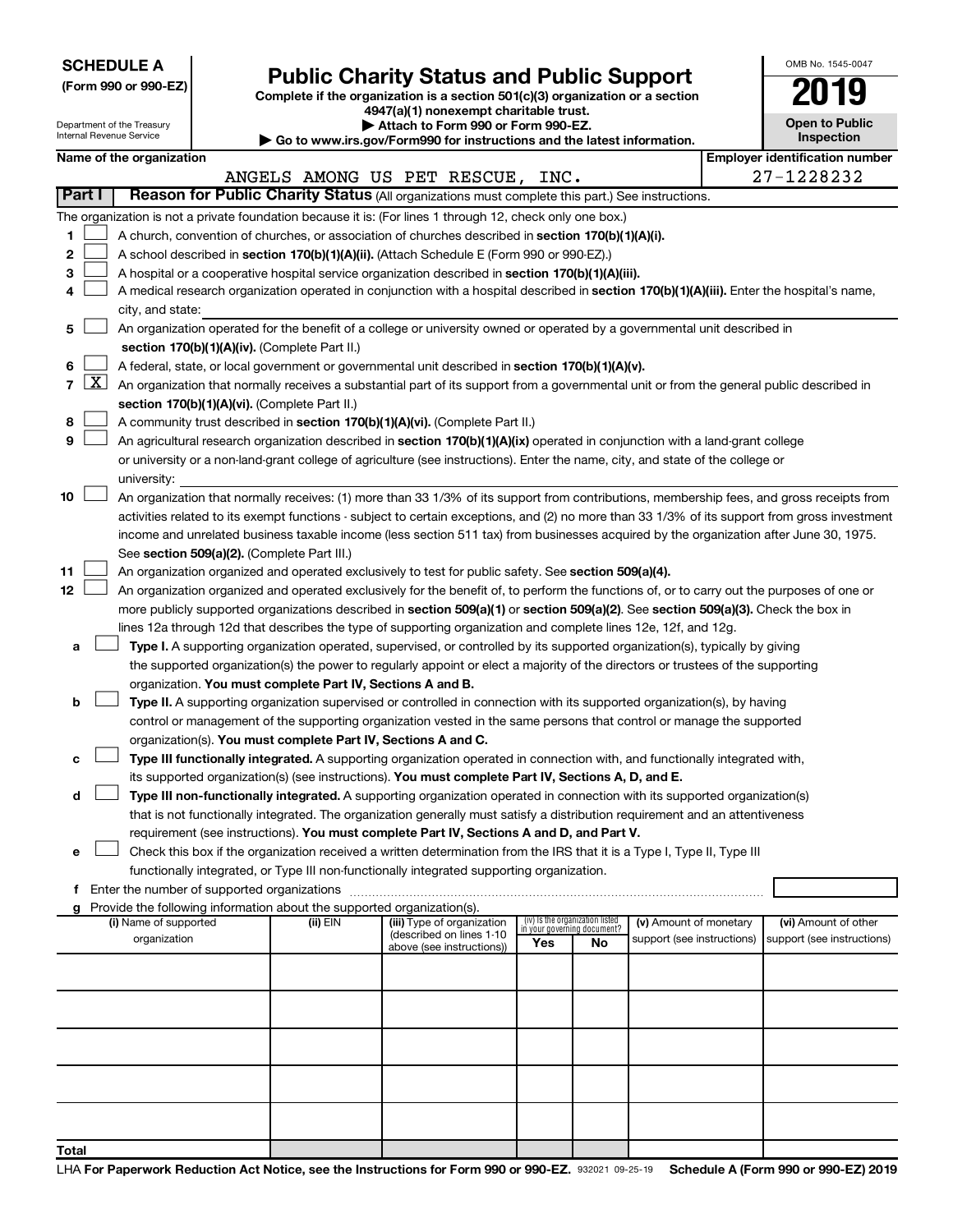#### Schedule A (Form 990 or 990-EZ) 2019 ANGELS AMONG US PET RESCUE, INC.  $ZI - IZZ8Z3Z$  Page ANGELS AMONG US PET RESCUE, INC. 27-1228232

(Complete only if you checked the box on line 5, 7, or 8 of Part I or if the organization failed to qualify under Part III. If the organization **Part II Support Schedule for Organizations Described in Sections 170(b)(1)(A)(iv) and 170(b)(1)(A)(vi)**

fails to qualify under the tests listed below, please complete Part III.)

|    | <b>Section A. Public Support</b>                                                                                                           |                      |                      |                        |                       |          |                                          |
|----|--------------------------------------------------------------------------------------------------------------------------------------------|----------------------|----------------------|------------------------|-----------------------|----------|------------------------------------------|
|    | Calendar year (or fiscal year beginning in)                                                                                                | (a) 2015             | (b) 2016             | $(c)$ 2017             | $(d)$ 2018            | (e) 2019 | (f) Total                                |
|    | 1 Gifts, grants, contributions, and                                                                                                        |                      |                      |                        |                       |          |                                          |
|    | membership fees received. (Do not                                                                                                          |                      |                      |                        |                       |          |                                          |
|    | include any "unusual grants.")                                                                                                             | 3304453.             | 2263514.             | 2535569.               | 1969123.              |          | 2024543.12097202.                        |
|    | 2 Tax revenues levied for the organ-                                                                                                       |                      |                      |                        |                       |          |                                          |
|    | ization's benefit and either paid to                                                                                                       |                      |                      |                        |                       |          |                                          |
|    | or expended on its behalf                                                                                                                  |                      |                      |                        |                       |          |                                          |
|    | 3 The value of services or facilities                                                                                                      |                      |                      |                        |                       |          |                                          |
|    | furnished by a governmental unit to                                                                                                        |                      |                      |                        |                       |          |                                          |
|    | the organization without charge                                                                                                            |                      |                      |                        |                       |          |                                          |
|    | 4 Total. Add lines 1 through 3                                                                                                             | 3304453.             | 2263514.             | 2535569.               | 1969123.              |          | 2024543.12097202.                        |
| 5. | The portion of total contributions                                                                                                         |                      |                      |                        |                       |          |                                          |
|    | by each person (other than a                                                                                                               |                      |                      |                        |                       |          |                                          |
|    | governmental unit or publicly                                                                                                              |                      |                      |                        |                       |          |                                          |
|    | supported organization) included                                                                                                           |                      |                      |                        |                       |          |                                          |
|    | on line 1 that exceeds 2% of the                                                                                                           |                      |                      |                        |                       |          |                                          |
|    | amount shown on line 11,                                                                                                                   |                      |                      |                        |                       |          |                                          |
|    |                                                                                                                                            |                      |                      |                        |                       |          |                                          |
|    | column (f)                                                                                                                                 |                      |                      |                        |                       |          | 97,455.<br>11999747.                     |
|    | 6 Public support. Subtract line 5 from line 4.                                                                                             |                      |                      |                        |                       |          |                                          |
|    | <b>Section B. Total Support</b>                                                                                                            |                      |                      |                        |                       |          |                                          |
|    | Calendar year (or fiscal year beginning in)                                                                                                | (a) 2015<br>3304453. | (b) 2016<br>2263514. | $(c)$ 2017<br>2535569. | $(d)$ 2018<br>1969123 | (e) 2019 | (f) Total<br>2024543.12097202.           |
|    | <b>7</b> Amounts from line 4                                                                                                               |                      |                      |                        |                       |          |                                          |
| 8  | Gross income from interest,                                                                                                                |                      |                      |                        |                       |          |                                          |
|    | dividends, payments received on                                                                                                            |                      |                      |                        |                       |          |                                          |
|    | securities loans, rents, royalties,                                                                                                        |                      |                      |                        |                       |          |                                          |
|    | and income from similar sources                                                                                                            | 156.                 | 202.                 | 536.                   | 793.                  | 870.     | 2,557.                                   |
|    | 9 Net income from unrelated business                                                                                                       |                      |                      |                        |                       |          |                                          |
|    | activities, whether or not the                                                                                                             |                      |                      |                        |                       |          |                                          |
|    | business is regularly carried on                                                                                                           |                      |                      |                        |                       |          |                                          |
|    | 10 Other income. Do not include gain                                                                                                       |                      |                      |                        |                       |          |                                          |
|    | or loss from the sale of capital                                                                                                           |                      |                      |                        |                       |          |                                          |
|    | assets (Explain in Part VI.)                                                                                                               |                      |                      |                        |                       |          |                                          |
|    | 11 Total support. Add lines 7 through 10                                                                                                   |                      |                      |                        |                       |          | 12099759.                                |
|    | 12 Gross receipts from related activities, etc. (see instructions)                                                                         |                      |                      |                        |                       | 12       | 2, 235, 909.                             |
|    | 13 First five years. If the Form 990 is for the organization's first, second, third, fourth, or fifth tax year as a section 501(c)(3)      |                      |                      |                        |                       |          |                                          |
|    | organization, check this box and stop here                                                                                                 |                      |                      |                        |                       |          |                                          |
|    | <b>Section C. Computation of Public Support Percentage</b>                                                                                 |                      |                      |                        |                       |          |                                          |
|    |                                                                                                                                            |                      |                      |                        |                       | 14       | 99.17<br>%                               |
|    |                                                                                                                                            |                      |                      |                        |                       | 15       | %                                        |
|    | 16a 33 1/3% support test - 2019. If the organization did not check the box on line 13, and line 14 is 33 1/3% or more, check this box and  |                      |                      |                        |                       |          |                                          |
|    |                                                                                                                                            |                      |                      |                        |                       |          | $\blacktriangleright$ $\boxed{\text{X}}$ |
|    | b 33 1/3% support test - 2018. If the organization did not check a box on line 13 or 16a, and line 15 is 33 1/3% or more, check this box   |                      |                      |                        |                       |          |                                          |
|    |                                                                                                                                            |                      |                      |                        |                       |          |                                          |
|    | 17a 10% -facts-and-circumstances test - 2019. If the organization did not check a box on line 13, 16a, or 16b, and line 14 is 10% or more, |                      |                      |                        |                       |          |                                          |
|    | and if the organization meets the "facts-and-circumstances" test, check this box and stop here. Explain in Part VI how the organization    |                      |                      |                        |                       |          |                                          |
|    | meets the "facts-and-circumstances" test. The organization qualifies as a publicly supported organization                                  |                      |                      |                        |                       |          |                                          |
|    | b 10% -facts-and-circumstances test - 2018. If the organization did not check a box on line 13, 16a, 16b, or 17a, and line 15 is 10% or    |                      |                      |                        |                       |          |                                          |
|    | more, and if the organization meets the "facts-and-circumstances" test, check this box and stop here. Explain in Part VI how the           |                      |                      |                        |                       |          |                                          |
|    | organization meets the "facts-and-circumstances" test. The organization qualifies as a publicly supported organization                     |                      |                      |                        |                       |          |                                          |
|    |                                                                                                                                            |                      |                      |                        |                       |          |                                          |
|    | 18 Private foundation. If the organization did not check a box on line 13, 16a, 16b, 17a, or 17b, check this box and see instructions      |                      |                      |                        |                       |          |                                          |

**Schedule A (Form 990 or 990-EZ) 2019**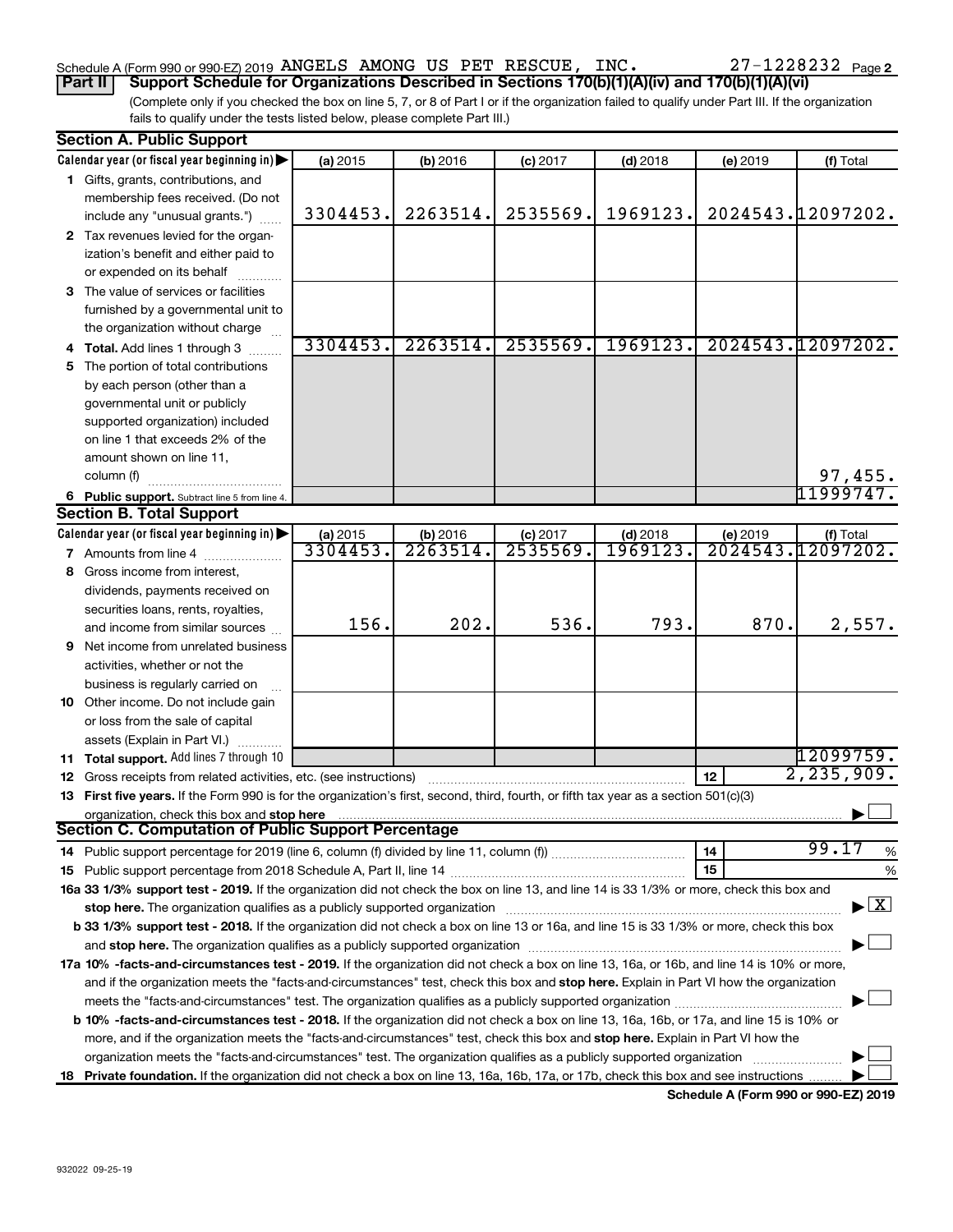### Schedule A (Form 990 or 990-EZ) 2019 ANGELS AMONG US PET RESCUE, INC.  $27-1228232$  Page **Part III Support Schedule for Organizations Described in Section 509(a)(2)**

(Complete only if you checked the box on line 10 of Part I or if the organization failed to qualify under Part II. If the organization fails to qualify under the tests listed below, please complete Part II.)

| <b>Section A. Public Support</b>                                                                                                                                                                                                                                                                                                     |          |          |          |            |          |           |
|--------------------------------------------------------------------------------------------------------------------------------------------------------------------------------------------------------------------------------------------------------------------------------------------------------------------------------------|----------|----------|----------|------------|----------|-----------|
| Calendar year (or fiscal year beginning in)                                                                                                                                                                                                                                                                                          | (a) 2015 | (b) 2016 | (c) 2017 | $(d)$ 2018 | (e) 2019 | (f) Total |
| 1 Gifts, grants, contributions, and                                                                                                                                                                                                                                                                                                  |          |          |          |            |          |           |
| membership fees received. (Do not                                                                                                                                                                                                                                                                                                    |          |          |          |            |          |           |
| include any "unusual grants.")                                                                                                                                                                                                                                                                                                       |          |          |          |            |          |           |
| <b>2</b> Gross receipts from admissions,                                                                                                                                                                                                                                                                                             |          |          |          |            |          |           |
| merchandise sold or services per-                                                                                                                                                                                                                                                                                                    |          |          |          |            |          |           |
| formed, or facilities furnished in<br>any activity that is related to the                                                                                                                                                                                                                                                            |          |          |          |            |          |           |
| organization's tax-exempt purpose                                                                                                                                                                                                                                                                                                    |          |          |          |            |          |           |
| 3 Gross receipts from activities that                                                                                                                                                                                                                                                                                                |          |          |          |            |          |           |
| are not an unrelated trade or bus-                                                                                                                                                                                                                                                                                                   |          |          |          |            |          |           |
| iness under section 513                                                                                                                                                                                                                                                                                                              |          |          |          |            |          |           |
| 4 Tax revenues levied for the organ-                                                                                                                                                                                                                                                                                                 |          |          |          |            |          |           |
| ization's benefit and either paid to                                                                                                                                                                                                                                                                                                 |          |          |          |            |          |           |
| or expended on its behalf<br>.                                                                                                                                                                                                                                                                                                       |          |          |          |            |          |           |
| 5 The value of services or facilities                                                                                                                                                                                                                                                                                                |          |          |          |            |          |           |
| furnished by a governmental unit to                                                                                                                                                                                                                                                                                                  |          |          |          |            |          |           |
| the organization without charge                                                                                                                                                                                                                                                                                                      |          |          |          |            |          |           |
| <b>6 Total.</b> Add lines 1 through 5                                                                                                                                                                                                                                                                                                |          |          |          |            |          |           |
| 7a Amounts included on lines 1, 2, and                                                                                                                                                                                                                                                                                               |          |          |          |            |          |           |
| 3 received from disqualified persons                                                                                                                                                                                                                                                                                                 |          |          |          |            |          |           |
| <b>b</b> Amounts included on lines 2 and 3 received                                                                                                                                                                                                                                                                                  |          |          |          |            |          |           |
| from other than disqualified persons that                                                                                                                                                                                                                                                                                            |          |          |          |            |          |           |
| exceed the greater of \$5,000 or 1% of the<br>amount on line 13 for the year                                                                                                                                                                                                                                                         |          |          |          |            |          |           |
| c Add lines 7a and 7b                                                                                                                                                                                                                                                                                                                |          |          |          |            |          |           |
| 8 Public support. (Subtract line 7c from line 6.)                                                                                                                                                                                                                                                                                    |          |          |          |            |          |           |
| <b>Section B. Total Support</b>                                                                                                                                                                                                                                                                                                      |          |          |          |            |          |           |
| Calendar year (or fiscal year beginning in)                                                                                                                                                                                                                                                                                          | (a) 2015 | (b) 2016 | (c) 2017 | $(d)$ 2018 | (e) 2019 | (f) Total |
| <b>9</b> Amounts from line 6                                                                                                                                                                                                                                                                                                         |          |          |          |            |          |           |
| <b>10a</b> Gross income from interest,                                                                                                                                                                                                                                                                                               |          |          |          |            |          |           |
| dividends, payments received on                                                                                                                                                                                                                                                                                                      |          |          |          |            |          |           |
| securities loans, rents, royalties,<br>and income from similar sources                                                                                                                                                                                                                                                               |          |          |          |            |          |           |
| <b>b</b> Unrelated business taxable income                                                                                                                                                                                                                                                                                           |          |          |          |            |          |           |
| (less section 511 taxes) from businesses                                                                                                                                                                                                                                                                                             |          |          |          |            |          |           |
| acquired after June 30, 1975                                                                                                                                                                                                                                                                                                         |          |          |          |            |          |           |
|                                                                                                                                                                                                                                                                                                                                      |          |          |          |            |          |           |
| c Add lines 10a and 10b<br><b>11</b> Net income from unrelated business                                                                                                                                                                                                                                                              |          |          |          |            |          |           |
| activities not included in line 10b.                                                                                                                                                                                                                                                                                                 |          |          |          |            |          |           |
| whether or not the business is                                                                                                                                                                                                                                                                                                       |          |          |          |            |          |           |
| regularly carried on<br>12 Other income. Do not include gain                                                                                                                                                                                                                                                                         |          |          |          |            |          |           |
| or loss from the sale of capital                                                                                                                                                                                                                                                                                                     |          |          |          |            |          |           |
| assets (Explain in Part VI.)                                                                                                                                                                                                                                                                                                         |          |          |          |            |          |           |
| <b>13</b> Total support. (Add lines 9, 10c, 11, and 12.)                                                                                                                                                                                                                                                                             |          |          |          |            |          |           |
| 14 First five years. If the Form 990 is for the organization's first, second, third, fourth, or fifth tax year as a section 501(c)(3) organization,                                                                                                                                                                                  |          |          |          |            |          |           |
| check this box and stop here <b>construction and construction</b> and stop here <b>constructed</b> and stop here <b>constructed</b> and stop here <b>constructed</b> and <b>construction</b> and <b>construction</b> and <b>construction</b> and <b>construction</b> a<br><b>Section C. Computation of Public Support Percentage</b> |          |          |          |            |          |           |
|                                                                                                                                                                                                                                                                                                                                      |          |          |          |            |          |           |
| 15 Public support percentage for 2019 (line 8, column (f), divided by line 13, column (f) <i>manumeronominium</i>                                                                                                                                                                                                                    |          |          |          |            | 15       | %         |
| 16 Public support percentage from 2018 Schedule A, Part III, line 15                                                                                                                                                                                                                                                                 |          |          |          |            | 16       | %         |
| Section D. Computation of Investment Income Percentage                                                                                                                                                                                                                                                                               |          |          |          |            |          |           |
| 17 Investment income percentage for 2019 (line 10c, column (f), divided by line 13, column (f))                                                                                                                                                                                                                                      |          |          |          |            | 17       | %         |
| 18 Investment income percentage from 2018 Schedule A, Part III, line 17                                                                                                                                                                                                                                                              |          |          |          |            | 18       | %         |
| 19a 33 1/3% support tests - 2019. If the organization did not check the box on line 14, and line 15 is more than 33 1/3%, and line 17 is not                                                                                                                                                                                         |          |          |          |            |          |           |
| more than 33 1/3%, check this box and stop here. The organization qualifies as a publicly supported organization                                                                                                                                                                                                                     |          |          |          |            |          |           |
| b 33 1/3% support tests - 2018. If the organization did not check a box on line 14 or line 19a, and line 16 is more than 33 1/3%, and                                                                                                                                                                                                |          |          |          |            |          |           |
| line 18 is not more than 33 1/3%, check this box and stop here. The organization qualifies as a publicly supported organization                                                                                                                                                                                                      |          |          |          |            |          |           |
|                                                                                                                                                                                                                                                                                                                                      |          |          |          |            |          |           |

**Schedule A (Form 990 or 990-EZ) 2019**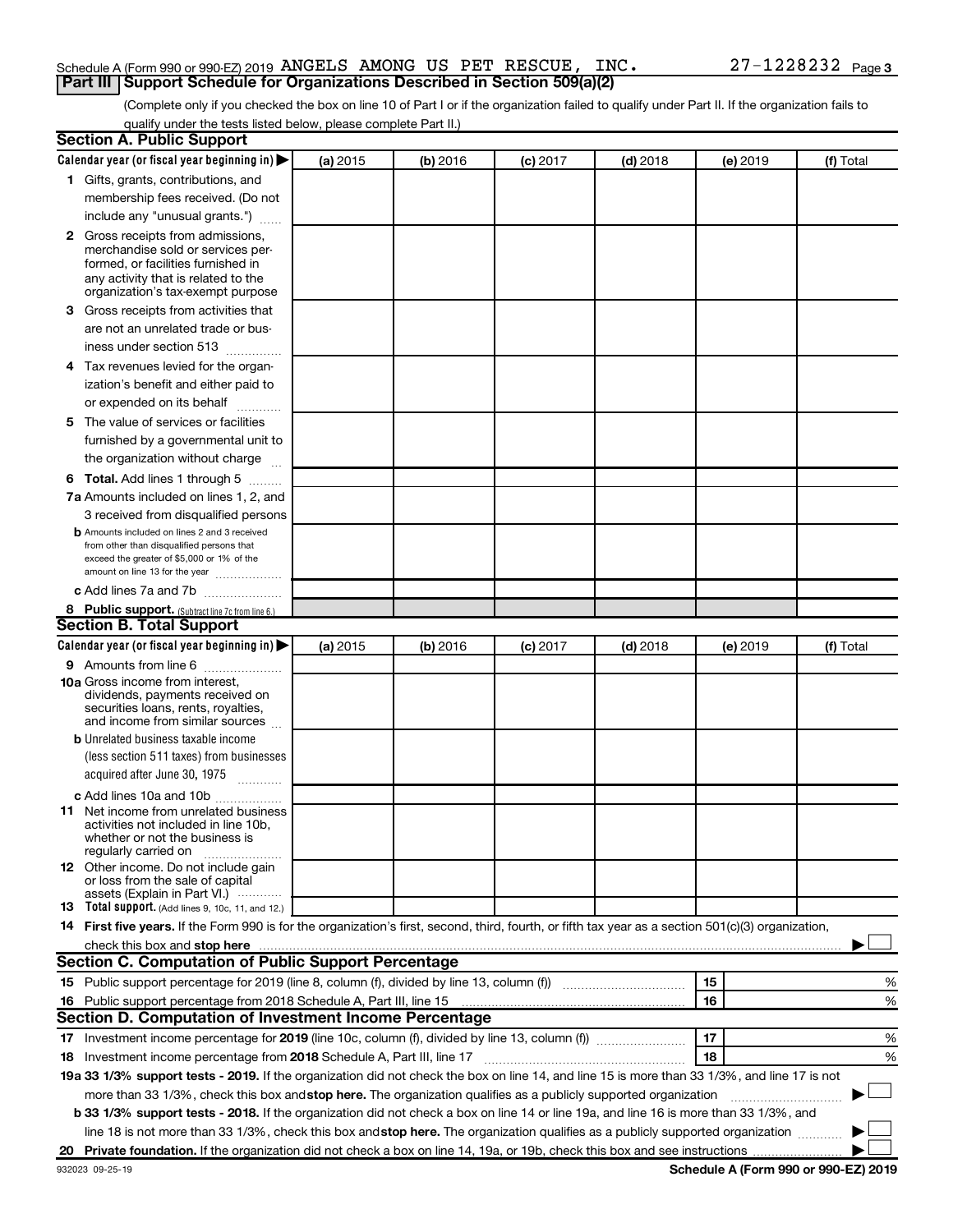# **Part IV Supporting Organizations**

(Complete only if you checked a box in line 12 on Part I. If you checked 12a of Part I, complete Sections A and B. If you checked 12b of Part I, complete Sections A and C. If you checked 12c of Part I, complete Sections A, D, and E. If you checked 12d of Part I, complete Sections A and D, and complete Part V.)

#### **Section A. All Supporting Organizations**

- **1** Are all of the organization's supported organizations listed by name in the organization's governing documents? If "No," describe in Part VI how the supported organizations are designated. If designated by *class or purpose, describe the designation. If historic and continuing relationship, explain.*
- **2** Did the organization have any supported organization that does not have an IRS determination of status under section 509(a)(1) or (2)? If "Yes," explain in Part **VI** how the organization determined that the supported *organization was described in section 509(a)(1) or (2).*
- **3a** Did the organization have a supported organization described in section 501(c)(4), (5), or (6)? If "Yes," answer *(b) and (c) below.*
- **b** Did the organization confirm that each supported organization qualified under section 501(c)(4), (5), or (6) and satisfied the public support tests under section 509(a)(2)? If "Yes," describe in Part VI when and how the *organization made the determination.*
- **c** Did the organization ensure that all support to such organizations was used exclusively for section 170(c)(2)(B) purposes? If "Yes," explain in Part VI what controls the organization put in place to ensure such use.
- **4 a** *If* Was any supported organization not organized in the United States ("foreign supported organization")? *"Yes," and if you checked 12a or 12b in Part I, answer (b) and (c) below.*
- **b** Did the organization have ultimate control and discretion in deciding whether to make grants to the foreign supported organization? If "Yes," describe in Part VI how the organization had such control and discretion *despite being controlled or supervised by or in connection with its supported organizations.*
- **c** Did the organization support any foreign supported organization that does not have an IRS determination under sections 501(c)(3) and 509(a)(1) or (2)? If "Yes," explain in Part VI what controls the organization used *to ensure that all support to the foreign supported organization was used exclusively for section 170(c)(2)(B) purposes.*
- **5a** Did the organization add, substitute, or remove any supported organizations during the tax year? If "Yes," answer (b) and (c) below (if applicable). Also, provide detail in **Part VI,** including (i) the names and EIN *numbers of the supported organizations added, substituted, or removed; (ii) the reasons for each such action; (iii) the authority under the organization's organizing document authorizing such action; and (iv) how the action was accomplished (such as by amendment to the organizing document).*
- **b** Type I or Type II only. Was any added or substituted supported organization part of a class already designated in the organization's organizing document?
- **c Substitutions only.**  Was the substitution the result of an event beyond the organization's control?
- **6** Did the organization provide support (whether in the form of grants or the provision of services or facilities) to **Part VI.** support or benefit one or more of the filing organization's supported organizations? If "Yes," provide detail in anyone other than (i) its supported organizations, (ii) individuals that are part of the charitable class benefited by one or more of its supported organizations, or (iii) other supporting organizations that also
- **7** Did the organization provide a grant, loan, compensation, or other similar payment to a substantial contributor regard to a substantial contributor? If "Yes," complete Part I of Schedule L (Form 990 or 990-EZ). (as defined in section 4958(c)(3)(C)), a family member of a substantial contributor, or a 35% controlled entity with
- **8** Did the organization make a loan to a disqualified person (as defined in section 4958) not described in line 7? *If "Yes," complete Part I of Schedule L (Form 990 or 990-EZ).*
- **9 a** Was the organization controlled directly or indirectly at any time during the tax year by one or more in section 509(a)(1) or (2))? If "Yes," provide detail in **Part VI.** disqualified persons as defined in section 4946 (other than foundation managers and organizations described
- **b** Did one or more disqualified persons (as defined in line 9a) hold a controlling interest in any entity in which the supporting organization had an interest? If "Yes," provide detail in Part VI.
- **c** Did a disqualified person (as defined in line 9a) have an ownership interest in, or derive any personal benefit from, assets in which the supporting organization also had an interest? If "Yes," provide detail in Part VI.
- **10 a** Was the organization subject to the excess business holdings rules of section 4943 because of section supporting organizations)? If "Yes," answer 10b below. 4943(f) (regarding certain Type II supporting organizations, and all Type III non-functionally integrated
- **b** Did the organization have any excess business holdings in the tax year? (Use Schedule C, Form 4720, to *determine whether the organization had excess business holdings.)*

**Yes No 1 2 3a 3b 3c 4a 4b 4c 5a 5b 5c 6 7 8 9a 9b 9c 10a 10b**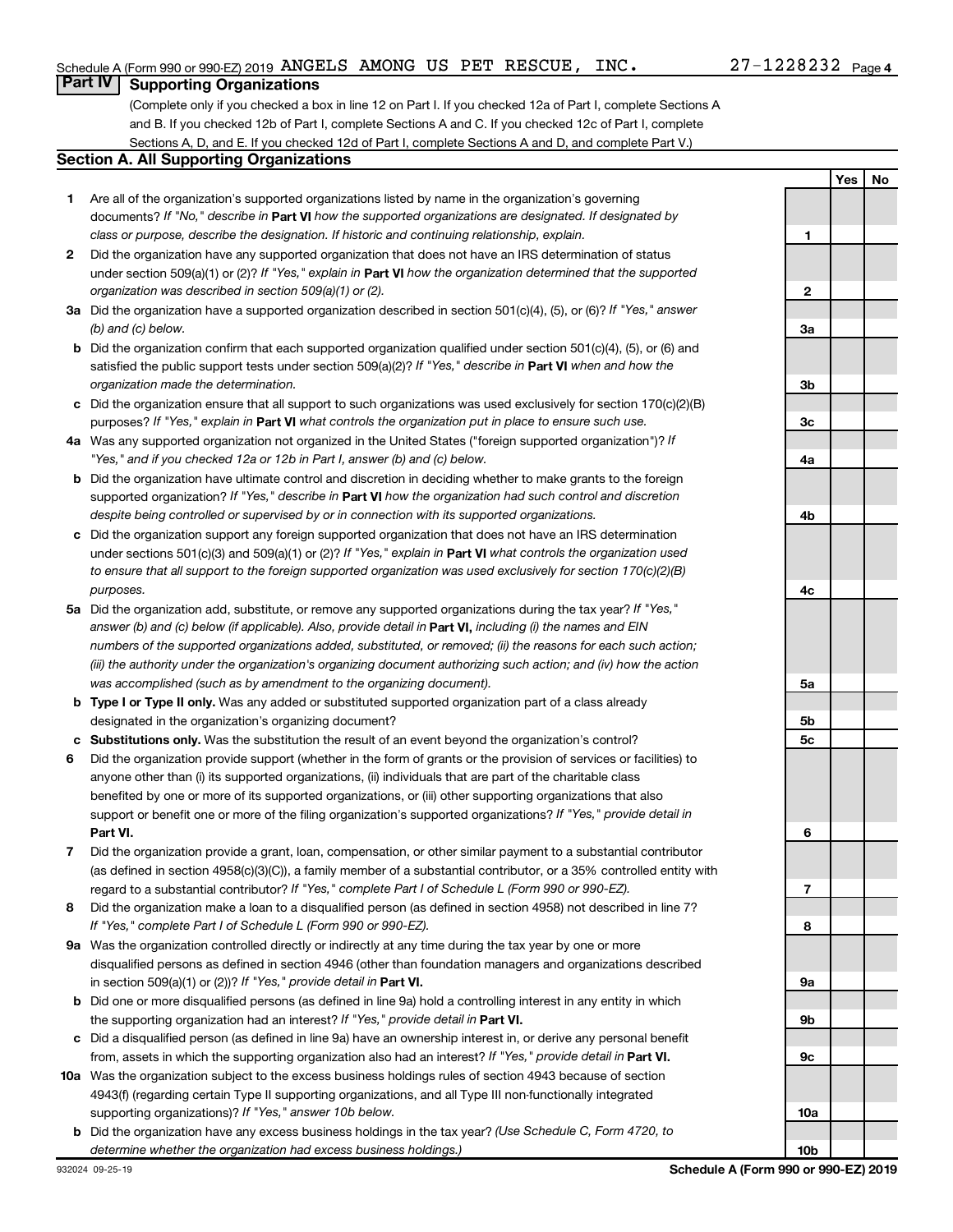# Schedule A (Form 990 or 990-EZ) 2019 ANGELS AMONG US PET RESCUE, INC.  $27-1228232$  Page **Part IV Supporting Organizations** *(continued)*

|    |                                                                                                                                 |     | Yes | No |
|----|---------------------------------------------------------------------------------------------------------------------------------|-----|-----|----|
| 11 | Has the organization accepted a gift or contribution from any of the following persons?                                         |     |     |    |
|    | a A person who directly or indirectly controls, either alone or together with persons described in (b) and (c)                  |     |     |    |
|    | below, the governing body of a supported organization?                                                                          | 11a |     |    |
|    | <b>b</b> A family member of a person described in (a) above?                                                                    | 11b |     |    |
|    | c A 35% controlled entity of a person described in (a) or (b) above? If "Yes" to a, b, or c, provide detail in Part VI.         | 11c |     |    |
|    | <b>Section B. Type I Supporting Organizations</b>                                                                               |     |     |    |
|    |                                                                                                                                 |     | Yes | No |
| 1. | Did the directors, trustees, or membership of one or more supported organizations have the power to                             |     |     |    |
|    | regularly appoint or elect at least a majority of the organization's directors or trustees at all times during the              |     |     |    |
|    | tax year? If "No," describe in Part VI how the supported organization(s) effectively operated, supervised, or                   |     |     |    |
|    | controlled the organization's activities. If the organization had more than one supported organization,                         |     |     |    |
|    | describe how the powers to appoint and/or remove directors or trustees were allocated among the supported                       |     |     |    |
|    | organizations and what conditions or restrictions, if any, applied to such powers during the tax year.                          | 1   |     |    |
| 2  | Did the organization operate for the benefit of any supported organization other than the supported                             |     |     |    |
|    | organization(s) that operated, supervised, or controlled the supporting organization? If "Yes," explain in                      |     |     |    |
|    | Part VI how providing such benefit carried out the purposes of the supported organization(s) that operated,                     |     |     |    |
|    | supervised, or controlled the supporting organization.                                                                          | 2   |     |    |
|    | <b>Section C. Type II Supporting Organizations</b>                                                                              |     |     |    |
|    |                                                                                                                                 |     | Yes | No |
| 1. | Were a majority of the organization's directors or trustees during the tax year also a majority of the directors                |     |     |    |
|    | or trustees of each of the organization's supported organization(s)? If "No," describe in Part VI how control                   |     |     |    |
|    | or management of the supporting organization was vested in the same persons that controlled or managed                          |     |     |    |
|    | the supported organization(s).                                                                                                  | 1   |     |    |
|    | <b>Section D. All Type III Supporting Organizations</b>                                                                         |     |     |    |
|    |                                                                                                                                 |     | Yes | No |
| 1  | Did the organization provide to each of its supported organizations, by the last day of the fifth month of the                  |     |     |    |
|    | organization's tax year, (i) a written notice describing the type and amount of support provided during the prior tax           |     |     |    |
|    | year, (ii) a copy of the Form 990 that was most recently filed as of the date of notification, and (iii) copies of the          |     |     |    |
|    | organization's governing documents in effect on the date of notification, to the extent not previously provided?                | 1   |     |    |
| 2  | Were any of the organization's officers, directors, or trustees either (i) appointed or elected by the supported                |     |     |    |
|    | organization(s) or (ii) serving on the governing body of a supported organization? If "No," explain in Part VI how              |     |     |    |
|    | the organization maintained a close and continuous working relationship with the supported organization(s).                     | 2   |     |    |
|    | By reason of the relationship described in (2), did the organization's supported organizations have a                           |     |     |    |
| 3  | significant voice in the organization's investment policies and in directing the use of the organization's                      |     |     |    |
|    | income or assets at all times during the tax year? If "Yes," describe in Part VI the role the organization's                    |     |     |    |
|    |                                                                                                                                 | З   |     |    |
|    | supported organizations played in this regard.<br>Section E. Type III Functionally Integrated Supporting Organizations          |     |     |    |
|    |                                                                                                                                 |     |     |    |
| 1. | Check the box next to the method that the organization used to satisfy the Integral Part Test during the yealsee instructions). |     |     |    |
| a  | The organization satisfied the Activities Test. Complete line 2 below.                                                          |     |     |    |
| b  | The organization is the parent of each of its supported organizations. Complete line 3 below.                                   |     |     |    |
| c  | The organization supported a governmental entity. Describe in Part VI how you supported a government entity (see instructions). |     |     |    |
| 2  | Activities Test. Answer (a) and (b) below.                                                                                      |     | Yes | No |
| а  | Did substantially all of the organization's activities during the tax year directly further the exempt purposes of              |     |     |    |
|    | the supported organization(s) to which the organization was responsive? If "Yes," then in Part VI identify                      |     |     |    |
|    | those supported organizations and explain how these activities directly furthered their exempt purposes,                        |     |     |    |
|    | how the organization was responsive to those supported organizations, and how the organization determined                       |     |     |    |
|    | that these activities constituted substantially all of its activities.                                                          | 2a  |     |    |
|    | <b>b</b> Did the activities described in (a) constitute activities that, but for the organization's involvement, one or more    |     |     |    |
|    | of the organization's supported organization(s) would have been engaged in? If "Yes," explain in Part VI the                    |     |     |    |
|    | reasons for the organization's position that its supported organization(s) would have engaged in these                          |     |     |    |
|    | activities but for the organization's involvement.                                                                              | 2b  |     |    |
| 3  | Parent of Supported Organizations. Answer (a) and (b) below.                                                                    |     |     |    |
| а  | Did the organization have the power to regularly appoint or elect a majority of the officers, directors, or                     |     |     |    |
|    | trustees of each of the supported organizations? Provide details in Part VI.                                                    | За  |     |    |
|    | <b>b</b> Did the organization exercise a substantial degree of direction over the policies, programs, and activities of each    |     |     |    |
|    | of its supported organizations? If "Yes," describe in Part VI the role played by the organization in this regard.               | 3b  |     |    |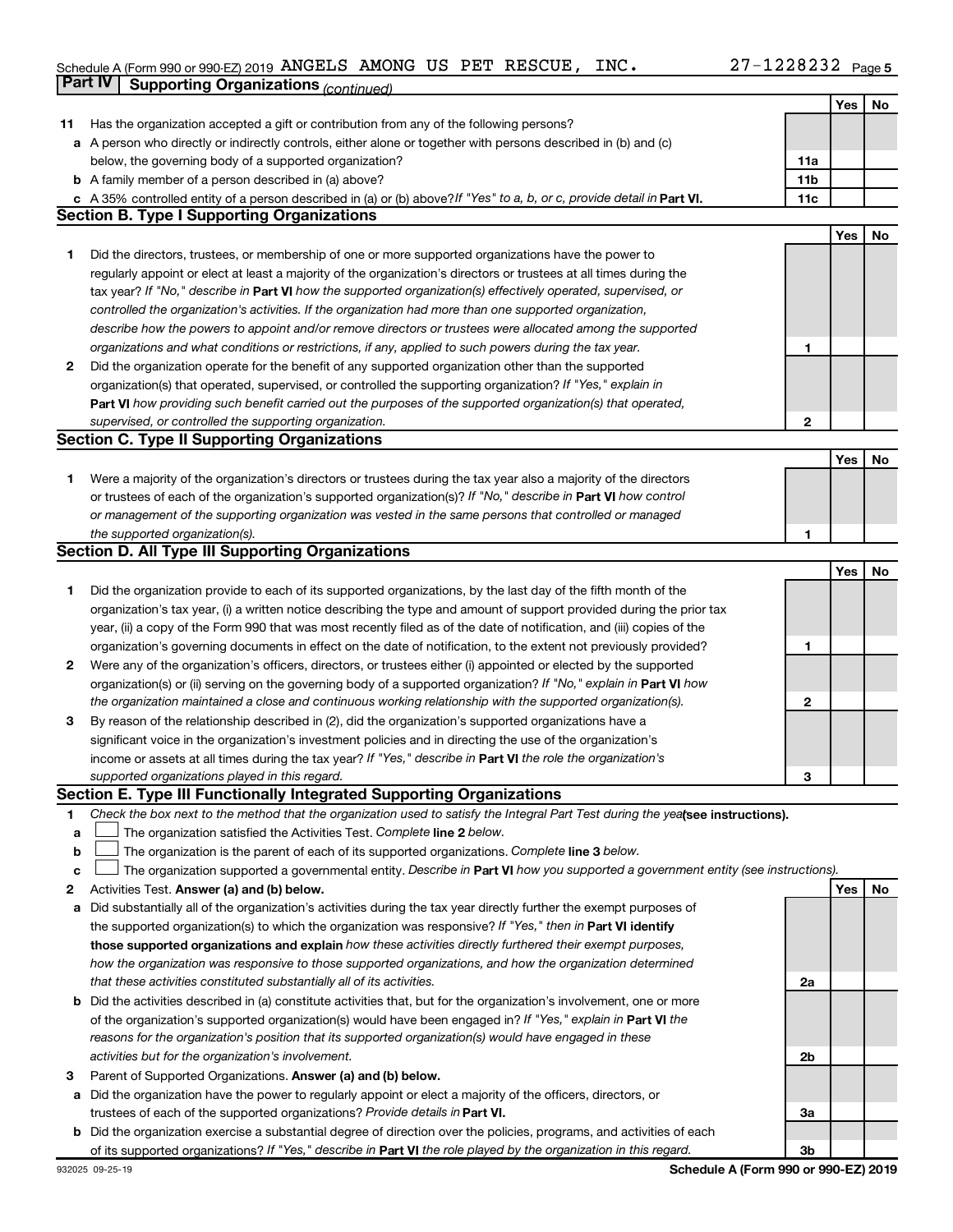| Schedule A (Form 990 or 990-EZ) 2019 ANGELS AMONG US PET RESCUE, INC.<br><b>Part V</b> Type III Non-Functionally Integrated 509(a)(3) Supporting Organizations |  |  | $27 - 1228232$ Page 6 |  |
|----------------------------------------------------------------------------------------------------------------------------------------------------------------|--|--|-----------------------|--|
|                                                                                                                                                                |  |  |                       |  |

1 **Letter See instructions.** All Check here if the organization satisfied the Integral Part Test as a qualifying trust on Nov. 20, 1970 (explain in Part VI). See instructions. All other Type III non-functionally integrated supporting organizations must complete Sections A through E.

|              | Section A - Adjusted Net Income                                              |                | (A) Prior Year | (B) Current Year<br>(optional) |
|--------------|------------------------------------------------------------------------------|----------------|----------------|--------------------------------|
| 1            | Net short-term capital gain                                                  | 1              |                |                                |
| 2            | Recoveries of prior-year distributions                                       | $\mathbf{2}$   |                |                                |
| 3            | Other gross income (see instructions)                                        | 3              |                |                                |
| 4            | Add lines 1 through 3.                                                       | 4              |                |                                |
| 5            | Depreciation and depletion                                                   | 5              |                |                                |
| 6            | Portion of operating expenses paid or incurred for production or             |                |                |                                |
|              | collection of gross income or for management, conservation, or               |                |                |                                |
|              | maintenance of property held for production of income (see instructions)     | 6              |                |                                |
| 7            | Other expenses (see instructions)                                            | $\overline{7}$ |                |                                |
| 8            | Adjusted Net Income (subtract lines 5, 6, and 7 from line 4)                 | 8              |                |                                |
|              | <b>Section B - Minimum Asset Amount</b>                                      |                | (A) Prior Year | (B) Current Year<br>(optional) |
| 1.           | Aggregate fair market value of all non-exempt-use assets (see                |                |                |                                |
|              | instructions for short tax year or assets held for part of year):            |                |                |                                |
|              | a Average monthly value of securities                                        | 1a             |                |                                |
|              | <b>b</b> Average monthly cash balances                                       | 1b             |                |                                |
|              | c Fair market value of other non-exempt-use assets                           | 1c             |                |                                |
|              | d Total (add lines 1a, 1b, and 1c)                                           | 1d             |                |                                |
|              | <b>e</b> Discount claimed for blockage or other                              |                |                |                                |
|              | factors (explain in detail in <b>Part VI</b> ):                              |                |                |                                |
| 2            | Acquisition indebtedness applicable to non-exempt-use assets                 | $\mathbf{2}$   |                |                                |
| З            | Subtract line 2 from line 1d.                                                | 3              |                |                                |
| 4            | Cash deemed held for exempt use. Enter 1-1/2% of line 3 (for greater amount, |                |                |                                |
|              | see instructions)                                                            | 4              |                |                                |
| 5            | Net value of non-exempt-use assets (subtract line 4 from line 3)             | 5              |                |                                |
| 6            | Multiply line 5 by .035.                                                     | 6              |                |                                |
| 7            | Recoveries of prior-year distributions                                       | 7              |                |                                |
| 8            | Minimum Asset Amount (add line 7 to line 6)                                  | 8              |                |                                |
|              | <b>Section C - Distributable Amount</b>                                      |                |                | <b>Current Year</b>            |
| 1            | Adjusted net income for prior year (from Section A, line 8, Column A)        | 1              |                |                                |
| $\mathbf{2}$ | Enter 85% of line 1                                                          | $\mathbf{2}$   |                |                                |
| 3            | Minimum asset amount for prior year (from Section B, line 8, Column A)       | 3              |                |                                |
| 4            | Enter greater of line 2 or line 3.                                           | 4              |                |                                |
| 5            | Income tax imposed in prior year                                             | 5              |                |                                |
| 6            | <b>Distributable Amount.</b> Subtract line 5 from line 4, unless subject to  |                |                |                                |
|              | emergency temporary reduction (see instructions).                            | 6              |                |                                |
|              |                                                                              |                |                |                                |

**7** Check here if the current year is the organization's first as a non-functionally integrated Type III supporting organization (see † instructions).

**Schedule A (Form 990 or 990-EZ) 2019**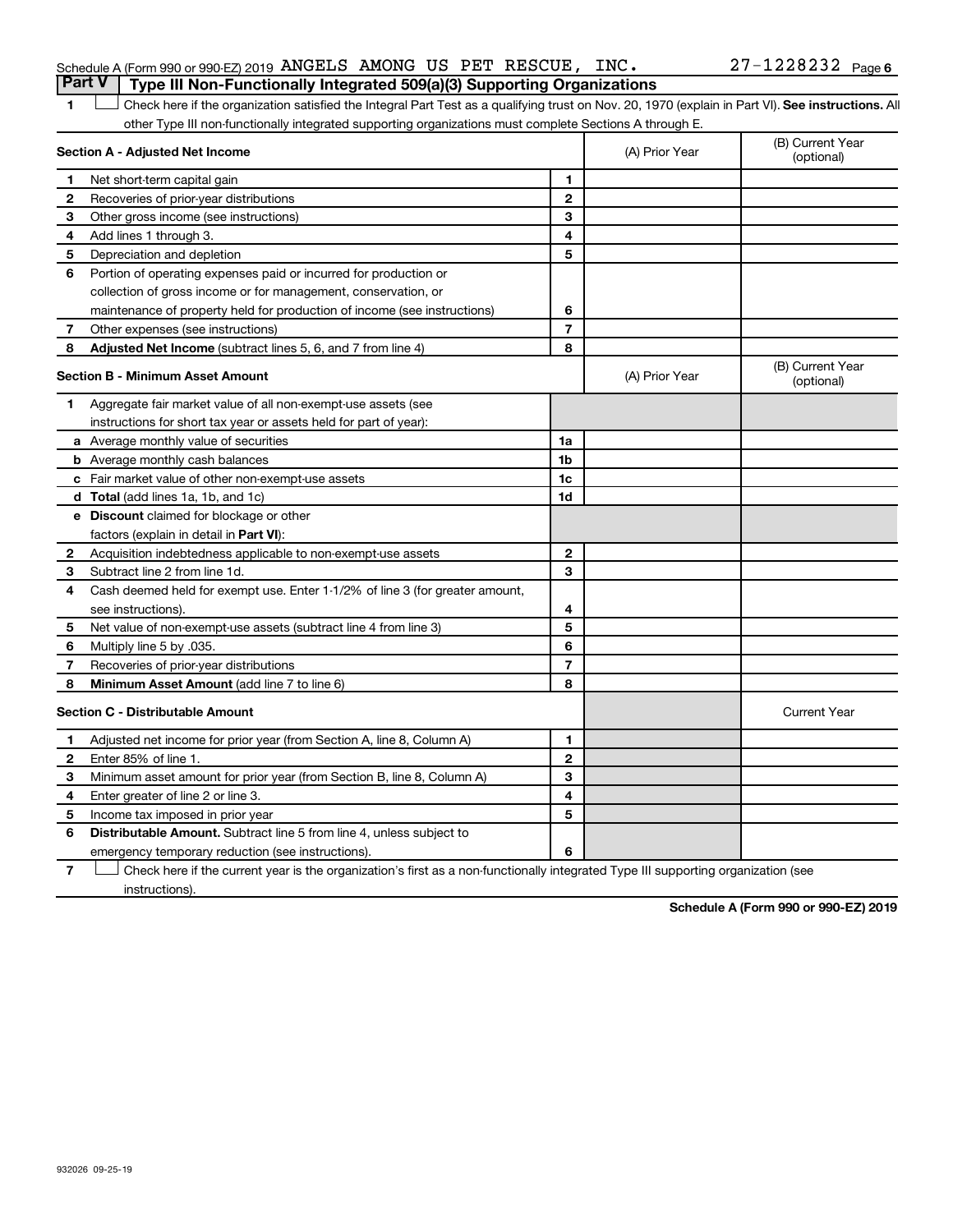#### Schedule A (Form 990 or 990-EZ) 2019 ANGELS AMONG US PET RESCUE, INC.  $ZI - IZZ8Z3Z$  Page ANGELS AMONG US PET RESCUE, INC. 27-1228232

|                | <b>Part V</b><br>Type III Non-Functionally Integrated 509(a)(3) Supporting Organizations (continued) |                             |                                       |                                                |  |  |  |
|----------------|------------------------------------------------------------------------------------------------------|-----------------------------|---------------------------------------|------------------------------------------------|--|--|--|
|                | <b>Current Year</b><br><b>Section D - Distributions</b>                                              |                             |                                       |                                                |  |  |  |
| 1              | Amounts paid to supported organizations to accomplish exempt purposes                                |                             |                                       |                                                |  |  |  |
| $\mathbf{2}$   | Amounts paid to perform activity that directly furthers exempt purposes of supported                 |                             |                                       |                                                |  |  |  |
|                | organizations, in excess of income from activity                                                     |                             |                                       |                                                |  |  |  |
| 3              | Administrative expenses paid to accomplish exempt purposes of supported organizations                |                             |                                       |                                                |  |  |  |
| 4              | Amounts paid to acquire exempt-use assets                                                            |                             |                                       |                                                |  |  |  |
| 5              | Qualified set-aside amounts (prior IRS approval required)                                            |                             |                                       |                                                |  |  |  |
| 6              | Other distributions (describe in <b>Part VI</b> ). See instructions.                                 |                             |                                       |                                                |  |  |  |
| 7              | Total annual distributions. Add lines 1 through 6.                                                   |                             |                                       |                                                |  |  |  |
| 8              | Distributions to attentive supported organizations to which the organization is responsive           |                             |                                       |                                                |  |  |  |
|                | (provide details in Part VI). See instructions.                                                      |                             |                                       |                                                |  |  |  |
| 9              | Distributable amount for 2019 from Section C, line 6                                                 |                             |                                       |                                                |  |  |  |
| 10             | Line 8 amount divided by line 9 amount                                                               |                             |                                       |                                                |  |  |  |
|                |                                                                                                      | (i)                         | (ii)                                  | (iii)                                          |  |  |  |
|                | <b>Section E - Distribution Allocations (see instructions)</b>                                       | <b>Excess Distributions</b> | <b>Underdistributions</b><br>Pre-2019 | <b>Distributable</b><br><b>Amount for 2019</b> |  |  |  |
| 1              | Distributable amount for 2019 from Section C, line 6                                                 |                             |                                       |                                                |  |  |  |
| $\mathbf{2}$   | Underdistributions, if any, for years prior to 2019 (reason-                                         |                             |                                       |                                                |  |  |  |
|                | able cause required- explain in Part VI). See instructions.                                          |                             |                                       |                                                |  |  |  |
| 3              | Excess distributions carryover, if any, to 2019                                                      |                             |                                       |                                                |  |  |  |
|                | a From 2014                                                                                          |                             |                                       |                                                |  |  |  |
|                | $b$ From 2015                                                                                        |                             |                                       |                                                |  |  |  |
|                | c From 2016                                                                                          |                             |                                       |                                                |  |  |  |
|                | d From 2017                                                                                          |                             |                                       |                                                |  |  |  |
|                | e From 2018                                                                                          |                             |                                       |                                                |  |  |  |
|                | f Total of lines 3a through e                                                                        |                             |                                       |                                                |  |  |  |
|                | <b>g</b> Applied to underdistributions of prior years                                                |                             |                                       |                                                |  |  |  |
|                | <b>h</b> Applied to 2019 distributable amount                                                        |                             |                                       |                                                |  |  |  |
| Ť.             | Carryover from 2014 not applied (see instructions)                                                   |                             |                                       |                                                |  |  |  |
|                | Remainder. Subtract lines 3g, 3h, and 3i from 3f.                                                    |                             |                                       |                                                |  |  |  |
| 4              | Distributions for 2019 from Section D,                                                               |                             |                                       |                                                |  |  |  |
|                | line $7:$                                                                                            |                             |                                       |                                                |  |  |  |
|                | <b>a</b> Applied to underdistributions of prior years                                                |                             |                                       |                                                |  |  |  |
|                | <b>b</b> Applied to 2019 distributable amount                                                        |                             |                                       |                                                |  |  |  |
| c              | Remainder. Subtract lines 4a and 4b from 4.                                                          |                             |                                       |                                                |  |  |  |
| 5              | Remaining underdistributions for years prior to 2019, if                                             |                             |                                       |                                                |  |  |  |
|                | any. Subtract lines 3g and 4a from line 2. For result greater                                        |                             |                                       |                                                |  |  |  |
|                | than zero, explain in Part VI. See instructions.                                                     |                             |                                       |                                                |  |  |  |
| 6              | Remaining underdistributions for 2019. Subtract lines 3h                                             |                             |                                       |                                                |  |  |  |
|                | and 4b from line 1. For result greater than zero, explain in                                         |                             |                                       |                                                |  |  |  |
|                | <b>Part VI.</b> See instructions.                                                                    |                             |                                       |                                                |  |  |  |
| $\overline{7}$ | Excess distributions carryover to 2020. Add lines 3j                                                 |                             |                                       |                                                |  |  |  |
|                | and 4c.                                                                                              |                             |                                       |                                                |  |  |  |
| 8              | Breakdown of line 7:                                                                                 |                             |                                       |                                                |  |  |  |
|                | a Excess from 2015                                                                                   |                             |                                       |                                                |  |  |  |
|                | <b>b</b> Excess from 2016                                                                            |                             |                                       |                                                |  |  |  |
|                | c Excess from 2017                                                                                   |                             |                                       |                                                |  |  |  |
|                | d Excess from 2018                                                                                   |                             |                                       |                                                |  |  |  |
|                | e Excess from 2019                                                                                   |                             |                                       |                                                |  |  |  |

**Schedule A (Form 990 or 990-EZ) 2019**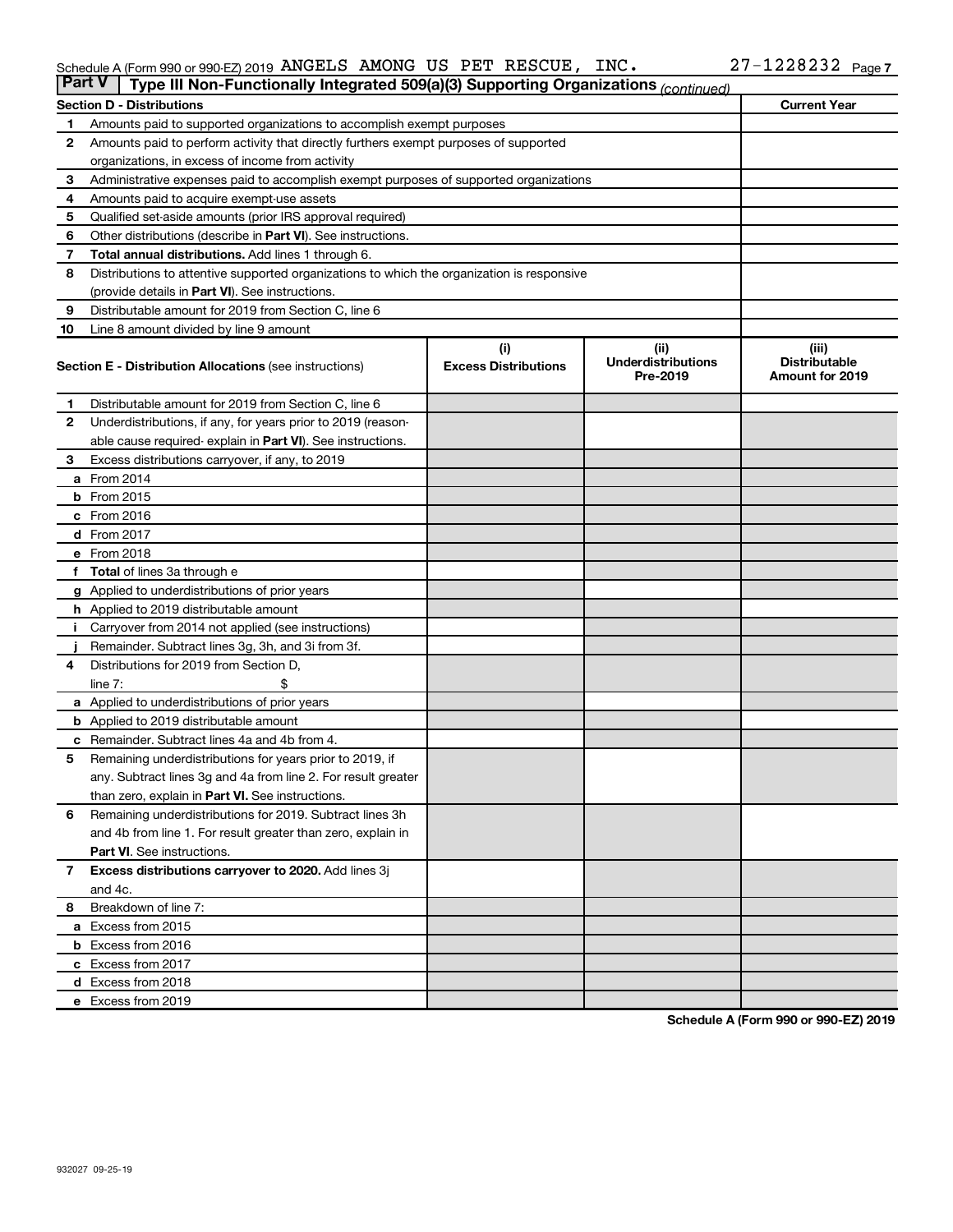|                | 27-1228232 Page 8<br>Schedule A (Form 990 or 990-EZ) 2019 ANGELS AMONG US PET RESCUE, INC.                                                                                                                                                                                                                                                                                                                                                                                                                                                                                                  |
|----------------|---------------------------------------------------------------------------------------------------------------------------------------------------------------------------------------------------------------------------------------------------------------------------------------------------------------------------------------------------------------------------------------------------------------------------------------------------------------------------------------------------------------------------------------------------------------------------------------------|
| <b>Part VI</b> | Supplemental Information. Provide the explanations required by Part II, line 10; Part II, line 17a or 17b; Part III, line 12;<br>Part IV, Section A, lines 1, 2, 3b, 3c, 4b, 4c, 5a, 6, 9a, 9b, 9c, 11a, 11b, and 11c; Part IV, Section B, lines 1 and 2; Part IV, Section C,<br>line 1; Part IV, Section D, lines 2 and 3; Part IV, Section E, lines 1c, 2a, 2b, 3a, and 3b; Part V, line 1; Part V, Section B, line 1e; Part V,<br>Section D, lines 5, 6, and 8; and Part V, Section E, lines 2, 5, and 6. Also complete this part for any additional information.<br>(See instructions.) |
|                |                                                                                                                                                                                                                                                                                                                                                                                                                                                                                                                                                                                             |
|                |                                                                                                                                                                                                                                                                                                                                                                                                                                                                                                                                                                                             |
|                |                                                                                                                                                                                                                                                                                                                                                                                                                                                                                                                                                                                             |
|                |                                                                                                                                                                                                                                                                                                                                                                                                                                                                                                                                                                                             |
|                |                                                                                                                                                                                                                                                                                                                                                                                                                                                                                                                                                                                             |
|                |                                                                                                                                                                                                                                                                                                                                                                                                                                                                                                                                                                                             |
|                |                                                                                                                                                                                                                                                                                                                                                                                                                                                                                                                                                                                             |
|                |                                                                                                                                                                                                                                                                                                                                                                                                                                                                                                                                                                                             |
|                |                                                                                                                                                                                                                                                                                                                                                                                                                                                                                                                                                                                             |
|                |                                                                                                                                                                                                                                                                                                                                                                                                                                                                                                                                                                                             |
|                |                                                                                                                                                                                                                                                                                                                                                                                                                                                                                                                                                                                             |
|                |                                                                                                                                                                                                                                                                                                                                                                                                                                                                                                                                                                                             |
|                |                                                                                                                                                                                                                                                                                                                                                                                                                                                                                                                                                                                             |
|                |                                                                                                                                                                                                                                                                                                                                                                                                                                                                                                                                                                                             |
|                |                                                                                                                                                                                                                                                                                                                                                                                                                                                                                                                                                                                             |
|                |                                                                                                                                                                                                                                                                                                                                                                                                                                                                                                                                                                                             |
|                |                                                                                                                                                                                                                                                                                                                                                                                                                                                                                                                                                                                             |
|                |                                                                                                                                                                                                                                                                                                                                                                                                                                                                                                                                                                                             |
|                |                                                                                                                                                                                                                                                                                                                                                                                                                                                                                                                                                                                             |
|                |                                                                                                                                                                                                                                                                                                                                                                                                                                                                                                                                                                                             |
|                |                                                                                                                                                                                                                                                                                                                                                                                                                                                                                                                                                                                             |
|                |                                                                                                                                                                                                                                                                                                                                                                                                                                                                                                                                                                                             |
|                |                                                                                                                                                                                                                                                                                                                                                                                                                                                                                                                                                                                             |
|                |                                                                                                                                                                                                                                                                                                                                                                                                                                                                                                                                                                                             |
|                |                                                                                                                                                                                                                                                                                                                                                                                                                                                                                                                                                                                             |
|                |                                                                                                                                                                                                                                                                                                                                                                                                                                                                                                                                                                                             |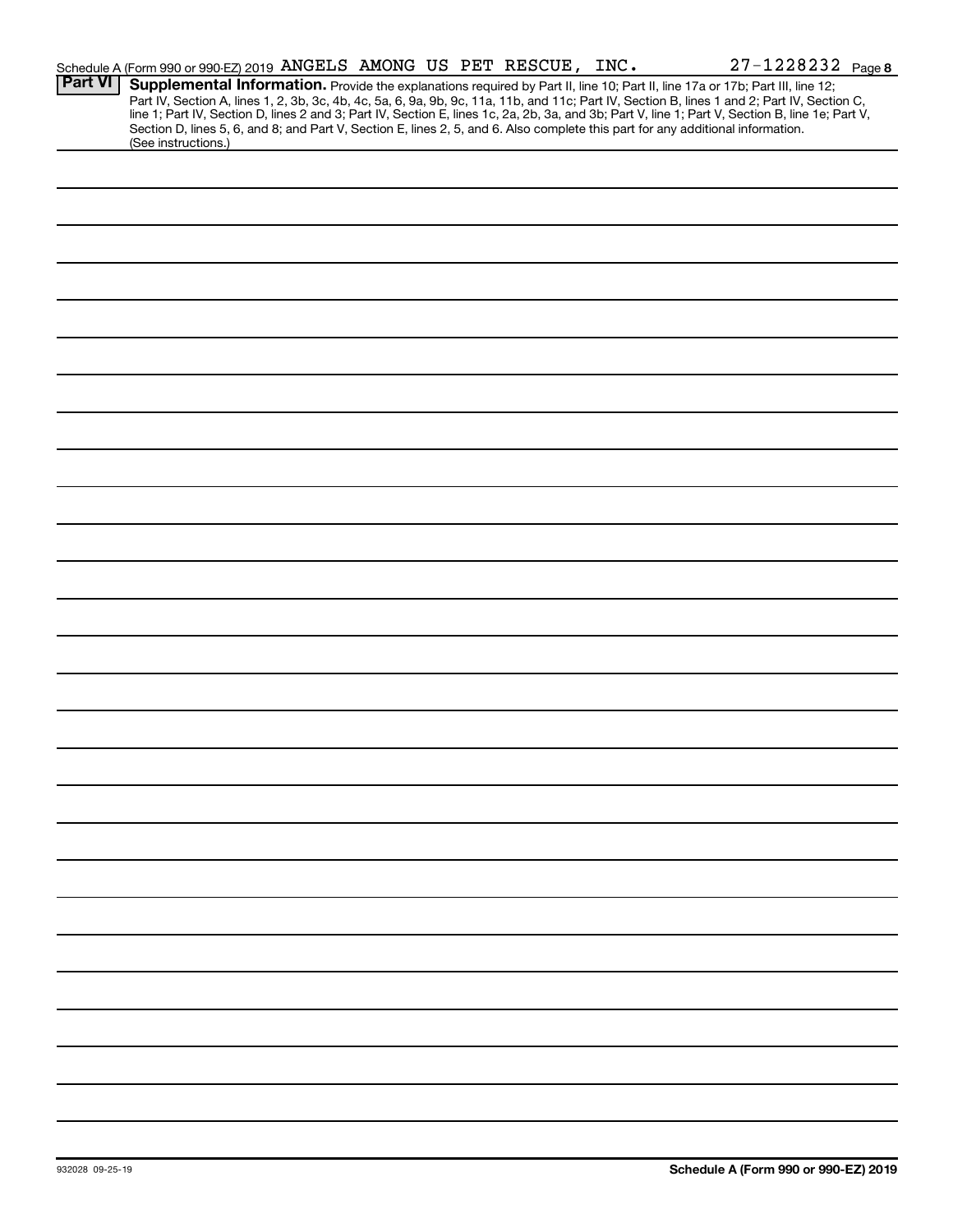**(Form 990, 990-EZ,**

Department of the Treasury Internal Revenue Service

Name of the organization

# **Schedule B Schedule of Contributors**

**or 990-PF) | Attach to Form 990, Form 990-EZ, or Form 990-PF. | Go to www.irs.gov/Form990 for the latest information.** OMB No. 1545-0047

**2019**

**Employer identification number**

|                                | ANGELS AMONG US PET RESCUE, INC.                                                                                                                                                                                                                                                                                                                                                                                                                                                                          | 27-1228232 |
|--------------------------------|-----------------------------------------------------------------------------------------------------------------------------------------------------------------------------------------------------------------------------------------------------------------------------------------------------------------------------------------------------------------------------------------------------------------------------------------------------------------------------------------------------------|------------|
| Organization type (check one): |                                                                                                                                                                                                                                                                                                                                                                                                                                                                                                           |            |
| Filers of:                     | Section:                                                                                                                                                                                                                                                                                                                                                                                                                                                                                                  |            |
| Form 990 or 990-EZ             | 501(c)( $\overline{3}$ ) (enter number) organization<br>$\lfloor x \rfloor$                                                                                                                                                                                                                                                                                                                                                                                                                               |            |
|                                | $4947(a)(1)$ nonexempt charitable trust not treated as a private foundation                                                                                                                                                                                                                                                                                                                                                                                                                               |            |
|                                | 527 political organization                                                                                                                                                                                                                                                                                                                                                                                                                                                                                |            |
| Form 990-PF                    | 501(c)(3) exempt private foundation                                                                                                                                                                                                                                                                                                                                                                                                                                                                       |            |
|                                | 4947(a)(1) nonexempt charitable trust treated as a private foundation                                                                                                                                                                                                                                                                                                                                                                                                                                     |            |
|                                | 501(c)(3) taxable private foundation                                                                                                                                                                                                                                                                                                                                                                                                                                                                      |            |
|                                |                                                                                                                                                                                                                                                                                                                                                                                                                                                                                                           |            |
|                                | Check if your organization is covered by the General Rule or a Special Rule.<br>Note: Only a section 501(c)(7), (8), or (10) organization can check boxes for both the General Rule and a Special Rule. See instructions.                                                                                                                                                                                                                                                                                 |            |
| <b>General Rule</b>            |                                                                                                                                                                                                                                                                                                                                                                                                                                                                                                           |            |
|                                | For an organization filing Form 990, 990-EZ, or 990-PF that received, during the year, contributions totaling \$5,000 or more (in money or<br>property) from any one contributor. Complete Parts I and II. See instructions for determining a contributor's total contributions.                                                                                                                                                                                                                          |            |
| <b>Special Rules</b>           |                                                                                                                                                                                                                                                                                                                                                                                                                                                                                                           |            |
| $\lfloor \texttt{X} \rfloor$   | For an organization described in section 501(c)(3) filing Form 990 or 990-EZ that met the 33 1/3% support test of the regulations under<br>sections 509(a)(1) and 170(b)(1)(A)(vi), that checked Schedule A (Form 990 or 990-EZ), Part II, line 13, 16a, or 16b, and that received from<br>any one contributor, during the year, total contributions of the greater of (1) \$5,000; or (2) 2% of the amount on (i) Form 990, Part VIII, line 1h;<br>or (ii) Form 990-EZ, line 1. Complete Parts I and II. |            |
|                                | For an organization described in section 501(c)(7), (8), or (10) filing Form 990 or 990-EZ that received from any one contributor, during the<br>year, total contributions of more than \$1,000 exclusively for religious, charitable, scientific, literary, or educational purposes, or for the<br>prevention of cruelty to children or animals. Complete Parts I, II, and III.                                                                                                                          |            |

purpose. Don't complete any of the parts unless the General Rule applies to this organization because it received nonexclusively year, contributions exclusively for religious, charitable, etc., purposes, but no such contributions totaled more than \$1,000. If this box is checked, enter here the total contributions that were received during the year for an exclusively religious, charitable, etc., For an organization described in section 501(c)(7), (8), or (10) filing Form 990 or 990-EZ that received from any one contributor, during the religious, charitable, etc., contributions totaling \$5,000 or more during the year  $~\ldots$  $~$   $\ldots$  $\ldots$  $\ldots$  $\ldots$  $\ldots$  $\Box$ 

**Caution:**  An organization that isn't covered by the General Rule and/or the Special Rules doesn't file Schedule B (Form 990, 990-EZ, or 990-PF),  **must** but it answer "No" on Part IV, line 2, of its Form 990; or check the box on line H of its Form 990-EZ or on its Form 990-PF, Part I, line 2, to certify that it doesn't meet the filing requirements of Schedule B (Form 990, 990-EZ, or 990-PF).

**For Paperwork Reduction Act Notice, see the instructions for Form 990, 990-EZ, or 990-PF. Schedule B (Form 990, 990-EZ, or 990-PF) (2019)** LHA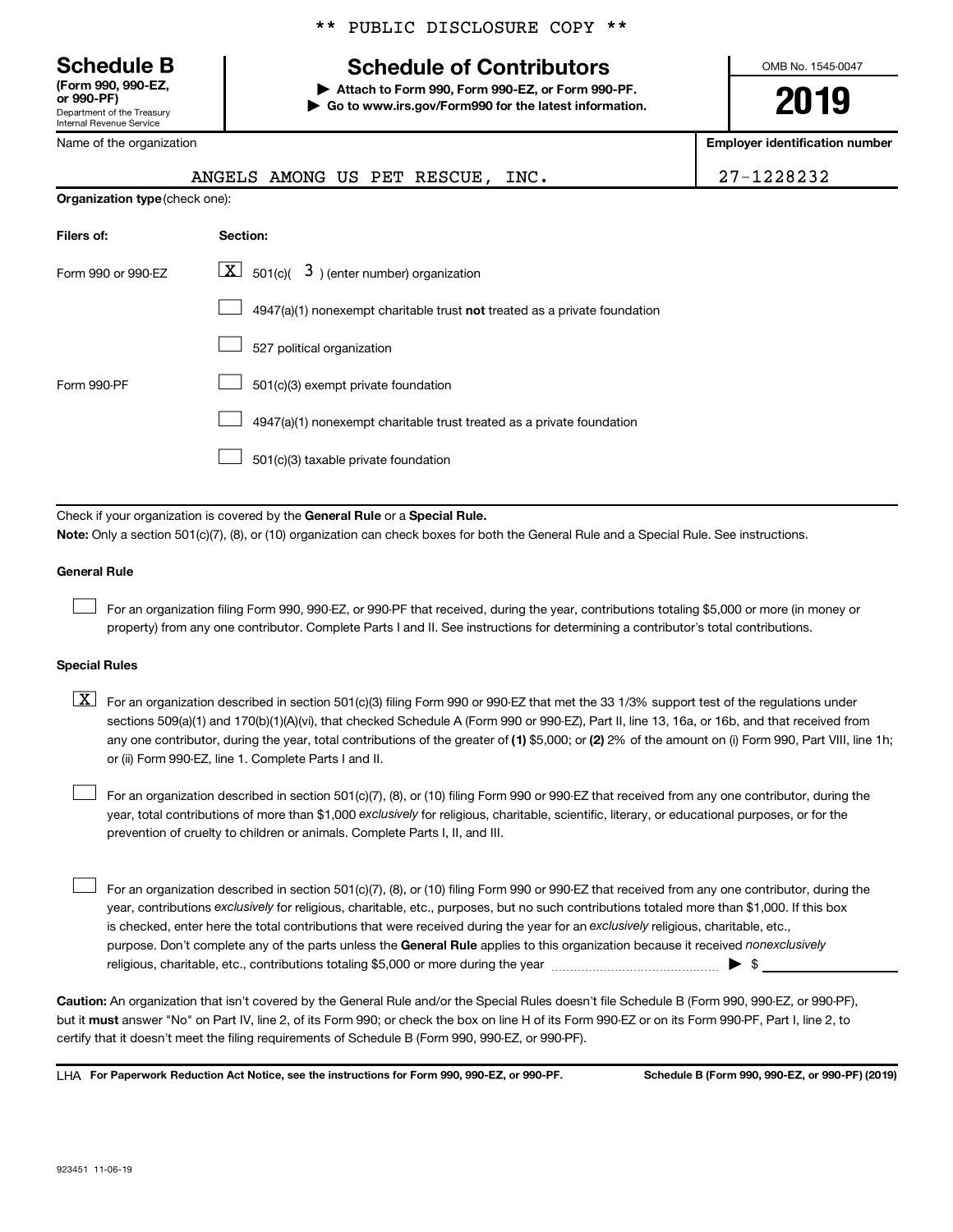Name of organization

**Employer identification number**

# ANGELS AMONG US PET RESCUE, INC. 27-1228232

**Part I** Contributors (see instructions). Use duplicate copies of Part I if additional space is needed.

| (a)<br>No. | (b)<br>Name, address, and ZIP + 4 | (c)<br><b>Total contributions</b> | (d)<br>Type of contribution                                                                                 |
|------------|-----------------------------------|-----------------------------------|-------------------------------------------------------------------------------------------------------------|
| 1          |                                   | 46,000.<br>\$                     | $\overline{\mathbf{x}}$<br>Person<br>Payroll<br>Noncash<br>(Complete Part II for<br>noncash contributions.) |
| (a)<br>No. | (b)<br>Name, address, and ZIP + 4 | (c)<br><b>Total contributions</b> | (d)<br>Type of contribution                                                                                 |
|            |                                   | \$                                | Person<br>Payroll<br>Noncash<br>(Complete Part II for<br>noncash contributions.)                            |
| (a)<br>No. | (b)<br>Name, address, and ZIP + 4 | (c)<br><b>Total contributions</b> | (d)<br>Type of contribution                                                                                 |
|            |                                   | \$                                | Person<br>Payroll<br><b>Noncash</b><br>(Complete Part II for<br>noncash contributions.)                     |
| (a)<br>No. | (b)<br>Name, address, and ZIP + 4 | (c)<br><b>Total contributions</b> | (d)<br>Type of contribution                                                                                 |
|            |                                   | \$                                | Person<br>Payroll<br>Noncash<br>(Complete Part II for<br>noncash contributions.)                            |
| (a)<br>No. | (b)<br>Name, address, and ZIP + 4 | (c)<br><b>Total contributions</b> | (d)<br>Type of contribution                                                                                 |
|            |                                   | \$                                | Person<br>Payroll<br>Noncash<br>(Complete Part II for<br>noncash contributions.)                            |
| (a)<br>No. | (b)<br>Name, address, and ZIP + 4 | (c)<br><b>Total contributions</b> | (d)<br>Type of contribution                                                                                 |
|            |                                   | \$                                | Person<br>Payroll<br>Noncash<br>(Complete Part II for<br>noncash contributions.)                            |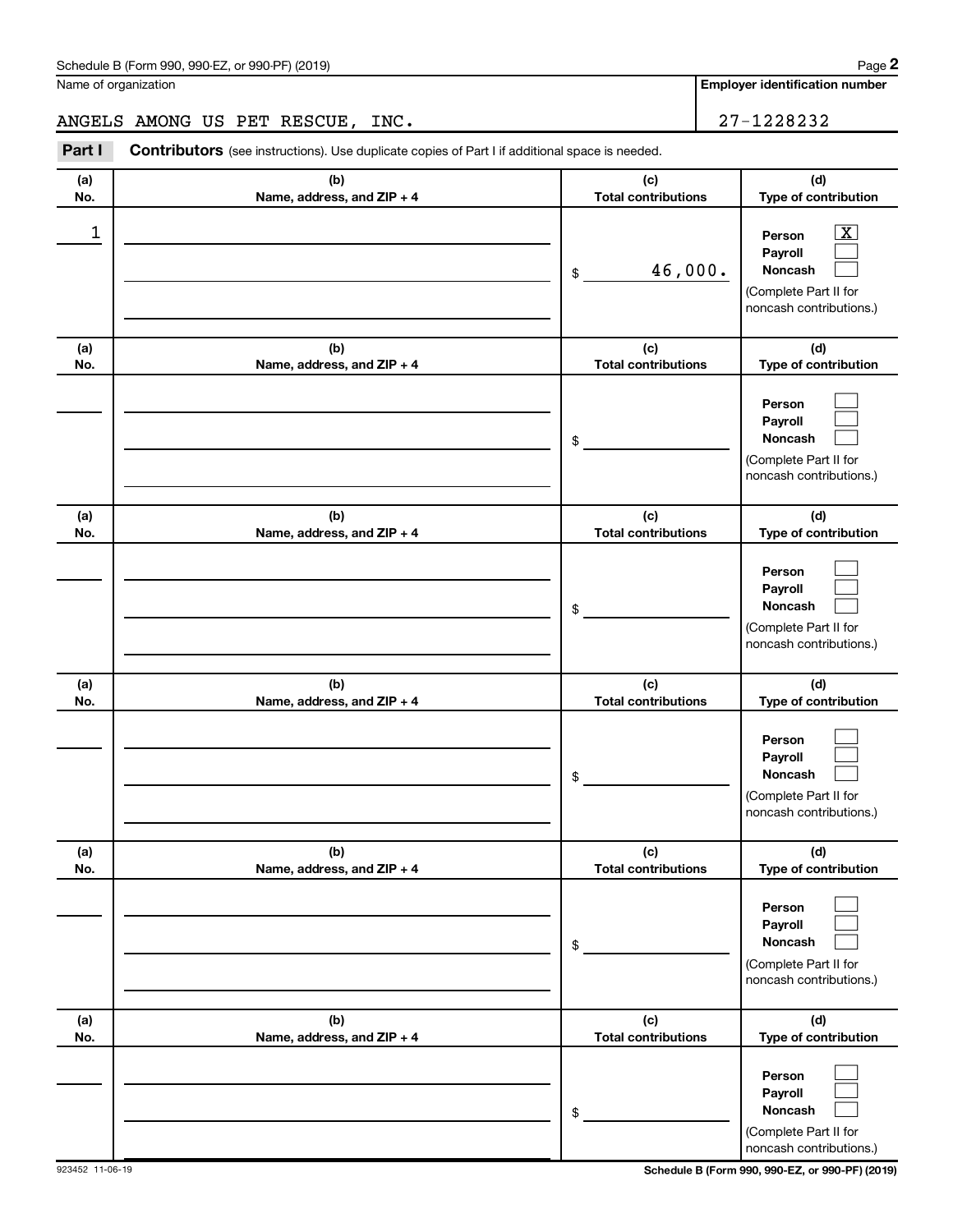**Employer identification number**

ANGELS AMONG US PET RESCUE, INC. 27-1228232

Part II Noncash Property (see instructions). Use duplicate copies of Part II if additional space is needed.

| (a)<br>No.<br>from<br>Part I | (b)<br>Description of noncash property given | (c)<br>FMV (or estimate)<br>(See instructions.) | (d)<br>Date received |
|------------------------------|----------------------------------------------|-------------------------------------------------|----------------------|
|                              |                                              |                                                 |                      |
|                              |                                              | $\frac{1}{2}$                                   |                      |
| (a)<br>No.<br>from<br>Part I | (b)<br>Description of noncash property given | (c)<br>FMV (or estimate)<br>(See instructions.) | (d)<br>Date received |
|                              |                                              |                                                 |                      |
|                              |                                              |                                                 |                      |
|                              |                                              | $\frac{1}{2}$                                   |                      |
| (a)<br>No.<br>from<br>Part I | (b)<br>Description of noncash property given | (c)<br>FMV (or estimate)<br>(See instructions.) | (d)<br>Date received |
|                              |                                              |                                                 |                      |
|                              |                                              |                                                 |                      |
|                              |                                              | $\frac{1}{2}$                                   |                      |
| (a)<br>No.<br>from<br>Part I | (b)<br>Description of noncash property given | (c)<br>FMV (or estimate)<br>(See instructions.) | (d)<br>Date received |
|                              |                                              |                                                 |                      |
|                              |                                              |                                                 |                      |
|                              |                                              | $$_$                                            |                      |
| (a)<br>No.<br>from<br>Part I | (b)<br>Description of noncash property given | (c)<br>FMV (or estimate)<br>(See instructions.) | (d)<br>Date received |
|                              |                                              |                                                 |                      |
|                              |                                              |                                                 |                      |
|                              |                                              | \$                                              |                      |
| (a)<br>No.<br>from<br>Part I | (b)<br>Description of noncash property given | (c)<br>FMV (or estimate)<br>(See instructions.) | (d)<br>Date received |
|                              |                                              |                                                 |                      |
|                              |                                              |                                                 |                      |
|                              |                                              | $\$$                                            |                      |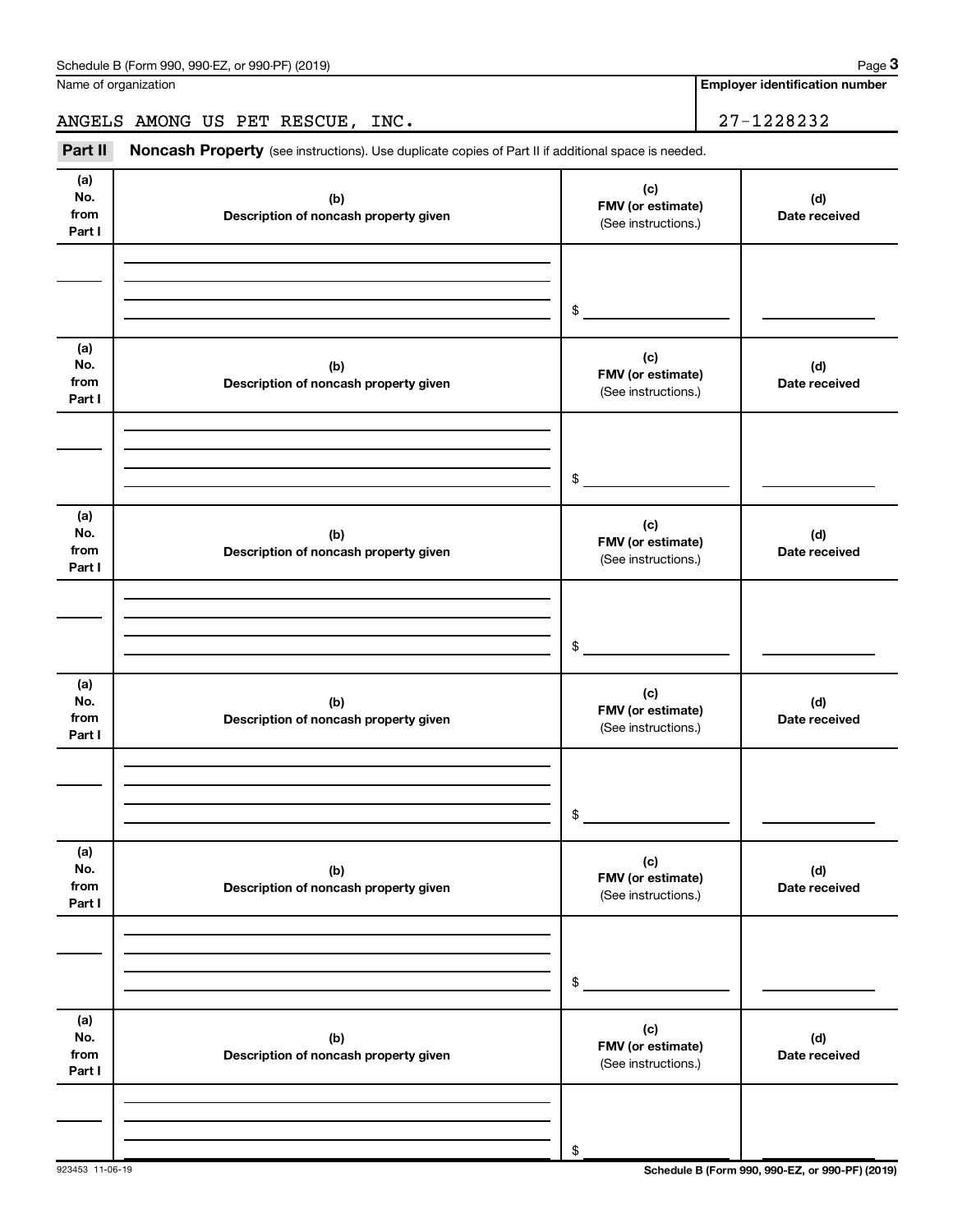|                           | Schedule B (Form 990, 990-EZ, or 990-PF) (2019)                                                                                                                                                                                                                                                 |                      | Page 4                                                                                                                                                         |  |  |  |
|---------------------------|-------------------------------------------------------------------------------------------------------------------------------------------------------------------------------------------------------------------------------------------------------------------------------------------------|----------------------|----------------------------------------------------------------------------------------------------------------------------------------------------------------|--|--|--|
|                           | Name of organization                                                                                                                                                                                                                                                                            |                      | <b>Employer identification number</b>                                                                                                                          |  |  |  |
|                           | ANGELS AMONG US PET RESCUE, INC.                                                                                                                                                                                                                                                                |                      | 27-1228232                                                                                                                                                     |  |  |  |
| Part III                  | from any one contributor. Complete columns (a) through (e) and the following line entry. For organizations<br>completing Part III, enter the total of exclusively religious, charitable, etc., contributions of \$1,000 or less for the year. (Enter this info. once.) $\blacktriangleright$ \$ |                      | Exclusively religious, charitable, etc., contributions to organizations described in section 501(c)(7), (8), or (10) that total more than \$1,000 for the year |  |  |  |
|                           | Use duplicate copies of Part III if additional space is needed.                                                                                                                                                                                                                                 |                      |                                                                                                                                                                |  |  |  |
| (a) No.<br>from<br>Part I | (b) Purpose of gift                                                                                                                                                                                                                                                                             | (c) Use of gift      | (d) Description of how gift is held                                                                                                                            |  |  |  |
|                           |                                                                                                                                                                                                                                                                                                 |                      |                                                                                                                                                                |  |  |  |
|                           |                                                                                                                                                                                                                                                                                                 | (e) Transfer of gift |                                                                                                                                                                |  |  |  |
|                           | Transferee's name, address, and ZIP + 4                                                                                                                                                                                                                                                         |                      | Relationship of transferor to transferee                                                                                                                       |  |  |  |
|                           |                                                                                                                                                                                                                                                                                                 |                      |                                                                                                                                                                |  |  |  |
| (a) No.<br>from<br>Part I | (b) Purpose of gift                                                                                                                                                                                                                                                                             | (c) Use of gift      | (d) Description of how gift is held                                                                                                                            |  |  |  |
|                           |                                                                                                                                                                                                                                                                                                 |                      |                                                                                                                                                                |  |  |  |
|                           | (e) Transfer of gift                                                                                                                                                                                                                                                                            |                      |                                                                                                                                                                |  |  |  |
|                           | Transferee's name, address, and ZIP + 4                                                                                                                                                                                                                                                         |                      | Relationship of transferor to transferee                                                                                                                       |  |  |  |
|                           |                                                                                                                                                                                                                                                                                                 |                      |                                                                                                                                                                |  |  |  |
| (a) No.<br>from<br>Part I | (b) Purpose of gift                                                                                                                                                                                                                                                                             | (c) Use of gift      | (d) Description of how gift is held                                                                                                                            |  |  |  |
|                           |                                                                                                                                                                                                                                                                                                 |                      |                                                                                                                                                                |  |  |  |
|                           |                                                                                                                                                                                                                                                                                                 | (e) Transfer of gift |                                                                                                                                                                |  |  |  |
|                           | Transferee's name, address, and ZIP + 4                                                                                                                                                                                                                                                         |                      | Relationship of transferor to transferee                                                                                                                       |  |  |  |
|                           |                                                                                                                                                                                                                                                                                                 |                      |                                                                                                                                                                |  |  |  |
| (a) No.<br>from<br>Part I | (b) Purpose of gift                                                                                                                                                                                                                                                                             | (c) Use of gift      | (d) Description of how gift is held                                                                                                                            |  |  |  |
|                           |                                                                                                                                                                                                                                                                                                 |                      |                                                                                                                                                                |  |  |  |
|                           | (e) Transfer of gift                                                                                                                                                                                                                                                                            |                      |                                                                                                                                                                |  |  |  |
|                           | Transferee's name, address, and ZIP + 4                                                                                                                                                                                                                                                         |                      | Relationship of transferor to transferee                                                                                                                       |  |  |  |
|                           |                                                                                                                                                                                                                                                                                                 |                      |                                                                                                                                                                |  |  |  |
|                           |                                                                                                                                                                                                                                                                                                 |                      |                                                                                                                                                                |  |  |  |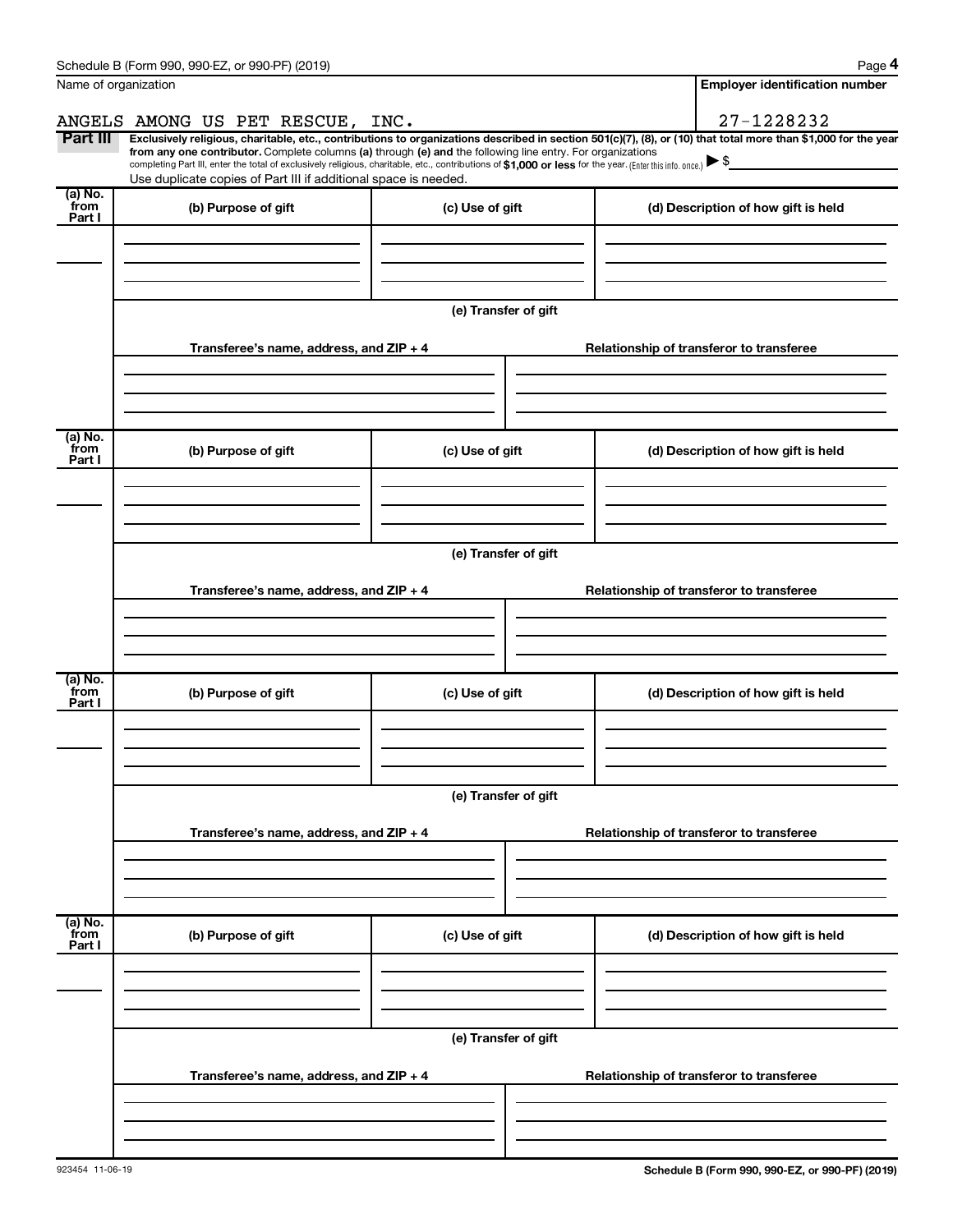| <b>SCHEDULE D</b> |  |  |
|-------------------|--|--|
|                   |  |  |

| (Form 990) |  |
|------------|--|
|------------|--|

932051 10-02-19

# **SCHEDULE D Supplemental Financial Statements**<br> **Form 990 2019**<br> **Part IV** line 6.7.8.9.10, 11a, 11b, 11d, 11d, 11d, 11d, 11d, 12a, 0r, 12b

**(Form 990) | Complete if the organization answered "Yes" on Form 990, Part IV, line 6, 7, 8, 9, 10, 11a, 11b, 11c, 11d, 11e, 11f, 12a, or 12b.**

**| Attach to Form 990. |Go to www.irs.gov/Form990 for instructions and the latest information.**



Department of the Treasury Internal Revenue Service

Name of the organization<br>**ANGELS AMONG US PET RESCUE, INC. Employer identification number**<br>27-1228232 ANGELS AMONG US PET RESCUE, INC. 27-1228232

| Part I  | Organizations Maintaining Donor Advised Funds or Other Similar Funds or Accounts. Complete if the                                                                                                                              |                         |                                                    |
|---------|--------------------------------------------------------------------------------------------------------------------------------------------------------------------------------------------------------------------------------|-------------------------|----------------------------------------------------|
|         | organization answered "Yes" on Form 990, Part IV, line 6.                                                                                                                                                                      | (a) Donor advised funds | (b) Funds and other accounts                       |
| 1.      |                                                                                                                                                                                                                                |                         |                                                    |
| 2       | Aggregate value of contributions to (during year)                                                                                                                                                                              |                         |                                                    |
| З       | Aggregate value of grants from (during year)                                                                                                                                                                                   |                         |                                                    |
| 4       |                                                                                                                                                                                                                                |                         |                                                    |
| 5       | Did the organization inform all donors and donor advisors in writing that the assets held in donor advised funds                                                                                                               |                         |                                                    |
|         |                                                                                                                                                                                                                                |                         | Yes<br>No                                          |
| 6       | Did the organization inform all grantees, donors, and donor advisors in writing that grant funds can be used only                                                                                                              |                         |                                                    |
|         | for charitable purposes and not for the benefit of the donor or donor advisor, or for any other purpose conferring                                                                                                             |                         |                                                    |
|         |                                                                                                                                                                                                                                |                         | Yes<br>No                                          |
| Part II | Conservation Easements. Complete if the organization answered "Yes" on Form 990, Part IV, line 7.                                                                                                                              |                         |                                                    |
| 1       | Purpose(s) of conservation easements held by the organization (check all that apply).                                                                                                                                          |                         |                                                    |
|         | Preservation of land for public use (for example, recreation or education)                                                                                                                                                     |                         | Preservation of a historically important land area |
|         | Protection of natural habitat                                                                                                                                                                                                  |                         | Preservation of a certified historic structure     |
|         | Preservation of open space                                                                                                                                                                                                     |                         |                                                    |
| 2       | Complete lines 2a through 2d if the organization held a qualified conservation contribution in the form of a conservation easement on the last                                                                                 |                         |                                                    |
|         | day of the tax year.                                                                                                                                                                                                           |                         | Held at the End of the Tax Year                    |
| а       |                                                                                                                                                                                                                                |                         | 2a                                                 |
|         |                                                                                                                                                                                                                                |                         | 2b                                                 |
|         |                                                                                                                                                                                                                                |                         | 2c                                                 |
| d       | Number of conservation easements included in (c) acquired after 7/25/06, and not on a historic structure                                                                                                                       |                         |                                                    |
|         | listed in the National Register [111] in the National Register [11] in the National Register [11] in the National Register [11] in the National Register [11] in the National Register [11] in the National Register [11] in t |                         | 2d                                                 |
| 3       | Number of conservation easements modified, transferred, released, extinguished, or terminated by the organization during the tax                                                                                               |                         |                                                    |
|         | year                                                                                                                                                                                                                           |                         |                                                    |
| 4       | Number of states where property subject to conservation easement is located >                                                                                                                                                  |                         |                                                    |
| 5       | Does the organization have a written policy regarding the periodic monitoring, inspection, handling of                                                                                                                         |                         |                                                    |
|         | violations, and enforcement of the conservation easements it holds?                                                                                                                                                            |                         | Yes<br><b>No</b>                                   |
| 6       | Staff and volunteer hours devoted to monitoring, inspecting, handling of violations, and enforcing conservation easements during the year                                                                                      |                         |                                                    |
|         |                                                                                                                                                                                                                                |                         |                                                    |
| 7       | Amount of expenses incurred in monitoring, inspecting, handling of violations, and enforcing conservation easements during the year                                                                                            |                         |                                                    |
|         | $\blacktriangleright$ \$                                                                                                                                                                                                       |                         |                                                    |
| 8       | Does each conservation easement reported on line 2(d) above satisfy the requirements of section 170(h)(4)(B)(i)                                                                                                                |                         |                                                    |
|         |                                                                                                                                                                                                                                |                         | Yes<br>No                                          |
| 9       | In Part XIII, describe how the organization reports conservation easements in its revenue and expense statement and                                                                                                            |                         |                                                    |
|         | balance sheet, and include, if applicable, the text of the footnote to the organization's financial statements that describes the                                                                                              |                         |                                                    |
|         | organization's accounting for conservation easements.                                                                                                                                                                          |                         |                                                    |
|         | Organizations Maintaining Collections of Art, Historical Treasures, or Other Similar Assets.<br>Part III                                                                                                                       |                         |                                                    |
|         | Complete if the organization answered "Yes" on Form 990, Part IV, line 8.                                                                                                                                                      |                         |                                                    |
|         | 1a If the organization elected, as permitted under FASB ASC 958, not to report in its revenue statement and balance sheet works                                                                                                |                         |                                                    |
|         | of art, historical treasures, or other similar assets held for public exhibition, education, or research in furtherance of public                                                                                              |                         |                                                    |
|         | service, provide in Part XIII the text of the footnote to its financial statements that describes these items.                                                                                                                 |                         |                                                    |
| b       | If the organization elected, as permitted under FASB ASC 958, to report in its revenue statement and balance sheet works of                                                                                                    |                         |                                                    |
|         | art, historical treasures, or other similar assets held for public exhibition, education, or research in furtherance of public service,                                                                                        |                         |                                                    |
|         | provide the following amounts relating to these items:                                                                                                                                                                         |                         |                                                    |
|         |                                                                                                                                                                                                                                |                         | $\frac{1}{2}$                                      |
|         | (ii) Assets included in Form 990, Part X                                                                                                                                                                                       |                         | $\blacktriangleright$ \$                           |
| 2       | If the organization received or held works of art, historical treasures, or other similar assets for financial gain, provide                                                                                                   |                         |                                                    |
|         | the following amounts required to be reported under FASB ASC 958 relating to these items:                                                                                                                                      |                         |                                                    |
| а       |                                                                                                                                                                                                                                |                         | \$                                                 |
|         |                                                                                                                                                                                                                                |                         | $\blacktriangleright$ s                            |
|         | LHA For Paperwork Reduction Act Notice, see the Instructions for Form 990.                                                                                                                                                     |                         | Schedule D (Form 990) 2019                         |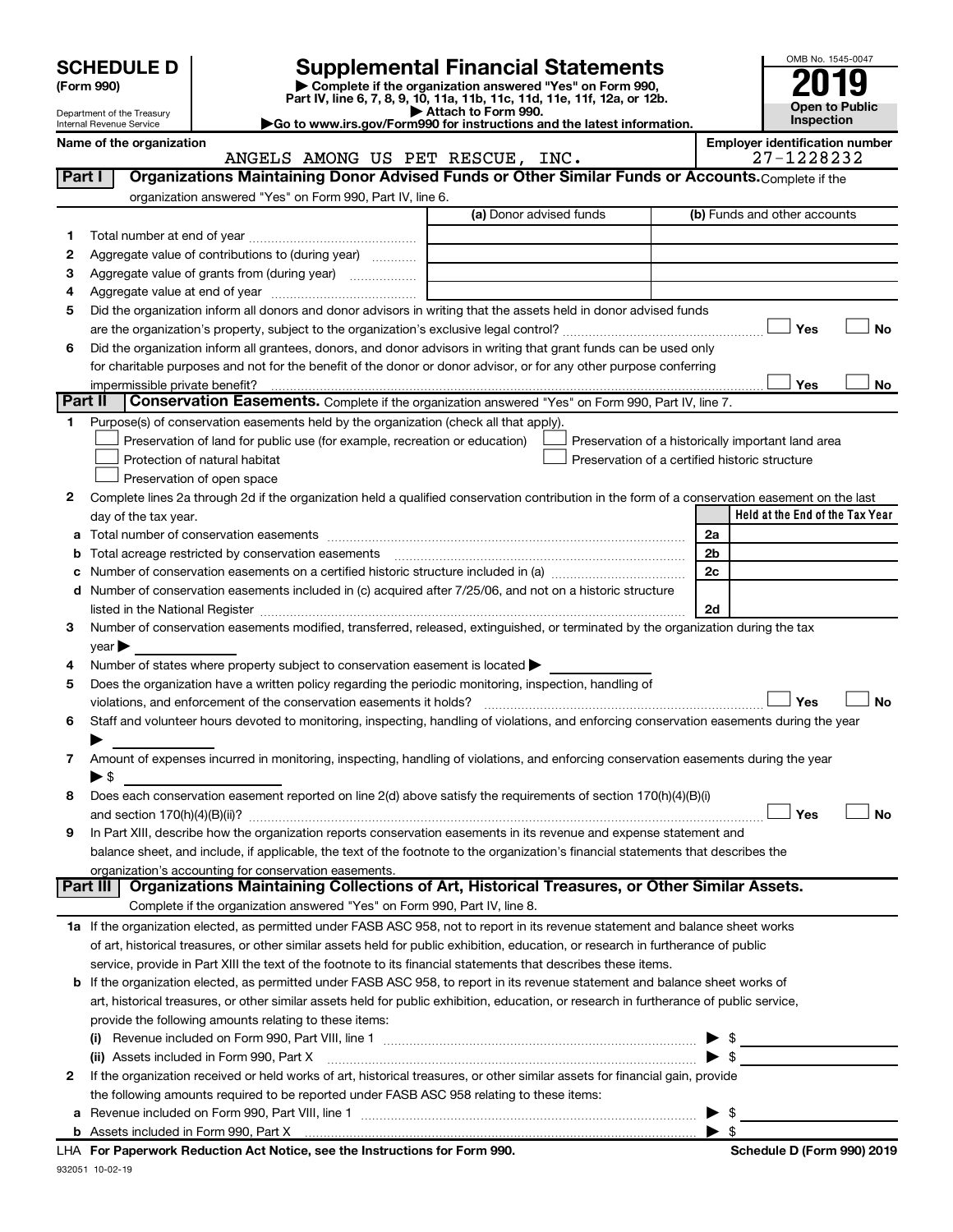|               | Schedule D (Form 990) 2019<br>Part III  <br>Organizations Maintaining Collections of Art, Historical Treasures, or Other Similar Assets(continued)                                                                             | ANGELS AMONG US PET RESCUE, INC.        |   |                |                                                                                                                                                                                                                               |  |                                 | 27-1228232 Page 2 |                |     |                  |
|---------------|--------------------------------------------------------------------------------------------------------------------------------------------------------------------------------------------------------------------------------|-----------------------------------------|---|----------------|-------------------------------------------------------------------------------------------------------------------------------------------------------------------------------------------------------------------------------|--|---------------------------------|-------------------|----------------|-----|------------------|
| 3             | Using the organization's acquisition, accession, and other records, check any of the following that make significant use of its                                                                                                |                                         |   |                |                                                                                                                                                                                                                               |  |                                 |                   |                |     |                  |
|               | collection items (check all that apply):                                                                                                                                                                                       |                                         |   |                |                                                                                                                                                                                                                               |  |                                 |                   |                |     |                  |
| a             | Public exhibition                                                                                                                                                                                                              |                                         |   |                | Loan or exchange program                                                                                                                                                                                                      |  |                                 |                   |                |     |                  |
| b             | Scholarly research                                                                                                                                                                                                             | e                                       |   |                | Other and the contract of the contract of the contract of the contract of the contract of the contract of the contract of the contract of the contract of the contract of the contract of the contract of the contract of the |  |                                 |                   |                |     |                  |
| с             | Preservation for future generations                                                                                                                                                                                            |                                         |   |                |                                                                                                                                                                                                                               |  |                                 |                   |                |     |                  |
| 4             | Provide a description of the organization's collections and explain how they further the organization's exempt purpose in Part XIII.                                                                                           |                                         |   |                |                                                                                                                                                                                                                               |  |                                 |                   |                |     |                  |
| 5             | During the year, did the organization solicit or receive donations of art, historical treasures, or other similar assets                                                                                                       |                                         |   |                |                                                                                                                                                                                                                               |  |                                 |                   |                |     |                  |
|               |                                                                                                                                                                                                                                |                                         |   |                |                                                                                                                                                                                                                               |  |                                 |                   | Yes            |     | No               |
|               | Part IV<br>Escrow and Custodial Arrangements. Complete if the organization answered "Yes" on Form 990, Part IV, line 9, or                                                                                                     |                                         |   |                |                                                                                                                                                                                                                               |  |                                 |                   |                |     |                  |
|               | reported an amount on Form 990, Part X, line 21.                                                                                                                                                                               |                                         |   |                |                                                                                                                                                                                                                               |  |                                 |                   |                |     |                  |
|               | 1a Is the organization an agent, trustee, custodian or other intermediary for contributions or other assets not included                                                                                                       |                                         |   |                |                                                                                                                                                                                                                               |  |                                 |                   |                |     |                  |
|               |                                                                                                                                                                                                                                |                                         |   |                |                                                                                                                                                                                                                               |  |                                 |                   | Yes            |     | No               |
|               | b If "Yes," explain the arrangement in Part XIII and complete the following table:                                                                                                                                             |                                         |   |                |                                                                                                                                                                                                                               |  |                                 |                   |                |     |                  |
|               |                                                                                                                                                                                                                                |                                         |   |                |                                                                                                                                                                                                                               |  |                                 |                   | Amount         |     |                  |
|               | c Beginning balance measurements and the contract of the contract of the contract of the contract of the contract of the contract of the contract of the contract of the contract of the contract of the contract of the contr |                                         |   |                |                                                                                                                                                                                                                               |  | 1c                              |                   |                |     |                  |
|               |                                                                                                                                                                                                                                |                                         |   |                |                                                                                                                                                                                                                               |  | 1d                              |                   |                |     |                  |
|               | e Distributions during the year manufactured and continuum control of the control of the control of the state of the control of the control of the control of the control of the control of the control of the control of the  |                                         |   |                |                                                                                                                                                                                                                               |  | 1e                              |                   |                |     |                  |
| f.            |                                                                                                                                                                                                                                |                                         |   |                |                                                                                                                                                                                                                               |  | 1f                              |                   |                |     |                  |
|               | 2a Did the organization include an amount on Form 990, Part X, line 21, for escrow or custodial account liability?                                                                                                             |                                         |   |                |                                                                                                                                                                                                                               |  |                                 |                   | Yes            |     | No               |
|               |                                                                                                                                                                                                                                |                                         |   |                |                                                                                                                                                                                                                               |  |                                 |                   |                |     |                  |
| <b>Part V</b> | Endowment Funds. Complete if the organization answered "Yes" on Form 990, Part IV, line 10.                                                                                                                                    |                                         |   |                |                                                                                                                                                                                                                               |  |                                 |                   |                |     |                  |
|               |                                                                                                                                                                                                                                | (a) Current year                        |   | (b) Prior year | (c) Two years back $\vert$ (d) Three years back $\vert$ (e) Four years back                                                                                                                                                   |  |                                 |                   |                |     |                  |
|               | 1a Beginning of year balance                                                                                                                                                                                                   |                                         |   |                |                                                                                                                                                                                                                               |  |                                 |                   |                |     |                  |
|               |                                                                                                                                                                                                                                |                                         |   |                |                                                                                                                                                                                                                               |  |                                 |                   |                |     |                  |
|               | c Net investment earnings, gains, and losses                                                                                                                                                                                   |                                         |   |                |                                                                                                                                                                                                                               |  |                                 |                   |                |     |                  |
|               |                                                                                                                                                                                                                                |                                         |   |                |                                                                                                                                                                                                                               |  |                                 |                   |                |     |                  |
|               | e Other expenditures for facilities                                                                                                                                                                                            |                                         |   |                |                                                                                                                                                                                                                               |  |                                 |                   |                |     |                  |
|               | and programs                                                                                                                                                                                                                   |                                         |   |                |                                                                                                                                                                                                                               |  |                                 |                   |                |     |                  |
| f.            | Administrative expenses <i></i>                                                                                                                                                                                                |                                         |   |                |                                                                                                                                                                                                                               |  |                                 |                   |                |     |                  |
| g             | End of year balance <i>manually contained</i>                                                                                                                                                                                  |                                         |   |                |                                                                                                                                                                                                                               |  |                                 |                   |                |     |                  |
| 2             | Provide the estimated percentage of the current year end balance (line 1g, column (a)) held as:                                                                                                                                |                                         |   |                |                                                                                                                                                                                                                               |  |                                 |                   |                |     |                  |
| a             | Board designated or quasi-endowment                                                                                                                                                                                            |                                         | % |                |                                                                                                                                                                                                                               |  |                                 |                   |                |     |                  |
|               | <b>b</b> Permanent endowment $\blacktriangleright$                                                                                                                                                                             | %                                       |   |                |                                                                                                                                                                                                                               |  |                                 |                   |                |     |                  |
|               | <b>c</b> Term endowment $\blacktriangleright$                                                                                                                                                                                  | %                                       |   |                |                                                                                                                                                                                                                               |  |                                 |                   |                |     |                  |
|               | The percentages on lines 2a, 2b, and 2c should equal 100%.                                                                                                                                                                     |                                         |   |                |                                                                                                                                                                                                                               |  |                                 |                   |                |     |                  |
|               | 3a Are there endowment funds not in the possession of the organization that are held and administered for the organization                                                                                                     |                                         |   |                |                                                                                                                                                                                                                               |  |                                 |                   |                |     |                  |
|               | by:                                                                                                                                                                                                                            |                                         |   |                |                                                                                                                                                                                                                               |  |                                 |                   |                | Yes | No               |
|               | (i)                                                                                                                                                                                                                            |                                         |   |                |                                                                                                                                                                                                                               |  |                                 |                   | 3a(i)          |     |                  |
|               |                                                                                                                                                                                                                                |                                         |   |                |                                                                                                                                                                                                                               |  |                                 |                   | 3a(ii)         |     |                  |
|               |                                                                                                                                                                                                                                |                                         |   |                |                                                                                                                                                                                                                               |  |                                 |                   | 3b             |     |                  |
| 4             | Describe in Part XIII the intended uses of the organization's endowment funds.                                                                                                                                                 |                                         |   |                |                                                                                                                                                                                                                               |  |                                 |                   |                |     |                  |
|               | Land, Buildings, and Equipment.<br><b>Part VI</b>                                                                                                                                                                              |                                         |   |                |                                                                                                                                                                                                                               |  |                                 |                   |                |     |                  |
|               | Complete if the organization answered "Yes" on Form 990, Part IV, line 11a. See Form 990, Part X, line 10.                                                                                                                     |                                         |   |                |                                                                                                                                                                                                                               |  |                                 |                   |                |     |                  |
|               | Description of property                                                                                                                                                                                                        | (a) Cost or other<br>basis (investment) |   | basis (other)  | (b) Cost or other                                                                                                                                                                                                             |  | (c) Accumulated<br>depreciation |                   | (d) Book value |     |                  |
|               |                                                                                                                                                                                                                                |                                         |   |                |                                                                                                                                                                                                                               |  |                                 |                   |                |     |                  |
|               |                                                                                                                                                                                                                                |                                         |   |                |                                                                                                                                                                                                                               |  |                                 |                   |                |     |                  |
|               |                                                                                                                                                                                                                                |                                         |   |                |                                                                                                                                                                                                                               |  |                                 |                   |                |     |                  |
|               |                                                                                                                                                                                                                                |                                         |   |                |                                                                                                                                                                                                                               |  |                                 |                   |                |     |                  |
|               |                                                                                                                                                                                                                                |                                         |   |                | 21,999.                                                                                                                                                                                                                       |  | 21,999.                         |                   |                |     | 0.               |
|               | Total. Add lines 1a through 1e. (Column (d) must equal Form 990, Part X, column (B), line 10c.)                                                                                                                                |                                         |   |                |                                                                                                                                                                                                                               |  |                                 |                   |                |     | $\overline{0}$ . |
|               |                                                                                                                                                                                                                                |                                         |   |                |                                                                                                                                                                                                                               |  |                                 |                   |                |     |                  |

**Schedule D (Form 990) 2019**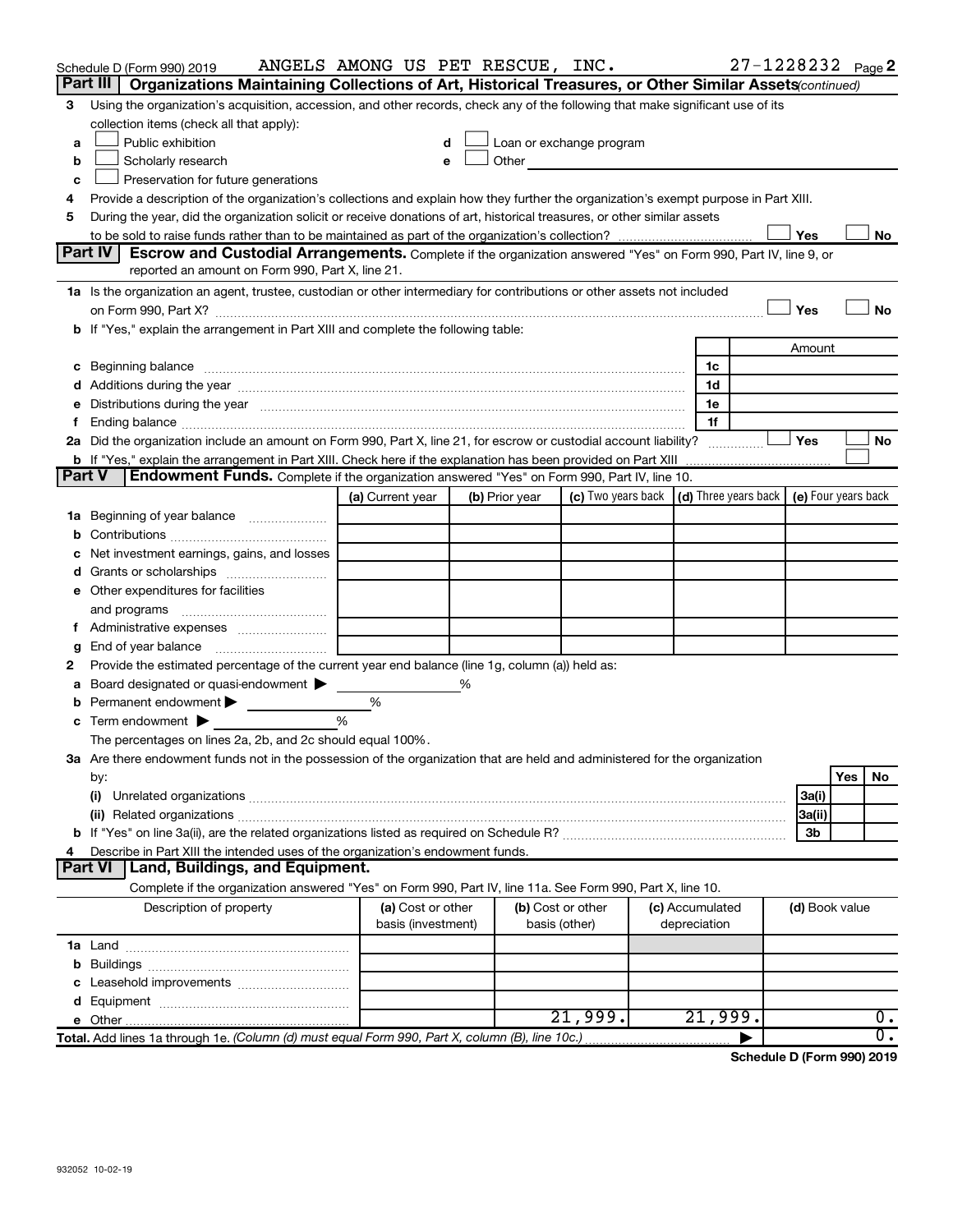| Part VII Investments - Other Securities.                                                                                                                                           |                 |                                                           |                |
|------------------------------------------------------------------------------------------------------------------------------------------------------------------------------------|-----------------|-----------------------------------------------------------|----------------|
| Complete if the organization answered "Yes" on Form 990, Part IV, line 11b. See Form 990, Part X, line 12.<br>(a) Description of security or category (including name of security) | (b) Book value  | (c) Method of valuation: Cost or end-of-year market value |                |
|                                                                                                                                                                                    |                 |                                                           |                |
|                                                                                                                                                                                    |                 |                                                           |                |
| $(3)$ Other                                                                                                                                                                        |                 |                                                           |                |
| (A)                                                                                                                                                                                |                 |                                                           |                |
| (B)                                                                                                                                                                                |                 |                                                           |                |
| (C)                                                                                                                                                                                |                 |                                                           |                |
| (D)                                                                                                                                                                                |                 |                                                           |                |
| (E)                                                                                                                                                                                |                 |                                                           |                |
| (F)                                                                                                                                                                                |                 |                                                           |                |
| (G)                                                                                                                                                                                |                 |                                                           |                |
| (H)                                                                                                                                                                                |                 |                                                           |                |
| Total. (Col. (b) must equal Form 990, Part X, col. (B) line 12.)                                                                                                                   |                 |                                                           |                |
| Part VIII Investments - Program Related.                                                                                                                                           |                 |                                                           |                |
| Complete if the organization answered "Yes" on Form 990, Part IV, line 11c. See Form 990, Part X, line 13.                                                                         |                 |                                                           |                |
| (a) Description of investment                                                                                                                                                      | (b) Book value  | (c) Method of valuation: Cost or end-of-year market value |                |
| (1)                                                                                                                                                                                |                 |                                                           |                |
| (2)                                                                                                                                                                                |                 |                                                           |                |
| (3)                                                                                                                                                                                |                 |                                                           |                |
| (4)                                                                                                                                                                                |                 |                                                           |                |
| (5)                                                                                                                                                                                |                 |                                                           |                |
| (6)                                                                                                                                                                                |                 |                                                           |                |
| (7)                                                                                                                                                                                |                 |                                                           |                |
| (8)                                                                                                                                                                                |                 |                                                           |                |
| (9)                                                                                                                                                                                |                 |                                                           |                |
| Total. (Col. (b) must equal Form 990, Part X, col. (B) line 13.)                                                                                                                   |                 |                                                           |                |
| Part IX<br><b>Other Assets.</b>                                                                                                                                                    |                 |                                                           |                |
| Complete if the organization answered "Yes" on Form 990, Part IV, line 11d. See Form 990, Part X, line 15.                                                                         |                 |                                                           |                |
|                                                                                                                                                                                    | (a) Description |                                                           | (b) Book value |
| (1)                                                                                                                                                                                |                 |                                                           |                |
| (2)                                                                                                                                                                                |                 |                                                           |                |
| (3)                                                                                                                                                                                |                 |                                                           |                |
| (4)                                                                                                                                                                                |                 |                                                           |                |
| (5)                                                                                                                                                                                |                 |                                                           |                |
| (6)                                                                                                                                                                                |                 |                                                           |                |
| (7)                                                                                                                                                                                |                 |                                                           |                |
| (8)                                                                                                                                                                                |                 |                                                           |                |
| (9)                                                                                                                                                                                |                 |                                                           |                |
| Total. (Column (b) must equal Form 990, Part X, col. (B) line 15.)<br><b>Other Liabilities.</b>                                                                                    |                 |                                                           |                |
| Part X                                                                                                                                                                             |                 |                                                           |                |
| Complete if the organization answered "Yes" on Form 990, Part IV, line 11e or 11f. See Form 990, Part X, line 25.<br>(a) Description of liability                                  |                 |                                                           | (b) Book value |
| 1.                                                                                                                                                                                 |                 |                                                           |                |
| Federal income taxes<br>(1)                                                                                                                                                        |                 |                                                           |                |
| (2)                                                                                                                                                                                |                 |                                                           |                |
| (3)                                                                                                                                                                                |                 |                                                           |                |
| (4)                                                                                                                                                                                |                 |                                                           |                |
| (5)                                                                                                                                                                                |                 |                                                           |                |
| (6)                                                                                                                                                                                |                 |                                                           |                |
| (7)                                                                                                                                                                                |                 |                                                           |                |
| (8)                                                                                                                                                                                |                 |                                                           |                |
| (9)                                                                                                                                                                                |                 |                                                           |                |
| Total. (Column (b) must equal Form 990, Part X, col. (B) line 25.)                                                                                                                 |                 |                                                           |                |

Schedule D (Form 990) 2019  $\;$  ANGELS AMONG US PET RESCUE, INC.  $\;$  27-1228232  $\;$  Page

**2.** Liability for uncertain tax positions. In Part XIII, provide the text of the footnote to the organization's financial statements that reports the organization's liability for uncertain tax positions under FASB ASC 740. Check here if the text of the footnote has been provided in Part XIII.

 $\boxed{\text{X}}$ 

27-1228232 Page 3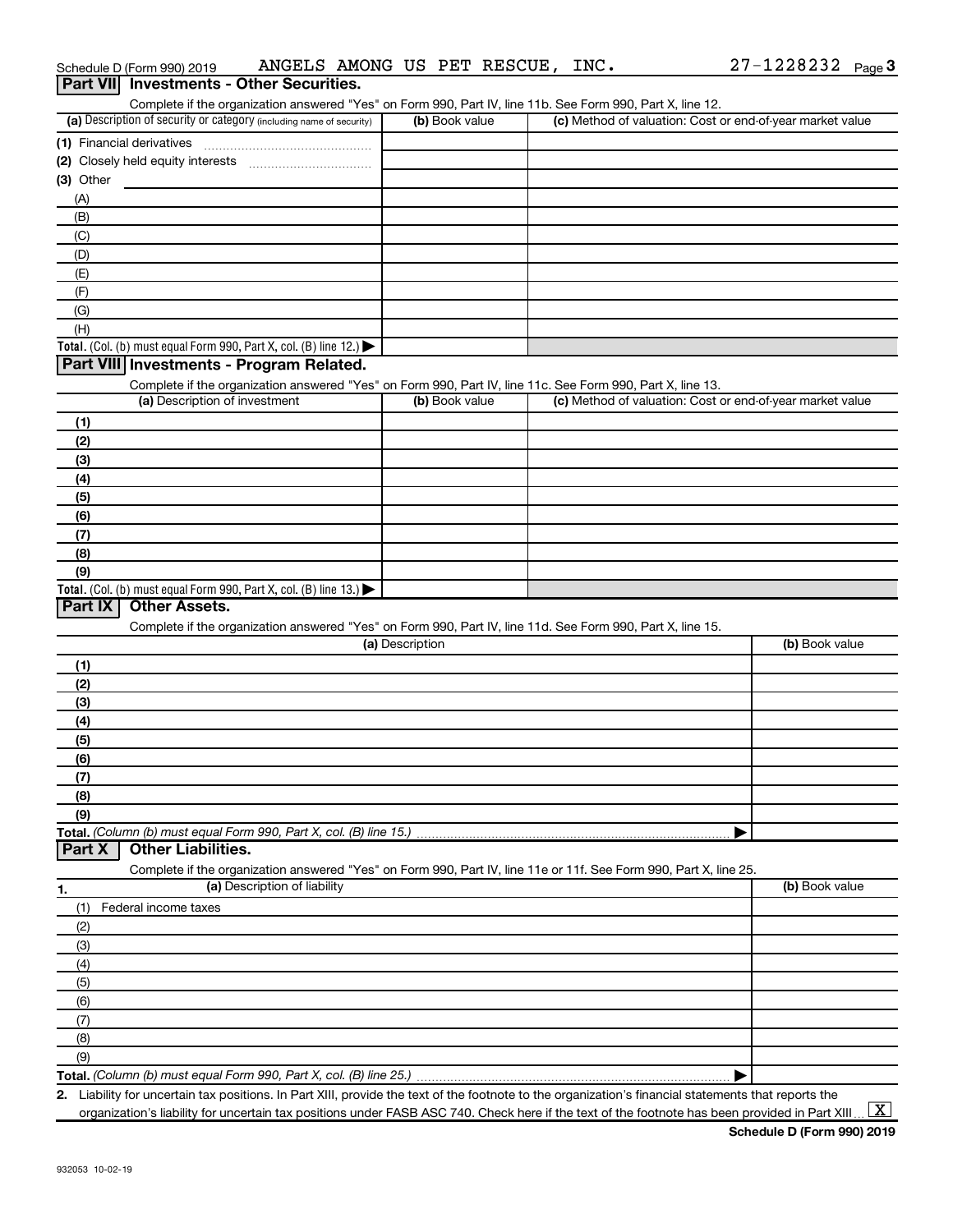|   | ANGELS AMONG US PET RESCUE, INC.<br>Schedule D (Form 990) 2019                                                                                                                                                                       |                |            |                | $27 - 1228232$ Page 4      |
|---|--------------------------------------------------------------------------------------------------------------------------------------------------------------------------------------------------------------------------------------|----------------|------------|----------------|----------------------------|
|   | Reconciliation of Revenue per Audited Financial Statements With Revenue per Return.<br>Part XI                                                                                                                                       |                |            |                |                            |
|   | Complete if the organization answered "Yes" on Form 990, Part IV, line 12a.                                                                                                                                                          |                |            |                |                            |
| 1 | Total revenue, gains, and other support per audited financial statements                                                                                                                                                             |                |            | 1 <sup>1</sup> | 2,507,933.                 |
| 2 | Amounts included on line 1 but not on Form 990, Part VIII, line 12:                                                                                                                                                                  |                |            |                |                            |
| a |                                                                                                                                                                                                                                      | 2a             |            |                |                            |
|   |                                                                                                                                                                                                                                      | 2 <sub>b</sub> |            |                |                            |
|   |                                                                                                                                                                                                                                      | 2c             |            |                |                            |
| d |                                                                                                                                                                                                                                      | 2d             |            |                |                            |
| е | Add lines 2a through 2d                                                                                                                                                                                                              |                |            | 2е             |                            |
| З |                                                                                                                                                                                                                                      |                |            | 3              | 2,507,933.                 |
| 4 | Amounts included on Form 990, Part VIII, line 12, but not on line 1:                                                                                                                                                                 |                |            |                |                            |
| a | Investment expenses not included on Form 990, Part VIII, line 7b [11, 11, 11, 11, 11, 11]                                                                                                                                            | 4a             |            |                |                            |
|   | Other (Describe in Part XIII.) (2000) (2000) (2000) (2010) (2010) (2010) (2010) (2010) (2010) (2010) (2010) (20                                                                                                                      | 4 <sub>b</sub> | $-99,407.$ |                |                            |
|   | c Add lines 4a and 4b                                                                                                                                                                                                                |                |            | 4c             | $-99,407.$                 |
|   |                                                                                                                                                                                                                                      |                |            | 5              | 2,408,526.                 |
|   |                                                                                                                                                                                                                                      |                |            |                |                            |
|   | Part XII Reconciliation of Expenses per Audited Financial Statements With Expenses per Return.                                                                                                                                       |                |            |                |                            |
|   | Complete if the organization answered "Yes" on Form 990, Part IV, line 12a.                                                                                                                                                          |                |            |                |                            |
| 1 |                                                                                                                                                                                                                                      |                |            | $\blacksquare$ | 2,451,228.                 |
| 2 | Amounts included on line 1 but not on Form 990, Part IX, line 25:                                                                                                                                                                    |                |            |                |                            |
| a |                                                                                                                                                                                                                                      | 2a             |            |                |                            |
| b |                                                                                                                                                                                                                                      | 2 <sub>b</sub> |            |                |                            |
|   | Other losses                                                                                                                                                                                                                         | 2c             |            |                |                            |
| d |                                                                                                                                                                                                                                      | 2d             | 99,407.    |                |                            |
| e | Add lines 2a through 2d <b>continuum continuum contract and all the contract of the contract of the contract of the contract of the contract of the contract of the contract of the contract of the contract of the contract of </b> |                |            | 2e             |                            |
|   |                                                                                                                                                                                                                                      |                |            | $\mathbf{a}$   | $\frac{99,407}{2,351,821}$ |
| 4 | Amounts included on Form 990, Part IX, line 25, but not on line 1:                                                                                                                                                                   |                |            |                |                            |
| a |                                                                                                                                                                                                                                      | 4a             |            |                |                            |
|   | Other (Describe in Part XIII.)                                                                                                                                                                                                       | 4 <sub>b</sub> |            |                |                            |
|   | Add lines 4a and 4b                                                                                                                                                                                                                  |                |            | 4c             | υ.                         |
| 5 | Part XIII Supplemental Information.                                                                                                                                                                                                  |                |            | 5              | 2,351,821.                 |

Provide the descriptions required for Part II, lines 3, 5, and 9; Part III, lines 1a and 4; Part IV, lines 1b and 2b; Part V, line 4; Part X, line 2; Part XI, lines 2d and 4b; and Part XII, lines 2d and 4b. Also complete this part to provide any additional information.

PART X, LINE 2:

THE ORGANIZATION IS EXEMPT FROM FEDERAL AND STATE INCOME TAXES ACCORDING

TO IRS SECTION 501(C)(3). THE ORGANIZATION QUALIFIES FOR THE CHARITABLE

CONTRIBUTION DEDUCTION UNDER SECTION 170(B)(1)(A) AND HAS BEEN CLASSIFIED

AS AN ORGANIZATION OTHER THAN A PRIVATE FOUNDATION UNDER SECTION

 $509(A)(2)$ .

## MANAGEMENT HAS CONSIDERED THE TAX POSITIONS IN ITS TAX RETURNS AND

BELIEVES THAT ALL OF THE POSITIONS TAKEN BY THE ORGANIZATION IN ITS

### FEDERAL AND STATE EXEMPT ORGANIZATION TAX RETURNS ARE MORE LIKELY-THAN-NOT

TO BE SUSTAINED UPON EXAMINATION.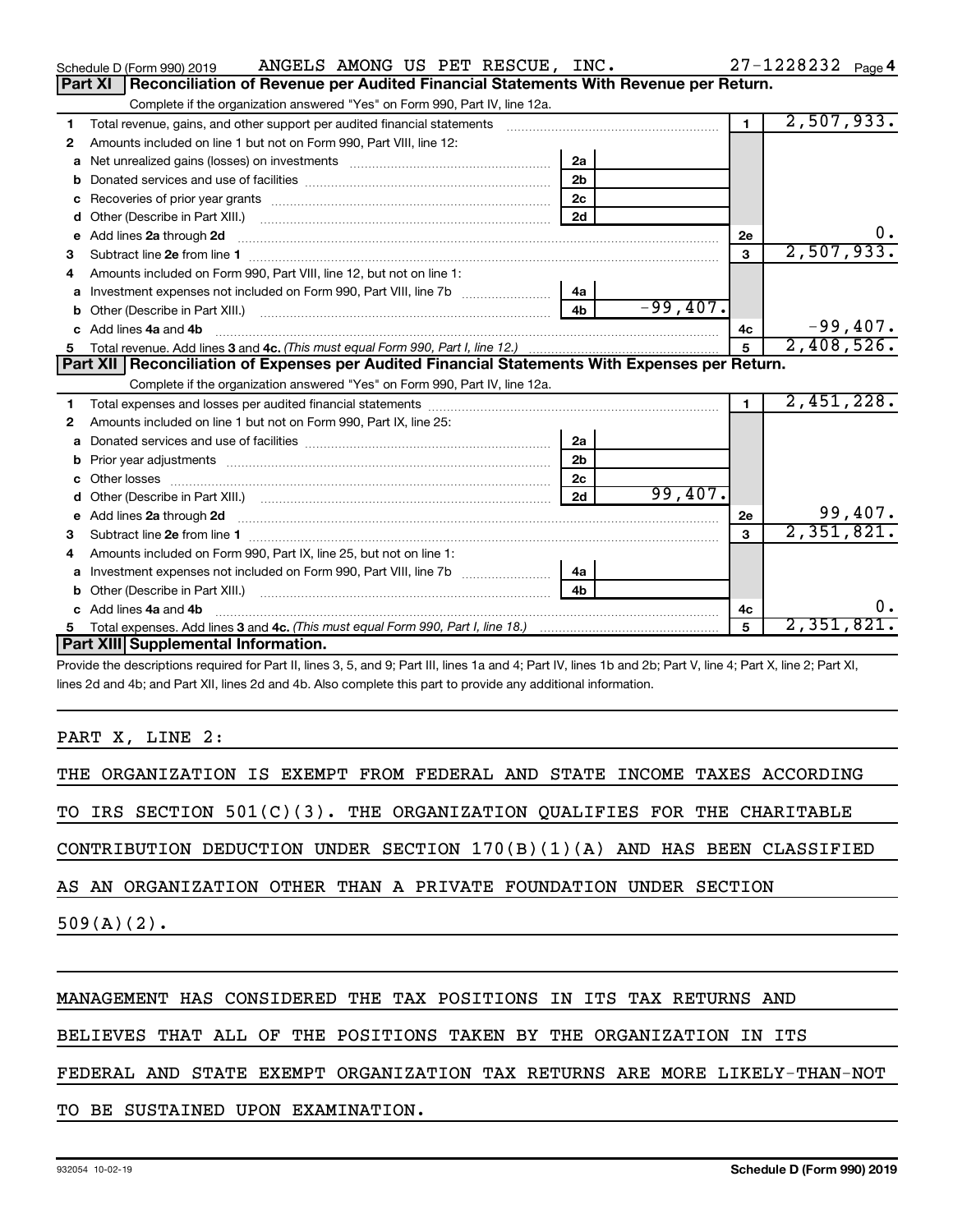| Schedule D (Form 990) 2019                               | ANGELS AMONG US PET RESCUE, INC. | $27 - 1228232$ Page 5 |
|----------------------------------------------------------|----------------------------------|-----------------------|
| <b>Part XIII Supplemental Information (continued)</b>    |                                  |                       |
| THE ORGANIZATION FILES FORM 990 IN THE STATE OF GEORGIA. |                                  |                       |
|                                                          |                                  |                       |

PART XI, LINE 4B - OTHER ADJUSTMENTS:

| RECLASS FUNDRAISING EXPENSE            | $-79,854.$ |
|----------------------------------------|------------|
| RECLASS MERCHADISE COSTS               | $-19,553.$ |
| TOTAL TO SCHEDULE D, PART XI, LINE 4B  | $-99,407.$ |
|                                        |            |
| PART XII, LINE 2D - OTHER ADJUSTMENTS: |            |
| RECLASS FUNDRAISING EXPENSE            | 79,854.    |
| RECLASS MERCHADISE COSTS               | 19,553.    |
| TOTAL TO SCHEDULE D, PART XII, LINE 2D | 99,407.    |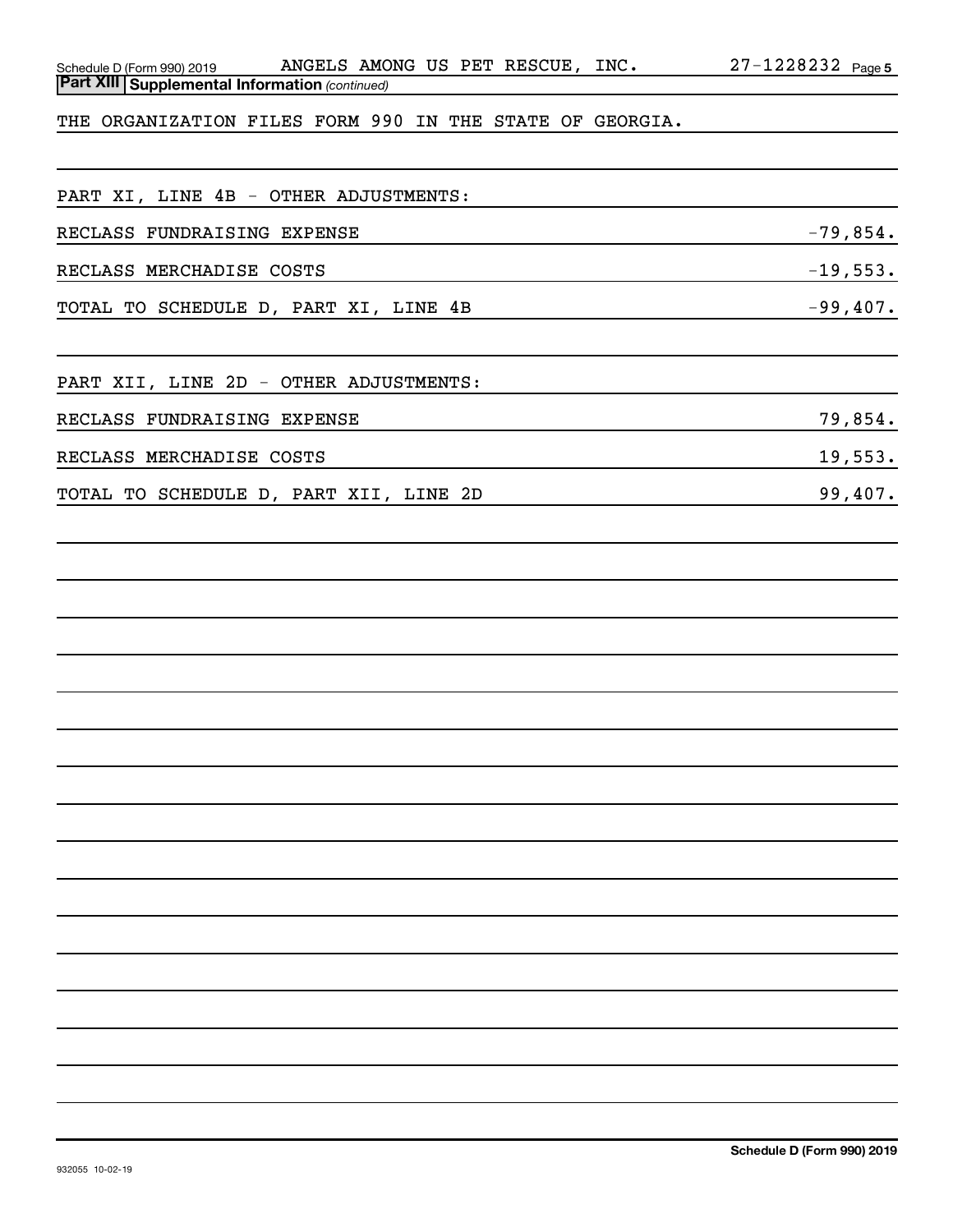| <b>SCHEDULE G</b>                                                                                                                                  |                                  |                                  |                                    |                            |                                         | <b>Supplemental Information Regarding Fundraising or Gaming Activities</b>                                                                                          |                                   | OMB No. 1545-0047                       |
|----------------------------------------------------------------------------------------------------------------------------------------------------|----------------------------------|----------------------------------|------------------------------------|----------------------------|-----------------------------------------|---------------------------------------------------------------------------------------------------------------------------------------------------------------------|-----------------------------------|-----------------------------------------|
| (Form 990 or 990-EZ)                                                                                                                               |                                  |                                  |                                    |                            |                                         | Complete if the organization answered "Yes" on Form 990, Part IV, line 17, 18, or 19, or if the<br>organization entered more than \$15,000 on Form 990-EZ, line 6a. |                                   | 019                                     |
| Department of the Treasury                                                                                                                         |                                  |                                  | Attach to Form 990 or Form 990-EZ. |                            |                                         |                                                                                                                                                                     |                                   | <b>Open to Public</b>                   |
| Internal Revenue Service                                                                                                                           |                                  |                                  |                                    |                            |                                         | ► Go to www.irs.gov/Form990 for instructions and the latest information.                                                                                            |                                   | Inspection                              |
| Name of the organization                                                                                                                           |                                  | ANGELS AMONG US PET RESCUE, INC. |                                    |                            |                                         |                                                                                                                                                                     | 27-1228232                        | <b>Employer identification number</b>   |
| Part I                                                                                                                                             |                                  |                                  |                                    |                            |                                         | Fundraising Activities. Complete if the organization answered "Yes" on Form 990, Part IV, line 17. Form 990-EZ filers are not                                       |                                   |                                         |
|                                                                                                                                                    | required to complete this part.  |                                  |                                    |                            |                                         |                                                                                                                                                                     |                                   |                                         |
| 1 Indicate whether the organization raised funds through any of the following activities. Check all that apply.                                    |                                  |                                  |                                    |                            |                                         |                                                                                                                                                                     |                                   |                                         |
| Mail solicitations<br>a<br>b                                                                                                                       | Internet and email solicitations |                                  | е<br>f                             |                            |                                         | Solicitation of non-government grants<br>Solicitation of government grants                                                                                          |                                   |                                         |
| Phone solicitations<br>c                                                                                                                           |                                  |                                  | g                                  | Special fundraising events |                                         |                                                                                                                                                                     |                                   |                                         |
| In-person solicitations<br>d                                                                                                                       |                                  |                                  |                                    |                            |                                         |                                                                                                                                                                     |                                   |                                         |
| 2 a Did the organization have a written or oral agreement with any individual (including officers, directors, trustees, or                         |                                  |                                  |                                    |                            |                                         |                                                                                                                                                                     | Yes                               | <b>No</b>                               |
| <b>b</b> If "Yes," list the 10 highest paid individuals or entities (fundraisers) pursuant to agreements under which the fundraiser is to be       |                                  |                                  |                                    |                            |                                         | key employees listed in Form 990, Part VII) or entity in connection with professional fundraising services?                                                         |                                   |                                         |
| compensated at least \$5,000 by the organization.                                                                                                  |                                  |                                  |                                    |                            |                                         |                                                                                                                                                                     |                                   |                                         |
|                                                                                                                                                    |                                  |                                  |                                    |                            |                                         |                                                                                                                                                                     | (v) Amount paid                   |                                         |
| (i) Name and address of individual<br>or entity (fundraiser)                                                                                       |                                  |                                  | (ii) Activity                      |                            | (iii) Did<br>fundraiser<br>have custody | (iv) Gross receipts<br>from activity                                                                                                                                | to (or retained by)<br>fundraiser | (vi) Amount paid<br>to (or retained by) |
|                                                                                                                                                    |                                  |                                  |                                    | or control of              | contributions?                          |                                                                                                                                                                     | listed in col. (i)                | organization                            |
|                                                                                                                                                    |                                  |                                  |                                    | Yes                        | No                                      |                                                                                                                                                                     |                                   |                                         |
|                                                                                                                                                    |                                  |                                  |                                    |                            |                                         |                                                                                                                                                                     |                                   |                                         |
|                                                                                                                                                    |                                  |                                  |                                    |                            |                                         |                                                                                                                                                                     |                                   |                                         |
|                                                                                                                                                    |                                  |                                  |                                    |                            |                                         |                                                                                                                                                                     |                                   |                                         |
|                                                                                                                                                    |                                  |                                  |                                    |                            |                                         |                                                                                                                                                                     |                                   |                                         |
|                                                                                                                                                    |                                  |                                  |                                    |                            |                                         |                                                                                                                                                                     |                                   |                                         |
|                                                                                                                                                    |                                  |                                  |                                    |                            |                                         |                                                                                                                                                                     |                                   |                                         |
|                                                                                                                                                    |                                  |                                  |                                    |                            |                                         |                                                                                                                                                                     |                                   |                                         |
|                                                                                                                                                    |                                  |                                  |                                    |                            |                                         |                                                                                                                                                                     |                                   |                                         |
|                                                                                                                                                    |                                  |                                  |                                    |                            |                                         |                                                                                                                                                                     |                                   |                                         |
|                                                                                                                                                    |                                  |                                  |                                    |                            |                                         |                                                                                                                                                                     |                                   |                                         |
|                                                                                                                                                    |                                  |                                  |                                    |                            |                                         |                                                                                                                                                                     |                                   |                                         |
|                                                                                                                                                    |                                  |                                  |                                    |                            |                                         |                                                                                                                                                                     |                                   |                                         |
|                                                                                                                                                    |                                  |                                  |                                    |                            |                                         |                                                                                                                                                                     |                                   |                                         |
|                                                                                                                                                    |                                  |                                  |                                    |                            |                                         |                                                                                                                                                                     |                                   |                                         |
|                                                                                                                                                    |                                  |                                  |                                    |                            |                                         |                                                                                                                                                                     |                                   |                                         |
| Total                                                                                                                                              |                                  |                                  |                                    |                            |                                         |                                                                                                                                                                     |                                   |                                         |
| 3 List all states in which the organization is registered or licensed to solicit contributions or has been notified it is exempt from registration |                                  |                                  |                                    |                            |                                         |                                                                                                                                                                     |                                   |                                         |
| or licensing                                                                                                                                       |                                  |                                  |                                    |                            |                                         |                                                                                                                                                                     |                                   |                                         |
|                                                                                                                                                    |                                  |                                  |                                    |                            |                                         |                                                                                                                                                                     |                                   |                                         |
|                                                                                                                                                    |                                  |                                  |                                    |                            |                                         |                                                                                                                                                                     |                                   |                                         |

**For Paperwork Reduction Act Notice, see the Instructions for Form 990 or 990-EZ. Schedule G (Form 990 or 990-EZ) 2019** LHA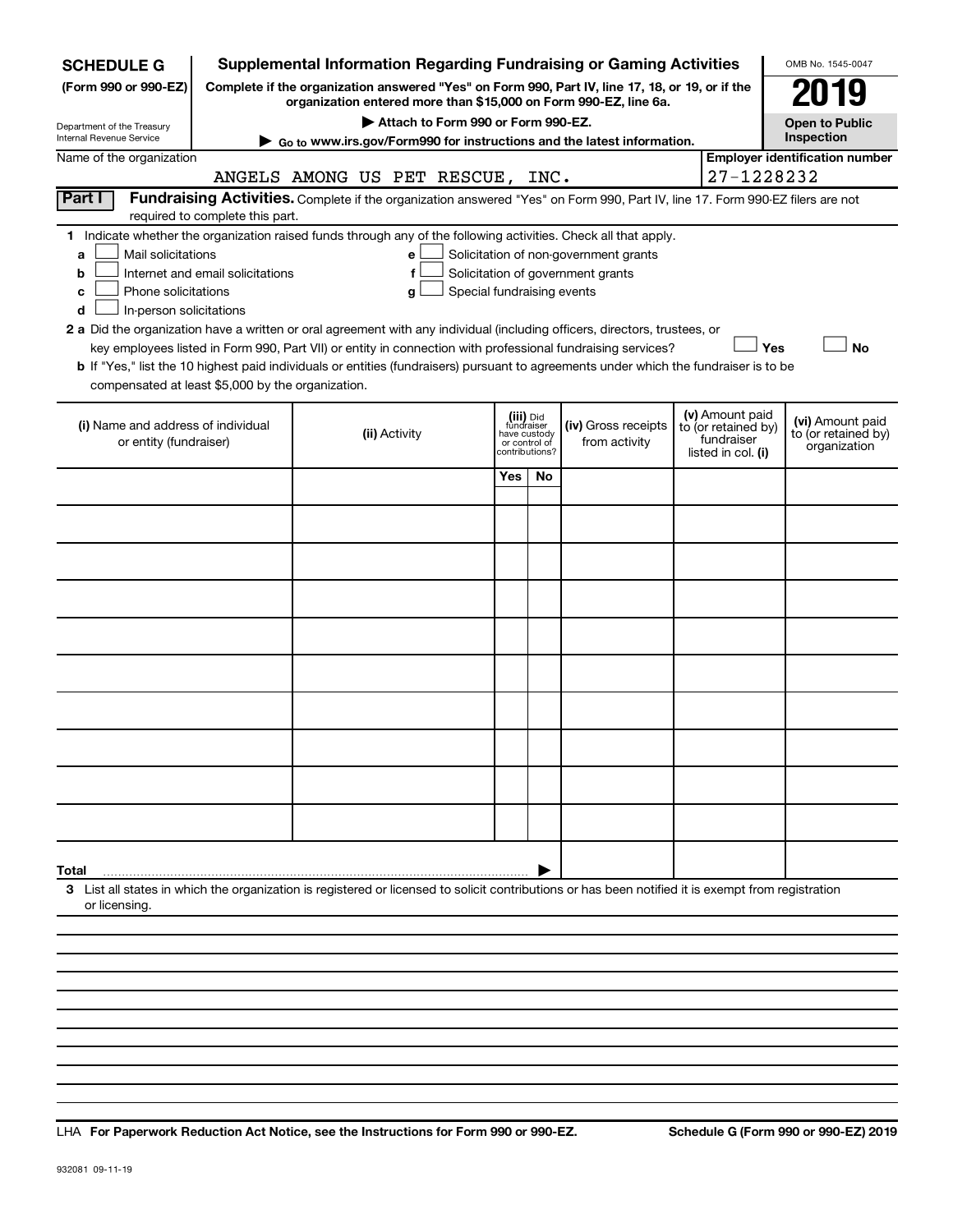Part II | Fundraising Events. Complete if the organization answered "Yes" on Form 990, Part IV, line 18, or reported more than \$15,000

|                        |                                                                  | of fundraising event contributions and gross income on Form 990-EZ, lines 1 and 6b. List events with gross receipts greater than \$5,000.                                   |                         |                         |                  |                            |  |
|------------------------|------------------------------------------------------------------|-----------------------------------------------------------------------------------------------------------------------------------------------------------------------------|-------------------------|-------------------------|------------------|----------------------------|--|
|                        |                                                                  |                                                                                                                                                                             | $(a)$ Event #1          | (b) Event #2            | (c) Other events | (d) Total events           |  |
|                        |                                                                  |                                                                                                                                                                             | FOR THE LOVEFAST &      |                         | <b>NONE</b>      | (add col. (a) through      |  |
|                        |                                                                  |                                                                                                                                                                             | OF PAWS GAL FURRIEST 5K |                         |                  | col. (c)                   |  |
|                        |                                                                  |                                                                                                                                                                             | (event type)            | (event type)            | (total number)   |                            |  |
|                        |                                                                  |                                                                                                                                                                             |                         |                         |                  |                            |  |
| Revenue                | 1.                                                               |                                                                                                                                                                             | 139,591.                | 21,003.                 |                  | 160, 594.                  |  |
|                        |                                                                  |                                                                                                                                                                             | 69,796.                 | 18,903.                 |                  | 88,699.                    |  |
|                        | 3                                                                | Gross income (line 1 minus line 2)                                                                                                                                          | 69,795.                 | 2,100.                  |                  | 71,895.                    |  |
|                        |                                                                  |                                                                                                                                                                             |                         |                         |                  |                            |  |
|                        | 5                                                                |                                                                                                                                                                             |                         | 4,879.                  |                  | 4,879.                     |  |
|                        | 6                                                                |                                                                                                                                                                             | 26,833.                 | 2,050.                  |                  | 28,883.                    |  |
| <b>Direct Expenses</b> | 7                                                                |                                                                                                                                                                             | 1,338.                  |                         |                  | 1,338.                     |  |
|                        |                                                                  |                                                                                                                                                                             | 5,150.                  |                         |                  | 10,730.                    |  |
|                        | 8                                                                |                                                                                                                                                                             | 30.693.                 | $\frac{5,580}{3,331}$   |                  | 34,024.                    |  |
|                        | 9                                                                |                                                                                                                                                                             |                         |                         |                  | 79,854.                    |  |
|                        | 10                                                               | Direct expense summary. Add lines 4 through 9 in column (d)                                                                                                                 |                         |                         |                  | $-7,959.$                  |  |
| Part III               |                                                                  | 11 Net income summary. Subtract line 10 from line 3, column (d)<br>Gaming. Complete if the organization answered "Yes" on Form 990, Part IV, line 19, or reported more than |                         |                         |                  |                            |  |
|                        |                                                                  | \$15,000 on Form 990-EZ, line 6a.                                                                                                                                           |                         |                         |                  |                            |  |
|                        |                                                                  |                                                                                                                                                                             |                         | (b) Pull tabs/instant   |                  | (d) Total gaming (add      |  |
| Revenue                |                                                                  |                                                                                                                                                                             | (a) Bingo               | bingo/progressive bingo | (c) Other gaming | col. (a) through col. (c)) |  |
|                        |                                                                  |                                                                                                                                                                             |                         |                         |                  |                            |  |
|                        | 1.                                                               |                                                                                                                                                                             |                         |                         |                  |                            |  |
|                        |                                                                  |                                                                                                                                                                             |                         |                         |                  |                            |  |
|                        |                                                                  |                                                                                                                                                                             |                         |                         |                  |                            |  |
| Direct Expenses        | 3                                                                |                                                                                                                                                                             |                         |                         |                  |                            |  |
|                        | 4                                                                |                                                                                                                                                                             |                         |                         |                  |                            |  |
|                        |                                                                  |                                                                                                                                                                             |                         |                         |                  |                            |  |
|                        |                                                                  | 6 Volunteer labor                                                                                                                                                           | %<br><b>Yes</b><br>No   | Yes<br>%<br>No          | Yes<br>%<br>No   |                            |  |
|                        | Direct expense summary. Add lines 2 through 5 in column (d)<br>7 |                                                                                                                                                                             |                         |                         |                  |                            |  |
|                        | 8                                                                |                                                                                                                                                                             |                         |                         |                  |                            |  |
|                        |                                                                  |                                                                                                                                                                             |                         |                         |                  |                            |  |
| 9                      |                                                                  | Enter the state(s) in which the organization conducts gaming activities:                                                                                                    |                         |                         |                  |                            |  |
|                        |                                                                  |                                                                                                                                                                             |                         |                         |                  | Yes<br><b>No</b>           |  |
|                        |                                                                  | <b>b</b> If "No," explain:<br><u> 1989 - Johann Stoff, deutscher Stoff, der Stoff, der Stoff, der Stoff, der Stoff, der Stoff, der Stoff, der S</u>                         |                         |                         |                  |                            |  |
|                        |                                                                  |                                                                                                                                                                             |                         |                         |                  |                            |  |
|                        |                                                                  |                                                                                                                                                                             |                         |                         |                  |                            |  |
|                        |                                                                  |                                                                                                                                                                             |                         |                         |                  | Yes<br>No                  |  |
|                        |                                                                  |                                                                                                                                                                             |                         |                         |                  |                            |  |
|                        |                                                                  |                                                                                                                                                                             |                         |                         |                  |                            |  |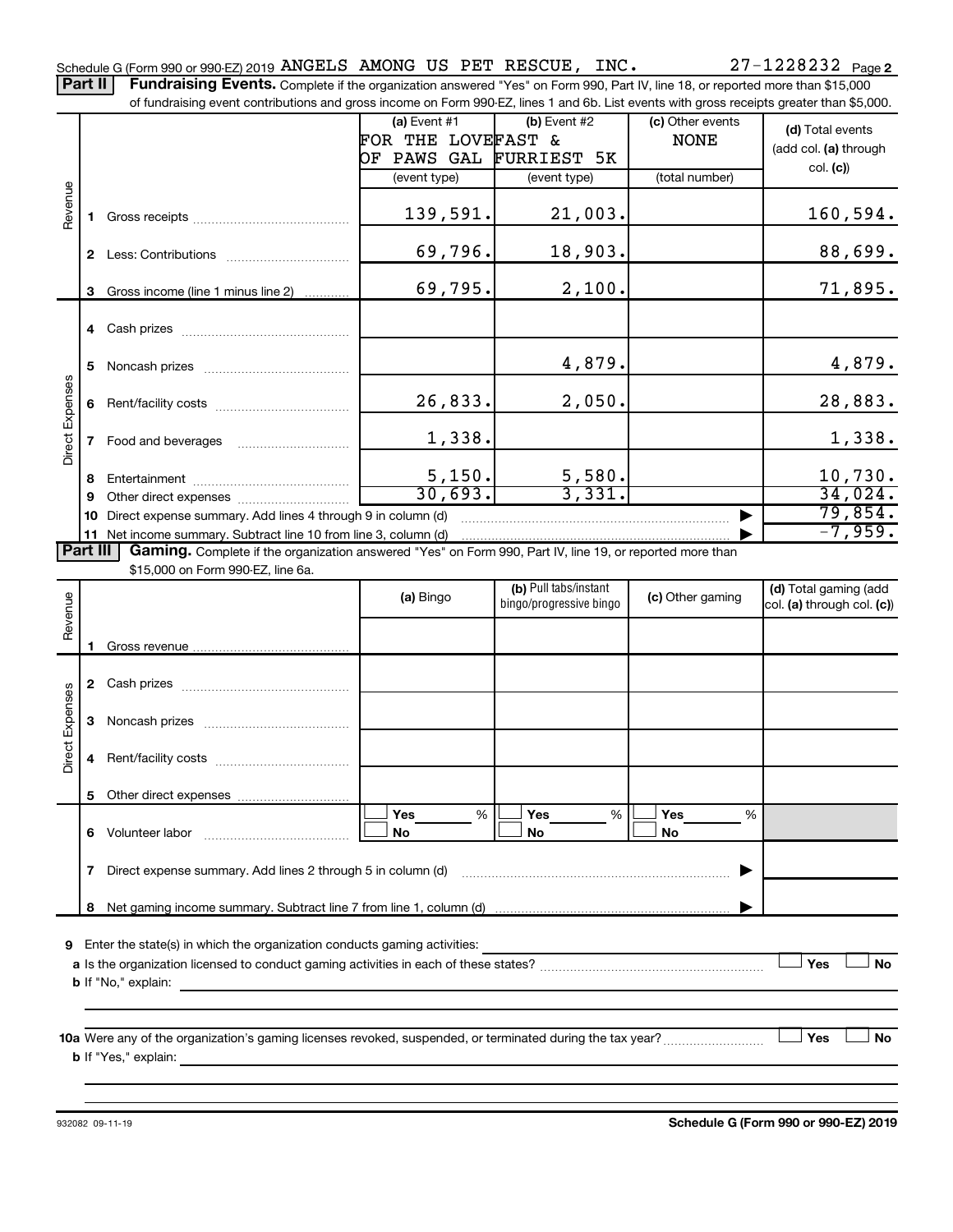|    | Schedule G (Form 990 or 990-EZ) 2019 ANGELS AMONG US PET RESCUE, INC.                                                                                                                                                                                                                                                                                                                                                             | 27-1228232          | Page 3    |
|----|-----------------------------------------------------------------------------------------------------------------------------------------------------------------------------------------------------------------------------------------------------------------------------------------------------------------------------------------------------------------------------------------------------------------------------------|---------------------|-----------|
|    |                                                                                                                                                                                                                                                                                                                                                                                                                                   | Yes                 | <b>No</b> |
|    | 12 Is the organization a grantor, beneficiary or trustee of a trust, or a member of a partnership or other entity formed                                                                                                                                                                                                                                                                                                          |                     |           |
|    |                                                                                                                                                                                                                                                                                                                                                                                                                                   | Yes                 | <b>No</b> |
|    | 13 Indicate the percentage of gaming activity conducted in:                                                                                                                                                                                                                                                                                                                                                                       |                     |           |
|    |                                                                                                                                                                                                                                                                                                                                                                                                                                   | 1За                 | %         |
|    | <b>b</b> An outside facility <i>www.communicality www.communicality.communicality www.communicality www.communicality.communicality www.communicality.com</i>                                                                                                                                                                                                                                                                     | 13 <sub>b</sub>     | %         |
|    | 14 Enter the name and address of the person who prepares the organization's gaming/special events books and records:                                                                                                                                                                                                                                                                                                              |                     |           |
|    | Name $\blacktriangleright$<br><u>and the contract of the contract of the contract of the contract of the contract of the contract of the contract of</u><br>Address $\blacktriangleright$<br><u>and the state of the state of the state of the state of the state of the state of the state of the state of the state of the state of the state of the state of the state of the state of the state of the state of the state</u> |                     |           |
|    | <b>15a</b> Does the organization have a contract with a third party from whom the organization receives gaming revenue? $\ldots$                                                                                                                                                                                                                                                                                                  |                     | <b>No</b> |
|    | of gaming revenue retained by the third party $\triangleright$ \$<br>c If "Yes," enter name and address of the third party:                                                                                                                                                                                                                                                                                                       |                     |           |
|    | <u>and the contract of the contract of the contract of the contract of the contract of the contract of</u><br>Name $\blacktriangleright$                                                                                                                                                                                                                                                                                          |                     |           |
|    | Address $\blacktriangleright$<br><u>and the contract of the contract of the contract of the contract of the contract of the contract of the contract of</u>                                                                                                                                                                                                                                                                       |                     |           |
| 16 | Gaming manager information:                                                                                                                                                                                                                                                                                                                                                                                                       |                     |           |
|    | <u> 1990 - Johann Barbara, martin amerikan basal dan berasal dan berasal dalam basal dan berasal dan berasal dan</u><br>Name $\blacktriangleright$                                                                                                                                                                                                                                                                                |                     |           |
|    | Gaming manager compensation > \$                                                                                                                                                                                                                                                                                                                                                                                                  |                     |           |
|    |                                                                                                                                                                                                                                                                                                                                                                                                                                   |                     |           |
|    | Director/officer<br>Employee<br>Independent contractor                                                                                                                                                                                                                                                                                                                                                                            |                     |           |
| 17 | Mandatory distributions:<br>a Is the organization required under state law to make charitable distributions from the gaming proceeds to<br>retain the state gaming license?<br>b Enter the amount of distributions required under state law to be distributed to other exempt organizations or spent in the<br>organization's own exempt activities during the tax year $\triangleright$ \$                                       | $\Box$ Yes $\ \bot$ |           |
|    | Part IV<br>Supplemental Information. Provide the explanations required by Part I, line 2b, columns (iii) and (v); and Part III, lines 9, 9b, 10b,                                                                                                                                                                                                                                                                                 |                     |           |
|    | 15b, 15c, 16, and 17b, as applicable. Also provide any additional information. See instructions.                                                                                                                                                                                                                                                                                                                                  |                     |           |
|    |                                                                                                                                                                                                                                                                                                                                                                                                                                   |                     |           |
|    |                                                                                                                                                                                                                                                                                                                                                                                                                                   |                     |           |
|    |                                                                                                                                                                                                                                                                                                                                                                                                                                   |                     |           |
|    |                                                                                                                                                                                                                                                                                                                                                                                                                                   |                     |           |
|    |                                                                                                                                                                                                                                                                                                                                                                                                                                   |                     |           |
|    |                                                                                                                                                                                                                                                                                                                                                                                                                                   |                     |           |
|    |                                                                                                                                                                                                                                                                                                                                                                                                                                   |                     |           |
|    |                                                                                                                                                                                                                                                                                                                                                                                                                                   |                     |           |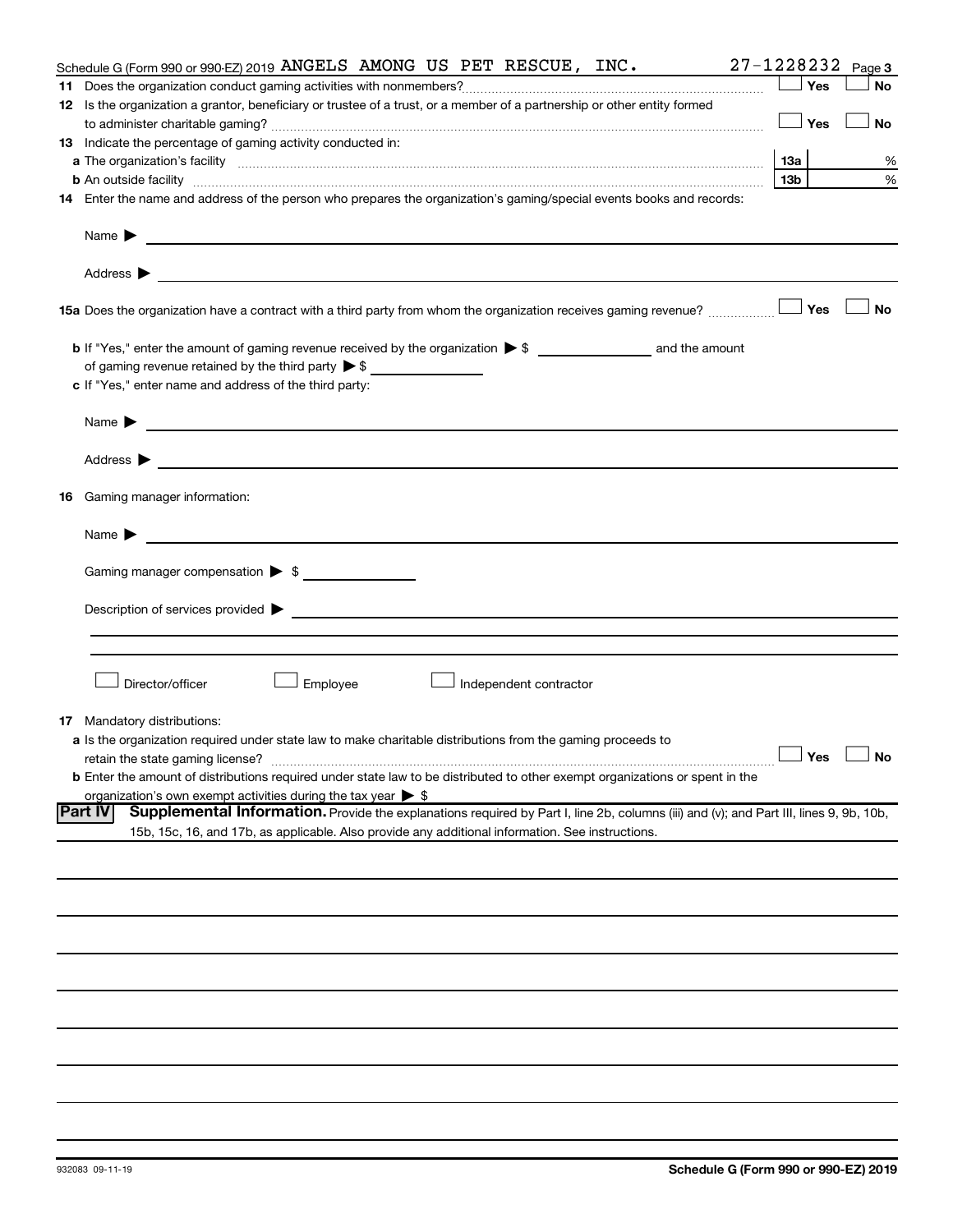| <b>Part IV   Supplemental Information (continued)</b> |
|-------------------------------------------------------|
|                                                       |
|                                                       |
|                                                       |
|                                                       |
|                                                       |
|                                                       |
|                                                       |
|                                                       |
|                                                       |
|                                                       |
|                                                       |
|                                                       |
|                                                       |
|                                                       |
|                                                       |
|                                                       |
|                                                       |
|                                                       |
|                                                       |
|                                                       |
|                                                       |
|                                                       |
|                                                       |
|                                                       |
|                                                       |
|                                                       |
|                                                       |
|                                                       |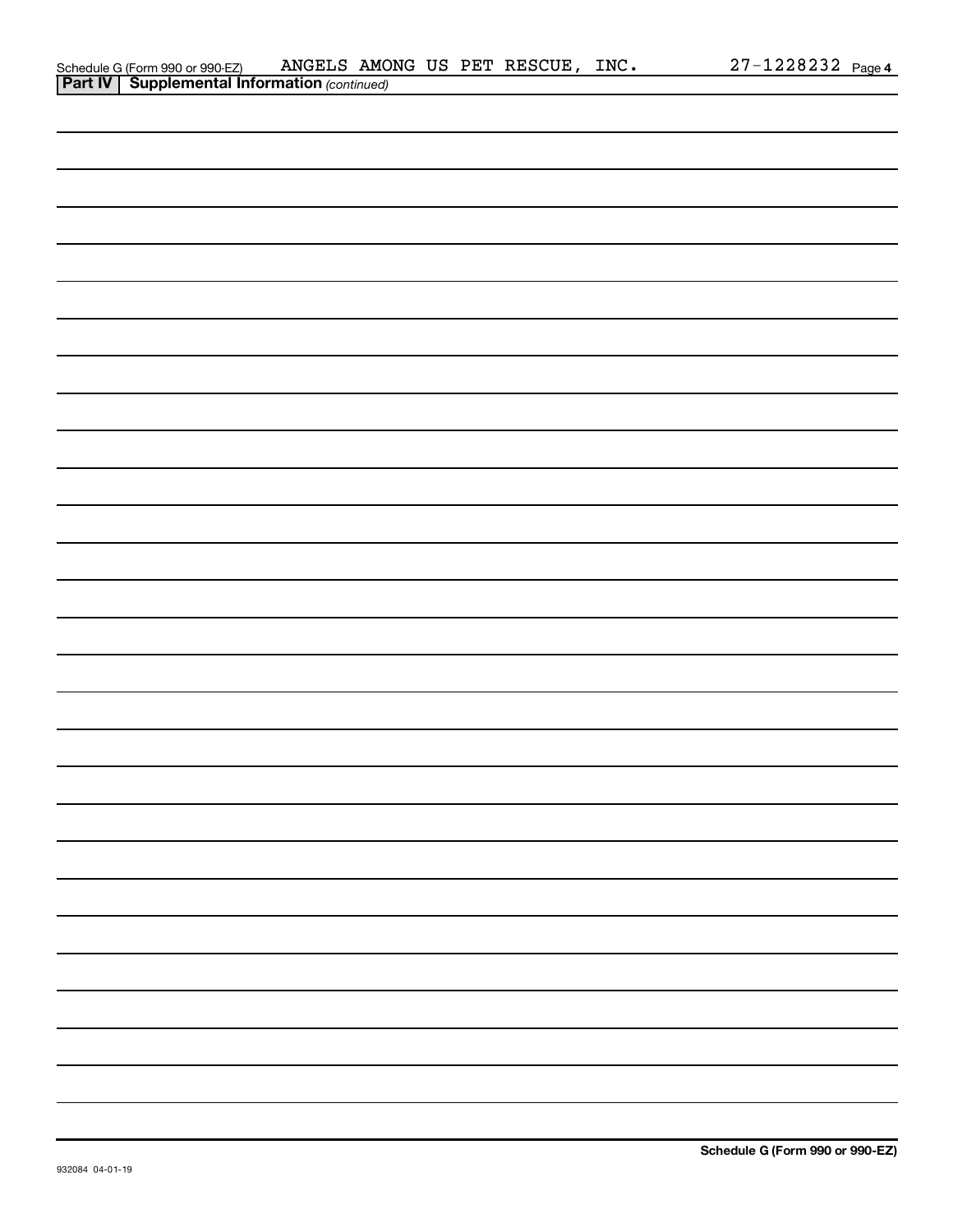Department of the Treasury **(Form 990 or 990-EZ)**

Name of the organization

Internal Revenue Service

**SCHEDULE O Supplemental Information to Form 990 or 990-EZ 2019**

**Complete to provide information for responses to specific questions on Form 990 or 990-EZ or to provide any additional information.**

**| Attach to Form 990 or 990-EZ. | Go to www.irs.gov/Form990 for the latest information.** OMB No. 1545-0047 **Open to Public Inspection**

ANGELS AMONG US PET RESCUE, INC. | 27-1228232

**Employer identification number**

FORM 990, PART I, LINE 1, DESCRIPTION OF ORGANIZATION MISSION:

ANGELS AMONG US PET RESCUE INC. IS A 501(C)(3) CHARITY DEDICATED TO

RESCUING DOGS AND CATS FROM SHELTERS IN NORTH GEORGIA.

FORM 990, PART VI, SECTION B, LINE 11B:

FORM 990 WAS REVIEWED BY ALL DIRECTORS PRIOR TO FILING.

FORM 990, PART VI, SECTION B, LINE 15A:

COMPENSATION REQUIRES BOARD APPROVAL.

FORM 990, PART VI, LINE 17, LIST OF STATES RECEIVING COPY OF FORM 990:

AL,AK,CA,CO,CT,FL,GA,HI,IL,KS,KY,MD,MA,MI,MN,MS,NV,NH,NJ,NM,NY,NC,ND,OH,OR

PA,RI,SC,TN,UT,VA,WA,WV,WI

FORM 990, PART VI, SECTION C, LINE 19:

MATERIALS ARE AVAILABLE UPON REQUEST AND ON THE ORGANIZATION'S WEBSITE.

FORM 990 PART XII LINE 2C

THE ORGANIZATION HAS CONTINUED TO USE THE SERVICES OF THE AUDIT FIRM

THAT WAS SELECTED FOR THE PRIOR YEAR. THERE HAVE BEEN NO CHANGES TO THE

FINANCIAL STATEMENT OVERSIGHT PROCESS.